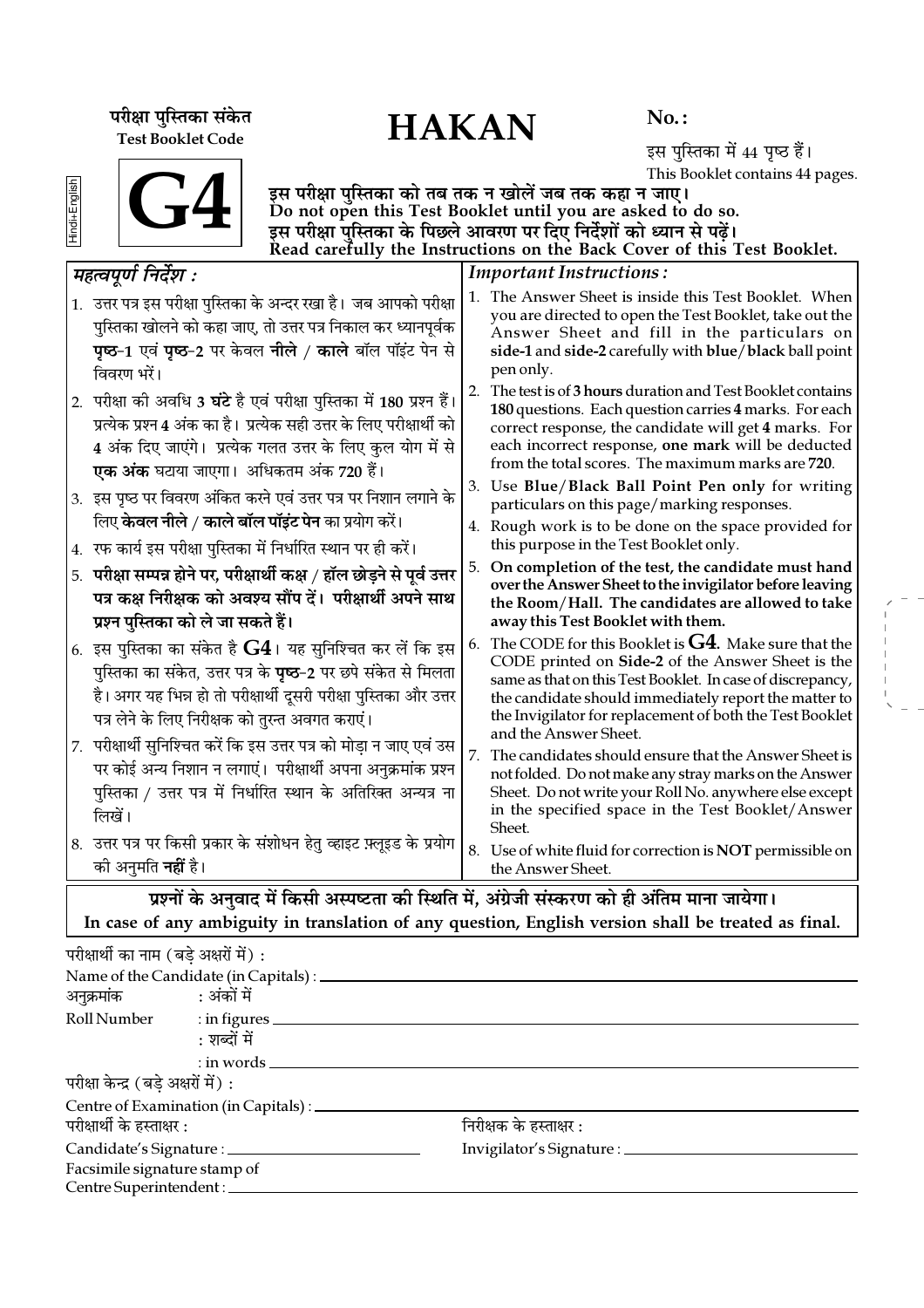# $G<sub>4</sub>$

- स्ट्रोबिलाई या शंकु किसमें पाये जाते हैं ?  $\mathbf{1}$ .
	- टेरिस  $(1)$
	- मार्केशिया  $(2)$
	- इक्वीसीटम  $(3)$
	- साल्विनिया  $(4)$
- मानक ई.सी.जी. का क्यू.आर.एस. सम्मिश्र दर्शाता है:  $2.$ 
	- आलिंदों का विध्रुवण  $(1)$
	- निलयों का विध्रुवण  $(2)$
	- निलयों का पुनर्ध्रुवण  $(3)$
	- आलिंदों का पुनर्ध्रुवण  $(4)$
- $3.$ निम्न स्तंभों का मिलान कर **सही** विकल्प का चयन करो।

|     | स्तंभ - I |                          |          |       | स्तंभ - II                  |
|-----|-----------|--------------------------|----------|-------|-----------------------------|
| (a) | अपरा      |                          |          | (i)   | एंड्रोजन                    |
| (b) |           | ज़ोना पेल्युसिडा         |          | (ii)  | मानव जरायु<br>गोनैडोट्रोपिन |
| (c) |           | बल्बो-यूरेथ्रल ग्रंथियाँ |          | (iii) | अंडाणु की परत               |
| (d) |           | लीडिंग कोशिकाएँ          |          | (iv)  | शिश्न का स्नेहन             |
|     | (a)       | (b)                      | (c)      | (d)   |                             |
| (1) | (i)       | (iv)                     | (ii)     | (iii) |                             |
| (2) | (iii)     | (ii)                     | (iv)     | (i)   |                             |
| (3) | (ii)      | (iii)                    | (iv)     | (i)   |                             |
| (4) | (iv)      | (iii)                    | $\rm(i)$ | (ii)  |                             |

- निम्न में किस तकनीक की सहायता से ऐसी स्त्रियाँ जो गर्भधारण  $\overline{4}$ . नहीं कर सकती, में भ्रूण को स्थानांतरित किया जाता है ?
	- GIFT एवं ZIFT  $(1)$
	- ICSI एवं ZIFT  $(2)$
	- GIFT एवं ICSI  $(3)$
	- ZIFT एवं IUT  $(4)$
- सही मिलान का चयन करो। 5.

| (1) | फ़ेनिलकीटोन्यूरिया   | अलिंग क्रोमोसोम<br>प्रभावी लक्षण   |
|-----|----------------------|------------------------------------|
| (2) | दात्र कोशिका अरक्तता | अलिंग क्रोमोसोम<br>अप्रभावी लक्षण, |
| (3) | थैलेसीमिया           | क्रोमोसोम-11<br>$X$ संलग्न         |
| (4) | हीमोफीलिया           | $Y$ संलग्न                         |

- $\overline{2}$ 
	- $\mathbf{1}$ . Strobili or cones are found in:
		- $(1)$ Pteris
		- $(2)$ Marchantia
		- Equisetum  $(3)$
		- Salvinia  $(4)$
	- $2.$ The QRS complex in a standard ECG represents:
		- Depolarisation of auricles  $(1)$
		- $(2)$ Depolarisation of ventricles
		- $(3)$ Repolarisation of ventricles
		- Repolarisation of auricles  $(4)$
	- $3.$ Match the following columns and select the correct option.

|    |                                                                                                                      |                           | Column-I                    | Column-II |       |                                                |  |  |  |  |
|----|----------------------------------------------------------------------------------------------------------------------|---------------------------|-----------------------------|-----------|-------|------------------------------------------------|--|--|--|--|
|    | (a)                                                                                                                  | Placenta                  |                             |           | (i)   | Androgens                                      |  |  |  |  |
|    | (b)                                                                                                                  |                           | Zona pellucida              |           |       | Human Chorionic<br>Gonadotropin<br>(hCG)       |  |  |  |  |
|    | (c)                                                                                                                  | glands                    | Bulbo-urethral              |           | (iii) | Layer of the ovum                              |  |  |  |  |
|    | (d)                                                                                                                  |                           | Leydig cells                |           |       | Lubrication of the<br>Penis                    |  |  |  |  |
|    |                                                                                                                      | (a)                       | (b)                         | (c)       | (d)   |                                                |  |  |  |  |
|    | (1)                                                                                                                  | (i)                       | (iv)                        | (ii)      | (iii) |                                                |  |  |  |  |
|    | (2)                                                                                                                  | (iii)                     | (ii)                        | (iv)      | (i)   |                                                |  |  |  |  |
|    | (3)                                                                                                                  | (ii)                      | (iii)                       | (iv)      | (i)   |                                                |  |  |  |  |
|    | (4)                                                                                                                  | (iv)                      | (iii)                       | (i)       | (ii)  |                                                |  |  |  |  |
| 4. | In which of the following techniques, the embryos<br>are transferred to assist those females who cannot<br>conceive? |                           |                             |           |       |                                                |  |  |  |  |
|    | (1)                                                                                                                  |                           | GIFT and ZIFT               |           |       |                                                |  |  |  |  |
|    | (2)                                                                                                                  |                           | <b>ICSI</b> and <b>ZIFT</b> |           |       |                                                |  |  |  |  |
|    | (3)                                                                                                                  |                           | GIFT and ICSI               |           |       |                                                |  |  |  |  |
|    | (4)                                                                                                                  |                           | ZIFT and IUT                |           |       |                                                |  |  |  |  |
| 5. |                                                                                                                      | Select the correct match. |                             |           |       |                                                |  |  |  |  |
|    | (1)                                                                                                                  |                           | Phenylketonuria             |           |       | Autosomal<br>dominant trait                    |  |  |  |  |
|    | (2)                                                                                                                  |                           | Sickle cell anaemia         |           |       | Autosomal<br>recessive trait,<br>chromosome-11 |  |  |  |  |
|    | (3)                                                                                                                  |                           | Thalassemia                 |           |       | X linked                                       |  |  |  |  |

 $(3)$ Y linked  $(4)$ Haemophilia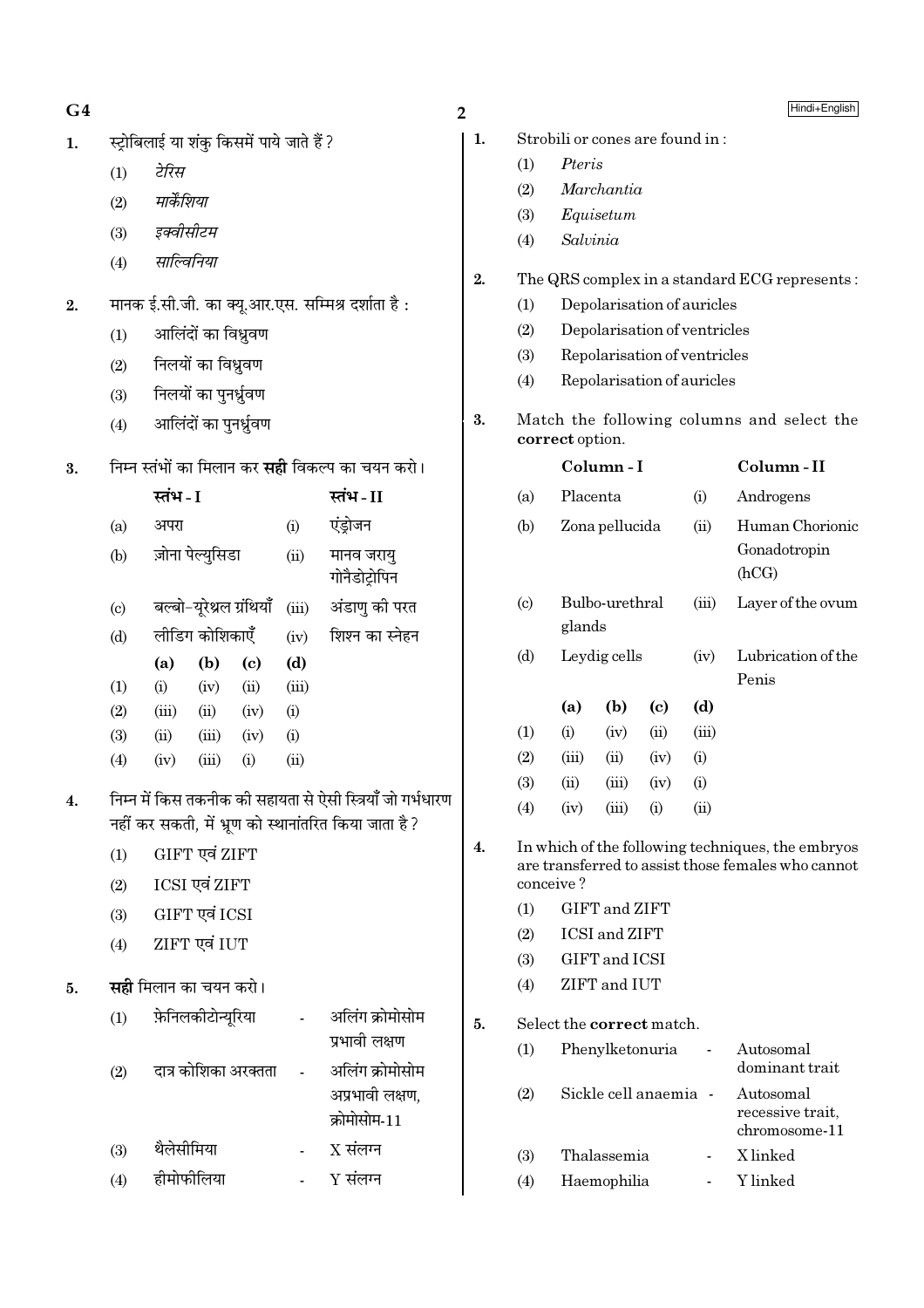|     | Hindi+English |                                                                             | 3   |                | G4                                                                                 |
|-----|---------------|-----------------------------------------------------------------------------|-----|----------------|------------------------------------------------------------------------------------|
| 6.  |               | सिनेप्टोनीमल सम्मिश्र का विघटन होता है:                                     | 6.  |                | Dissolution of the synaptonemal complex occurs                                     |
|     | (1)           | युग्मपट्ट के दौरान                                                          |     | during:<br>(1) | Zygotene                                                                           |
|     | (2)           | द्विपट्ट के दौरान                                                           |     | (2)            | Diplotene                                                                          |
|     | (3)           | तनुपट्ट के दौरान                                                            |     | (3)            | Leptotene                                                                          |
|     | (4)           | स्थूलपट्ट के दौरान                                                          |     | (4)            | Pachytene                                                                          |
| 7.  |               | निम्नलिखित में से कौन एक जीव संख्या का एक गुण <b>नहीं</b> है?               | 7.  |                | Which of the following is not an attribute of a                                    |
|     | (1)           | जन्म दर                                                                     |     |                | population?                                                                        |
|     | (2)           | मृत्यु दर                                                                   |     | (1)            | Natality                                                                           |
|     | (3)           | जाति परस्पर क्रिया                                                          |     | (2)            | Mortality                                                                          |
|     | (4)           | लिंग अनुपात                                                                 |     | (3)            | Species interaction                                                                |
|     |               |                                                                             |     | (4)            | Sex ratio                                                                          |
| 8.  | करेगा ?       | निम्न के कौन ग्राफी पुटक से अंडाणु का मोचन (अंडोत्सर्ग)                     | 8.  |                | Which of the following hormone levels will cause                                   |
|     | (1)           | प्रोजेस्टरोन की उच्च सांद्रता                                               |     | follicle?      | release of ovum (ovulation) from the graffian                                      |
|     | (2)           | LH की निम्न सांद्रता                                                        |     | (1)            | High concentration of Progesterone                                                 |
|     | (3)           | $FSH$ की निम्न सांद्रता                                                     |     | (2)            | Low concentration of LH                                                            |
|     | (4)           | एस्ट्रोजन की उच्च सांद्रता                                                  |     | (3)            | Low concentration of FSH                                                           |
| 9.  |               | मानव पाचन तंत्र से संदर्भित <b>सही</b> कथन का चयन करो।                      |     | (4)            | High concentration of Estrogen                                                     |
|     | (1)           | सिरोसा आहार नाल का सबसे अन्दर वाली परत होती<br>है ।                         | 9.  |                | Identify the <b>correct</b> statement with reference to<br>human digestive system. |
|     | (2)           | क्षुद्रांत्र अत्याधिक कुंडलित भाग होता है।                                  |     | (1)            | Serosa is the innermost layer of the<br>alimentary canal.                          |
|     | (3)           | कृमिरूप परिशेषिका ग्रहणी से उत्पन्न होता है।                                |     | (2)            | Ileum is a highly coiled part.                                                     |
|     | (4)           | क्षुद्रांत्र छोटी आंत में खुलता है।                                         |     | (3)            | Vermiform appendix arises from duodenum.                                           |
| 10. |               | गलत कथन को चुनिए।                                                           |     | (4)            | Ileum opens into small intestine.                                                  |
|     | (1)           | रसदारू जड़ से पत्ती तक जल के चालन में और खनिजों                             | 10. |                | Identify the incorrect statement.                                                  |
|     | (2)           | के चालन में शामिल होती है।<br>रसदारू सबसे भीतरी द्वितीयक दारू होता है और यह |     | (1)            | Sapwood is involved in conduction of water<br>and minerals from root to leaf.      |
|     |               | अपेक्षाकृत हल्के रंग की होती है।                                            |     | (2)            | Sapwood is the innermost secondary xylem<br>and is lighter in colour.              |
|     | (3)           | टैनिन, रेजिन, तैल आदि के जमा होने के कारण अंत:काष्ठ<br>गहरे रंग की होती है। |     | (3)            | Due to deposition of tannins, resins, oils etc.,<br>heart wood is dark in colour.  |
|     | (4)           | अंत:काष्ठ जल का चालन नहीं करती, परन्तु यांत्रिक<br>सहायता प्रदान करती है।   |     | (4)            | Heart wood does not conduct water but gives<br>mechanical support.                 |
| 11. |               | आहार नाल की गोब्लेट कोशिकाएँ रूपांतरित होती हैं :                           | 11. |                | Goblet cells of alimentary canal are modified                                      |
|     | (1)           | स्तंभाकार उपकला कोशिकाओं से                                                 |     | from:          |                                                                                    |
|     | (2)           | उपास्थि कोशिकाओं से                                                         |     | (1)            | Columnar epithelial cells                                                          |
|     | (3)           | संयुक्त उपकला कोशिकाओं से                                                   |     | (2)            | Chondrocytes                                                                       |
|     | (4)           | शल्की उपकला कोशिकाओं से                                                     |     | (3)<br>(4)     | Compound epithelial cells<br>Squamous epithelial cells                             |
|     |               |                                                                             |     |                |                                                                                    |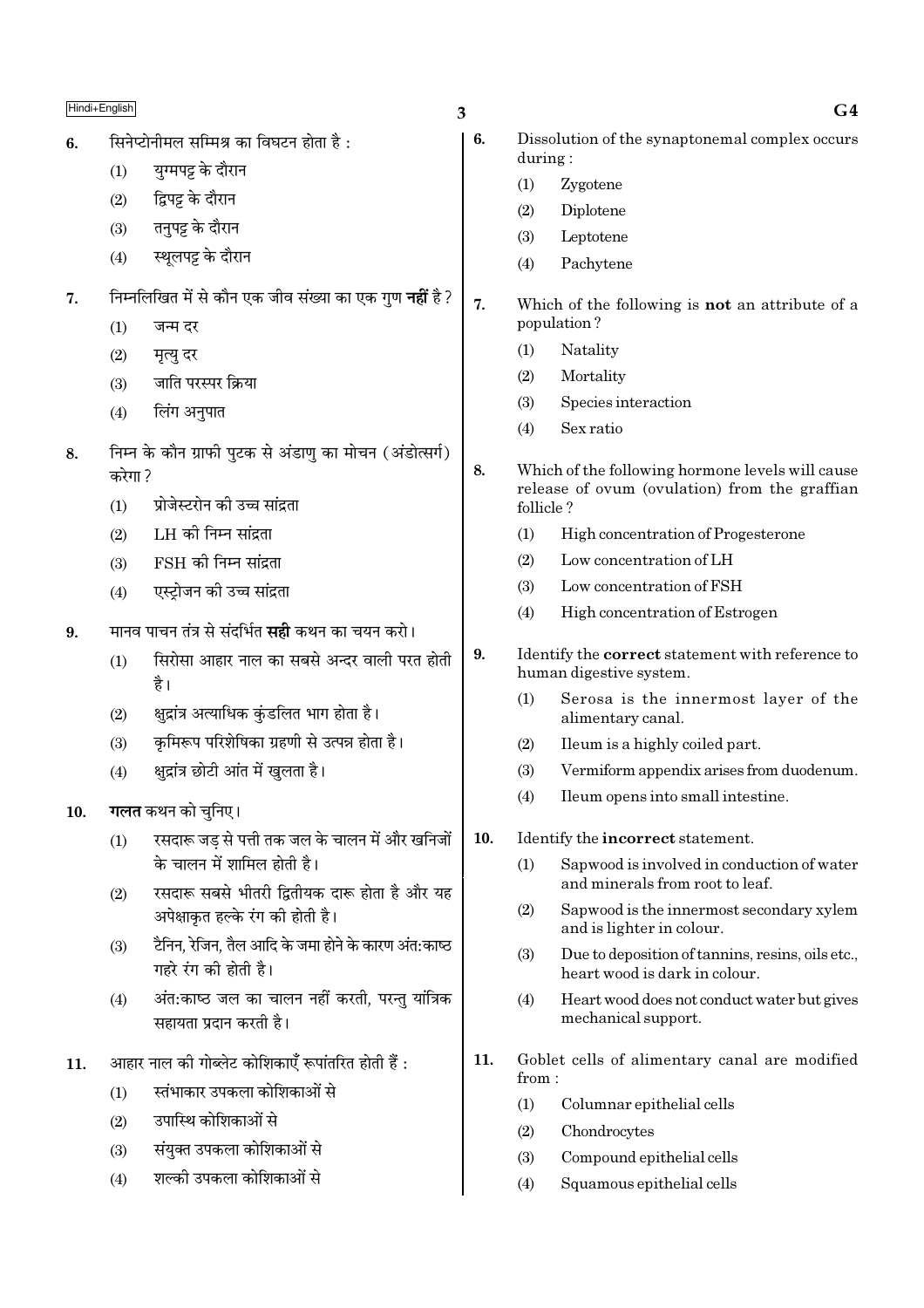- $G4$  and  $G4$
- $12.$  अंटार्कटिक क्षेत्र में हिम−अंधता किस कारण होती है ?
	- (1) UV-B विकिरण को उच्च मात्रा के कारण कॉर्निया का श्रोध
	- $(2)$  हिम से प्रकाश का उच्च परावर्तन
	- $(3)$  अवरक्त किरणों द्वारा रेटीना में क्षति
	- $(4)$  निम्न ताप द्वारा आँख में द्रव के जमने के कारण
- 13. वृद्धि की प्रक्रिया अधिकतम किस दौरान होती है ?
	- $(1)$  पश्चता प्रावस्था
	- $(2)$  जीर्णता
	- (3) प्रसप्ति
	- $(4)$  लॉग प्रावस्था
- 14. ⊙एस.एल. मिलर ने अपने प्रयोग में एक बंद फ्लास्क में किसका <u>मिश्रण कर ऐमिनो अम्ल उत्पन्न किये ?</u>
	- $(1)$   $-$  800°C पर CH<sub>3</sub>, H<sub>2</sub>, NH<sub>4</sub> और जल वाष्प
	- (2) 600°C पर  $\rm CH_{4}$ ,  $\rm H_{2}$ ,  $\rm NH_{3}$  और जल वाष्प
	- (3)  $600^{\circ}$ C पर  $\rm CH_{3}$ ,  $\rm H_{2}$ ,  $\rm NH_{3}$  और जल वाष्प
	- (4)  $800^{\circ}$ C पर CH<sub>4</sub>, H<sub>2</sub>, NH<sub>3</sub> और जल वाष्प
- 15. *प्लैज्मोडियम* की संक्रमक अवस्था जो मानव शरीर में प्रवेश करती है, है:
	- $(1)$  जीवाणुज
	- $(2)$  मादा युग्मकजनक
	- $(3)$  नर युग्मकजनक
	- $(4)$  पोषाण
- 16. निम्नलिखित में से कौन सा कथन **सद्दी** है ?
	- $(1)$  एडिनीन एक H-बंध के द्वारा थायमीन के साथ युग्म बनाता है।
	- (2) एडिनीन तीन H-बंधों के द्वारा थायमीन के साथ युग्म बनाता है।
	- (3) एडिनीन, थायमीन के साथ यग्म नहीं बनाता।
	- $(4)$  एडिनीन दो H-बंधों के द्वारा थायमीन के साथ यग्म बनाता है।
- 12. Snow-blindness in Antarctic region is due to :
	- (1) Inflammation of cornea due to high dose of UV-B radiation
	- (2) High reflection of light from snow
	- (3) Damage to retina caused by infra-red rays
	- (4) Freezing of fluids in the eye by low temperature
- 13. The process of growth is maximum during :
	- (1) Lag phase
	- (2) Senescence
	- (3) Dormancy
	- (4) Log phase
- 14. From his experiments, S.L. Miller produced amino acids by mixing the following in a closed flask :
	- (1)  $\mathrm{CH}_3, \mathrm{H}_2, \mathrm{NH}_4$  and water vapor at 800°C
	- (2)  $\rm CH_4, H_2, NH_3$  and water vapor at 600°C
	- (3)  $\mathrm{CH}_3, \mathrm{H}_2, \mathrm{NH}_3$  and water vapor at 600°C
	- (4)  $\rm CH_4, H_2, NH_3$  and water vapor at 800°C
- 15. The infectious stage of Plasmodium that enters the human body is :
	- (1) Sporozoites
	- (2) Female gametocytes
	- (3) Male gametocytes
	- (4) Trophozoites
- 16. Which of the following statements is correct ?
	- (1) Adenine pairs with thymine through one H-bond.
	- (2) Adenine pairs with thymine through three H-bonds.
	- (3) Adenine does not pair with thymine.
	- (4) Adenine pairs with thymine through two H-bonds.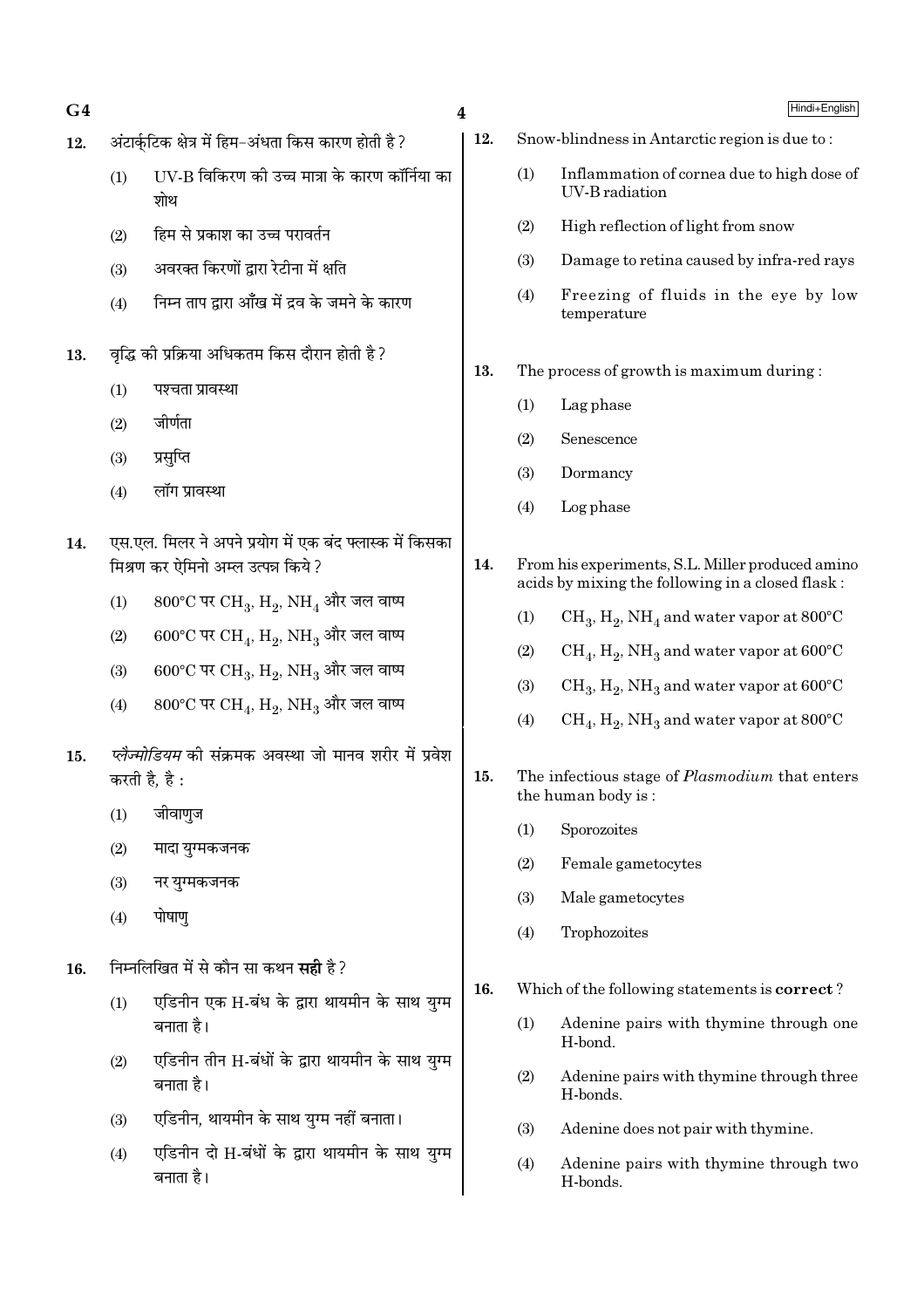निम्नलिखित में से **सही** यग्म को चनिए : 17.

| (1) | पॉलिमरेज         | डी.एन.ए. को खण्डों<br>में तोडता है                 |
|-----|------------------|----------------------------------------------------|
| (2) | न्यूक्लियेज      | डी.एन.ए. के दो<br>रज्जुकों को पृथक<br>करता है      |
| (3) | एक्सोन्यूक्लियेज | डी.एन.ए. में विशिष्ट<br>स्थानों पर काट<br>लगाता है |
| (4) | लाइगेज           | दो डी.एन.ए. के<br>अणुओं को जोडता है                |

- यदि तिलचट्टे का सिर हटा दिया जाए तो यह कुछ दिनों तक 18. जीवित रह सकता है क्योंकि :
	- तिलचट्टे में तंत्रिका तंत्र नहीं होता।  $(1)$
	- सिर में तंत्रिका तंत्र का केवल छोटा भाग होता है जबकि  $(2)$ शेष शरीर के अधर भाग में स्थित होता है।
	- सिर में तंत्रिका तंत्र का 1/3 भाग होता है जबकि शेष  $(3)$ शरीर के पष्ठ भाग में होता है।
	- तिलचट्टे के अधिग्रसिका गुच्छिका उदर के अधर भाग  $(4)$ में स्थित होते हैं।
- कुछ विभाजित हो रही कोशिकायें कोशिका चक्रण से बाहर 19. निकल जाती हैं और कायिक निष्क्रियता अवस्था में प्रवेश कर जाती है। इसे शांत अवस्था (Go) कहा जाता है। यह प्रक्रिया किसके अन्त में होती है ?
	- $G_1$  प्रावस्था  $(1)$
	- $(2)$ S प्रावस्था
	- $(3)$  $G_2$  प्रावस्था
	- $(4)$ M प्रावस्था
- अर्द्ध अधोवर्ती अंडाशय किसमें पाया जाता है ? 20.
	- सरसों  $(1)$
	- $(2)$ सुरजमुखी
	- आलुबखारा  $(3)$
	- बैंगन  $(4)$
- एक वेक्टर में सहलग्नी डी.एन.ए. की प्रति की संख्या को 21. नियंत्रित करने वाले अनुक्रम को क्या कहा जाता है ?
	- ओरी साइट  $(1)$
	- पैलींड़ोमिक अनुक्रम  $(2)$
	- रिकॉग्नीशन (पहचान) साइट  $(3)$
	- चयनयुक्त मार्कर  $(4)$

17. Choose the **correct** pair from the following:

5

| (1) | Polymerases -    | Break the DNA into<br>fragments               |
|-----|------------------|-----------------------------------------------|
| (2) | <b>Nucleases</b> | Separate the two strands<br>of DNA            |
| (3) | Exonucleases -   | Make cuts at specific<br>positions within DNA |
| (4) | Ligases          | Join the two DNA<br>molecules                 |

- 18. If the head of cockroach is removed, it may live for few days because:
	- the cockroach does not have nervous system.  $(1)$
	- $(2)$ the head holds a small proportion of a nervous system while the rest is situated along the ventral part of its body.
	- the head holds a  $1/3^{rd}$  of a nervous system  $(3)$ while the rest is situated along the dorsal part of its body.
	- the supra-oesophageal ganglia of the  $(4)$ cockroach are situated in ventral part of ahdomen
- 19. Some dividing cells exit the cell cycle and enter vegetative inactive stage. This is called quiescent stage  $(G_0)$ . This process occurs at the end of:
	- $(1)$  $G_1$  phase
	- S phase  $(2)$
	- $G_2$ phase  $(3)$
	- $(4)$ M phase
- 20. The ovary is half inferior in:
	- $(1)$ Mustard
	- Sunflower  $(2)$
	- $(3)$ Plum
	- **Brinjal**  $(4)$
- 21. The sequence that controls the copy number of the linked DNA in the vector, is termed :
	- $(1)$ Ori site
	- $(2)$ Palindromic sequence
	- $(3)$ Recognition site
	- Selectable marker  $(4)$

 $G<sub>4</sub>$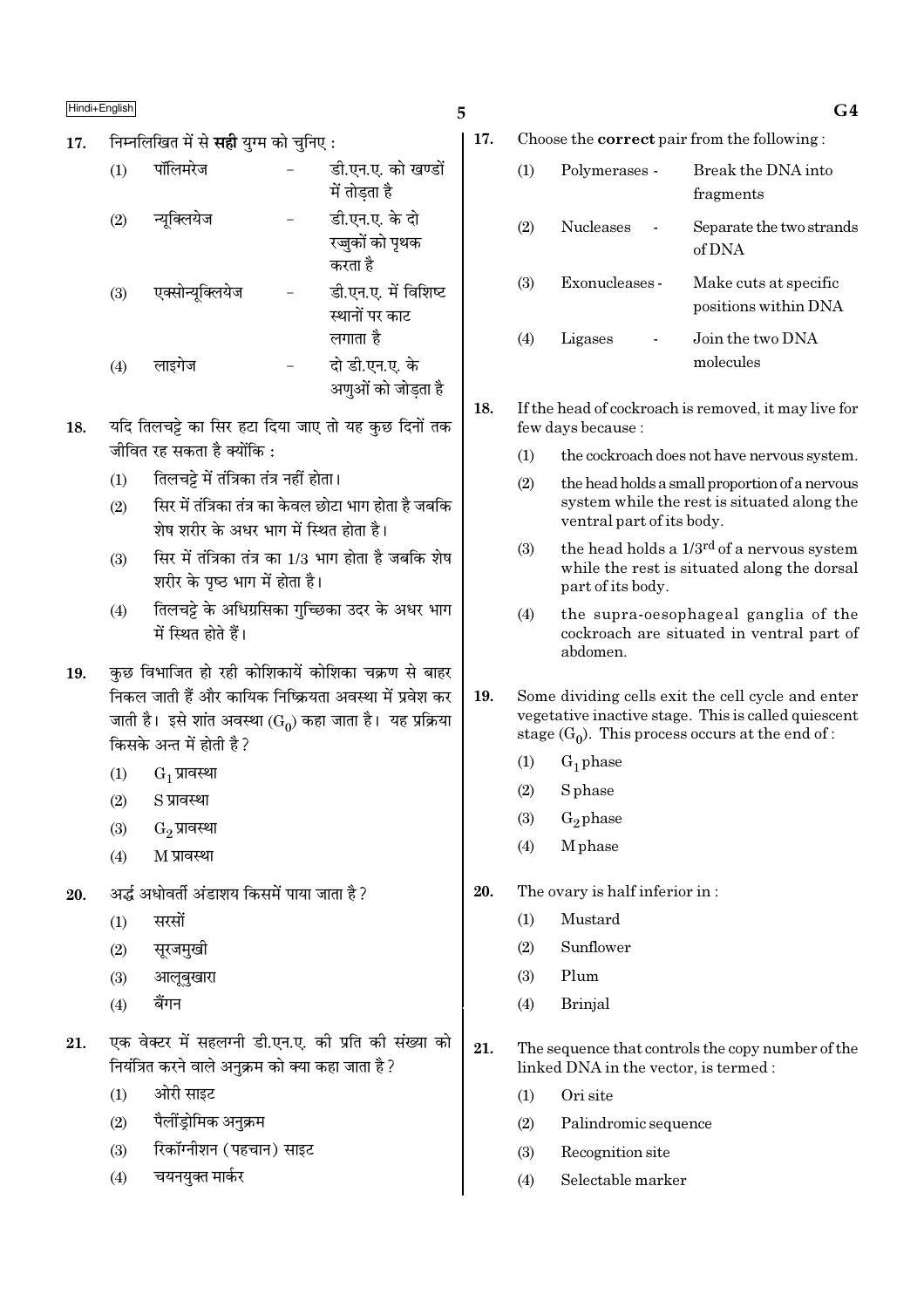| G4  |                            |                |                                  |                                            |             |                                                          | Hindi+English<br>6 |                                                     |                                     |                                                                     |                            |                                           |                                                                                            |
|-----|----------------------------|----------------|----------------------------------|--------------------------------------------|-------------|----------------------------------------------------------|--------------------|-----------------------------------------------------|-------------------------------------|---------------------------------------------------------------------|----------------------------|-------------------------------------------|--------------------------------------------------------------------------------------------|
| 22. |                            |                |                                  |                                            |             | जलकुम्भी और जललिली में परागण किसके द्वारा होता है ?      | 22.                | In water hyacinth and water lily, pollination takes |                                     |                                                                     |                            |                                           |                                                                                            |
|     | (1)                        |                |                                  | केवल जल धाराओं द्वारा                      |             |                                                          |                    |                                                     | place by:                           | water currents only                                                 |                            |                                           |                                                                                            |
|     | (2)                        |                | वायु और जल द्वारा                |                                            |             |                                                          |                    | (1)<br>(2)                                          |                                     |                                                                     |                            |                                           |                                                                                            |
|     | कीट और जल द्वारा<br>(3)    |                |                                  |                                            |             |                                                          |                    | (3)                                                 | wind and water<br>insects and water |                                                                     |                            |                                           |                                                                                            |
|     | (4)                        |                | कीट या वायु द्वारा               |                                            |             |                                                          |                    | (4)                                                 |                                     | insects or wind                                                     |                            |                                           |                                                                                            |
| 23. |                            |                |                                  |                                            |             | जीव को उनके जैवप्रौद्योगिकी में उपयोग के लिए सुमेलित     | 23.                |                                                     |                                     |                                                                     |                            |                                           | Match the organism with its use in biotechnology.                                          |
|     | कोजिए।                     |                |                                  |                                            |             |                                                          |                    | (a)                                                 | Bacillus                            |                                                                     |                            | (i)                                       | Cloning vector                                                                             |
|     | (a)                        |                |                                  | बैसिलस थुर्रिजिनिसिस (i)                   |             | क्लोनिक वेक्टर                                           |                    |                                                     |                                     | thuringiensis                                                       |                            |                                           |                                                                                            |
|     | (b)                        |                | थर्मस एक्वेटिकस                  |                                            | (ii)        | प्रथम rDNA अणु का<br>निर्माण                             |                    | (b)                                                 |                                     | <b>Thermus</b><br>aquaticus                                         |                            | Construction of<br>first rDNA<br>molecule |                                                                                            |
|     | $\left( \mathrm{c}\right)$ |                | एग्रोबैक्टीरियम<br>ट्युमिफेसिएंस |                                            | (iii)       | डी.एन.ए. पॉलिमरेज                                        |                    | $\left( \mathrm{c}\right)$                          |                                     | Agrobacterium                                                       |                            | (iii)                                     | DNA polymerase                                                                             |
|     | (d)                        | साल्मोनेला     |                                  |                                            | (iv)        | $Cry$ प्रोटीन                                            |                    |                                                     |                                     | tumefaciens                                                         |                            |                                           |                                                                                            |
|     |                            | टाइफीम्युरियम  |                                  |                                            |             |                                                          | Salmonella<br>(d)  |                                                     |                                     |                                                                     | (iv)                       | Cry proteins                              |                                                                                            |
|     |                            |                |                                  | निम्नलिखित में से <b>सही</b> विकल्प चुनिए: |             |                                                          |                    |                                                     |                                     | typhimurium<br>Select the <b>correct</b> option from the following: |                            |                                           |                                                                                            |
|     |                            | (a)            | (b)                              | $\left( \mathrm{e}\right)$                 | (d)         |                                                          |                    |                                                     | (a)                                 | (b)                                                                 | $\left( \mathrm{c}\right)$ | (d)                                       |                                                                                            |
|     | (1)                        | (iv)           | (iii)                            | (i)                                        | (ii)        |                                                          |                    | (1)                                                 | (iv)                                | (iii)                                                               | (i)                        | (ii)                                      |                                                                                            |
|     | (2)<br>(3)                 | (iii)<br>(iii) | (ii)<br>(iv)                     | (iv)<br>(i)                                | (i)<br>(ii) |                                                          |                    | (2)                                                 | (iii)                               | (ii)                                                                | (iv)                       | (i)                                       |                                                                                            |
|     | (4)                        | (ii)           | (iv)                             | (iii)                                      | (i)         |                                                          |                    | (3)                                                 | (iii)                               | (iv)                                                                | (i)                        | (ii)                                      |                                                                                            |
|     |                            |                |                                  |                                            |             |                                                          |                    | (4)                                                 | (ii)                                | (iv)                                                                | (iii)                      | (i)                                       |                                                                                            |
| 24. |                            |                | एंजाइम मदद करता है ?             |                                            |             | अनुलेखन के समय डी.एन.ए. की कुंडली को खोलने में कौनसा     | 24.                | Name the enzyme that facilitates opening of DNA     |                                     |                                                                     |                            |                                           |                                                                                            |
|     | (1)                        |                | डी.एन.ए. हैलीकेज़                |                                            |             |                                                          |                    | helix during transcription.                         |                                     |                                                                     |                            |                                           |                                                                                            |
|     | (2)                        |                | डी.एन.ए. पॉलीमरेज़               |                                            |             |                                                          |                    | DNA helicase<br>(1)                                 |                                     |                                                                     |                            |                                           |                                                                                            |
|     | (3)                        |                |                                  | आर.एन.ए. पॉलिमरेज़                         |             |                                                          |                    | (2)                                                 |                                     | DNA polymerase                                                      |                            |                                           |                                                                                            |
|     |                            |                | डी.एन.ए. लाइगेज़                 |                                            |             |                                                          |                    | (3)                                                 |                                     | RNA polymerase<br>DNA ligase                                        |                            |                                           |                                                                                            |
|     | (4)                        |                |                                  |                                            |             |                                                          |                    | (4)                                                 |                                     |                                                                     |                            |                                           |                                                                                            |
| 25. |                            |                | सही विकल्प का चयन करो।           |                                            |             | निम्न रोगों को उनके पैदा करने वाले जीवों के साथ मिलान कर | 25.                |                                                     |                                     |                                                                     |                            |                                           | Match the following diseases with the causative<br>organism and select the correct option. |
|     |                            | स्तंभ - I      |                                  |                                            |             | स्तंभ-II                                                 |                    |                                                     |                                     | Column-I                                                            |                            |                                           | Column-II                                                                                  |
|     | (a)                        | टाइफॉइड        |                                  |                                            | (i)         | वुचेरेरिया                                               |                    | (a)                                                 | Typhoid                             |                                                                     |                            | (i)                                       | Wuchereria                                                                                 |
|     | (b)                        | न्यूमोनिया     |                                  |                                            | (ii)        | प्लैज्मोडियम                                             |                    | (b)                                                 |                                     | Pneumonia                                                           |                            | (ii)                                      | Plasmodium                                                                                 |
|     | (c)                        |                | फाइलेरिएसिस                      |                                            | (iii)       | साल्मोनेला                                               |                    | (c)                                                 |                                     | Filariasis<br>(iii)                                                 |                            |                                           | Salmonella                                                                                 |
|     | (d)                        | मलेरिया        |                                  |                                            | (iv)        | हीमोफिलस                                                 |                    | (d)                                                 | Malaria                             |                                                                     |                            | (iv)                                      | Haemophilus                                                                                |
|     |                            | (a)            | (b)                              | (c)                                        | (d)         |                                                          |                    |                                                     | (a)                                 | (b)                                                                 | (c)                        | (d)                                       |                                                                                            |
|     | (1)                        | (iii)          | (iv)                             | (i)                                        | (ii)        |                                                          |                    | (1)                                                 | (iii)                               | (iv)                                                                | (i)                        | (ii)                                      |                                                                                            |
|     | (2)                        | (ii)           | (i)                              | (iii)                                      | (iv)        |                                                          |                    | (2)                                                 | (ii)                                | (i)                                                                 | (iii)                      | (iv)                                      |                                                                                            |
|     | (3)                        | (iv)           | (i)                              | (ii)                                       | (iii)       |                                                          |                    | (3)                                                 | (iv)                                | (i)                                                                 | (ii)                       | (iii)                                     |                                                                                            |
|     | (4)                        | (i)            | (iii)                            | (ii)                                       | (iv)        |                                                          |                    | (4)                                                 | (i)                                 | (iii)                                                               | (ii)                       | (iv)                                      |                                                                                            |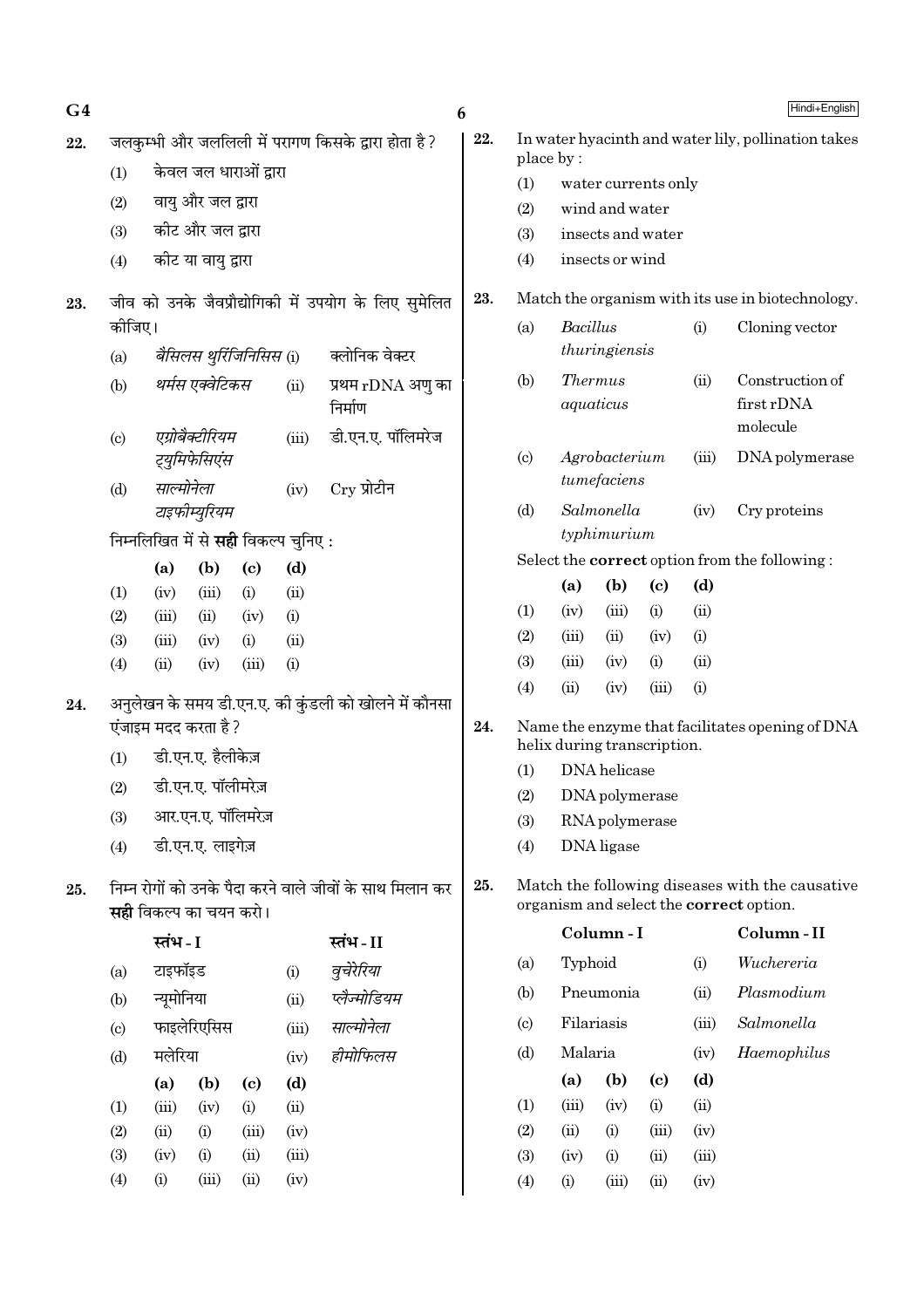| Hindi+English |           | 7                                                                                            |     |            | G <sub>4</sub>                                                                         |
|---------------|-----------|----------------------------------------------------------------------------------------------|-----|------------|----------------------------------------------------------------------------------------|
| 26.           |           | ट्रांसलेशन (अनुवादन/स्थानांतरण) की प्रथम अवस्था कौन सी                                       | 26. |            | The first phase of translation is:                                                     |
|               | होती है ? |                                                                                              |     | (1)        | Recognition of DNA molecule                                                            |
|               | (1)       | डी.एन.ए. अणु की पहचान                                                                        |     | (2)        | Aminoacylation of tRNA                                                                 |
|               | (2)       | $tRNA$ का ऐमीनोएसीलेशन                                                                       |     | (3)        | Recognition of an anti-codon                                                           |
|               | (3)       | एक एंटी-कोडॉन की पहचान                                                                       |     | (4)        | Binding of mRNA to ribosome                                                            |
|               | (4)       | राइबोसोम से $mRNA$ का बन्धन                                                                  |     |            |                                                                                        |
| 27.           |           | द्वितीयक अंडक का अर्धसूत्री विभाजन पूर्ण होता है:                                            | 27. |            | Meiotic division of the secondary oocyte is<br>completed:                              |
|               | (1)       | संभोग के समय                                                                                 |     | (1)        | At the time of copulation                                                              |
|               | (2)       | युग्मनज बनने के बाद                                                                          |     | (2)        | After zygote formation                                                                 |
|               | (3)       | शुक्राणु एवं अंडाणु के संलयन के समय                                                          |     | (3)        | At the time of fusion of a sperm with an<br>ovum                                       |
|               | (4)       | अंडोत्सर्ग से पहले                                                                           |     | (4)        | Prior to ovulation                                                                     |
| 28.           |           | जेल इलेक्ट्रोफोरेसिस में, पृथक हुए डी.एन.ए. के खण्डों को<br>किसकी सहायता से देखा जा सकता है? | 28. |            | In gel electrophoresis, separated DNA fragments<br>can be visualized with the help of: |
|               | (1)       | UV विकिरण में एथिडियम ब्रोमाइड से                                                            |     | (1)        | Ethidium bromide in UV radiation                                                       |
|               | (2)       | UV विकिरण में एसीटोकार्मिन से                                                                |     | (2)        | Acetocarmine in UV radiation                                                           |
|               | (3)       | अवरक्त विकिरण में एथिडियम ब्रोमाइड से                                                        |     | (3)        | Ethidium bromide in infrared radiation                                                 |
|               | (4)       | चमकोले नीले प्रकाश में ऐसीटोकार्मिन से                                                       |     | (4)        | Acetocarmine in bright blue light                                                      |
| 29.           | चयन करो।  | अंतरावस्था को $\mathrm{G}_1$ प्रावस्था (गैप 1) के बारे में <b>सही</b> कथन का                 | 29. |            | Identify the correct statement with regard to<br>$G_1$ phase (Gap 1) of interphase.    |
|               | (1)       | सभी कोशिका अवयवों का पुनर्गठन होता है।                                                       |     | (1)        | Reorganisation of all cell components takes                                            |
|               | (2)       | कोशिका उपापचयी सक्रिय होती है, वृद्धि करती है<br>लेकिन DNA की प्रतिकृति नहीं करती।           |     | (2)        | place.<br>Cell is metabolically active, grows but does                                 |
|               | (3)       | केन्द्रक विभाजन होता है।                                                                     |     |            | not replicate its DNA.<br>Nuclear Division takes place.                                |
|               | (4)       | डी.एन.ए. संश्लेषण या प्रतिकृतिकरण होता है।                                                   |     | (3)<br>(4) | DNA synthesis or replication takes place.                                              |
|               |           |                                                                                              |     |            |                                                                                        |
| 30.           |           | अर-पुष्पक में क्या होता है?<br>ऊर्ध्ववर्ती अंडाशय                                            | 30. |            | Ray florets have:                                                                      |
|               | (1)       |                                                                                              |     | (1)        | Superior ovary                                                                         |
|               | (2)       | जायांगाधर अंडाशय                                                                             |     | (2)        | Hypogynous ovary                                                                       |
|               | (3)       | अर्द्ध अधोवर्ती अंडाशय                                                                       |     | (3)        | Half inferior ovary                                                                    |
|               | (4)       | अधोवर्ती अंडाशय                                                                              |     | (4)        | Inferior ovary                                                                         |
| 31.           | हैं ?     | द्विपार्श्व सममिति एवं अगुहीय जन्तुओं के उदाहरण किस संघ में                                  | 31. |            | Bilaterally symmetrical and acoelomate animals<br>are exemplified by:                  |
|               | (1)       | प्लेटीहैल्मिंथीज                                                                             |     | (1)        | Platyhelminthes                                                                        |
|               | (2)       | एस्कहैल्मिंथीज                                                                               |     | (2)        | Aschelminthes                                                                          |
|               | (3)       | ऐनेलिडा                                                                                      |     | (3)        | Annelida                                                                               |
|               | (4)       | टीनोफोरा                                                                                     |     | (4)        | Ctenophora                                                                             |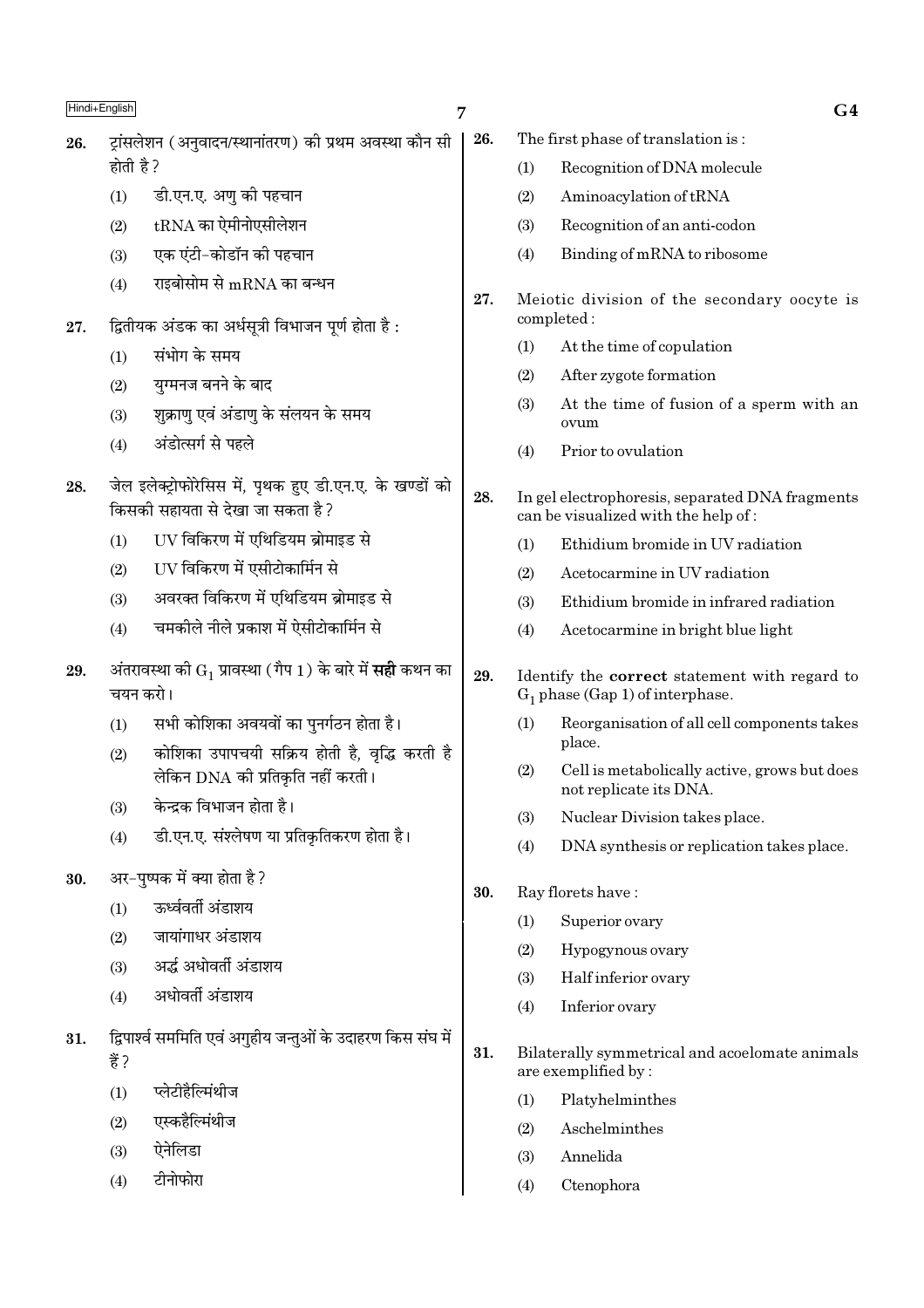| 32. | उन पदार्थों को पहचानिए, जिनकी संरचनाओं में क्रमश:<br>ग्लाइकोसाइडिक बंध और पेप्टाइड बंध पाये जाते हैं :<br>ग्लिसरॉल, ट्रिप्सिन<br>(1)<br>सेलुलोज, लेसिथिन<br>(2)<br>इनुलिन, इंसुलिन<br>(3) |                                                                                                                                                                                                                                                                                                                                                                                                                                                   |                                   |                                                                                                                                                    |                                      |                                                                                                                                                                                                                                                                                                           |            | Identify the substances having glycosidic bond and<br>peptide bond, respectively in their structure :<br>Glycerol, trypsin<br>(1)<br>Cellulose, lecithin<br>(2)<br>Inulin, insulin<br>(3)<br>Chitin, cholesterol<br>(4)                                                                                                                                                                                                                                                                                                                                                                                                                         |                                     |                                                                  |                                                             |                                      |                                                |
|-----|-------------------------------------------------------------------------------------------------------------------------------------------------------------------------------------------|---------------------------------------------------------------------------------------------------------------------------------------------------------------------------------------------------------------------------------------------------------------------------------------------------------------------------------------------------------------------------------------------------------------------------------------------------|-----------------------------------|----------------------------------------------------------------------------------------------------------------------------------------------------|--------------------------------------|-----------------------------------------------------------------------------------------------------------------------------------------------------------------------------------------------------------------------------------------------------------------------------------------------------------|------------|-------------------------------------------------------------------------------------------------------------------------------------------------------------------------------------------------------------------------------------------------------------------------------------------------------------------------------------------------------------------------------------------------------------------------------------------------------------------------------------------------------------------------------------------------------------------------------------------------------------------------------------------------|-------------------------------------|------------------------------------------------------------------|-------------------------------------------------------------|--------------------------------------|------------------------------------------------|
| 33. | (4)<br>(a)<br>(b)<br>$\left( \mathrm{c}\right)$<br>(d)<br>(1)<br>(2)<br>(3)                                                                                                               | काइटिन, कोलेस्टरॉल<br>अंत:श्वसन के दौरान होने वाली <b>सही</b> घटनाओं का चयन करो।<br>डायाफ्राम का संकुचन<br>बाह्य अंतरपर्शुक पेशियों का संकुचन<br>फुप्फुस का आयतन कम होना<br>अंतरा फुप्फुसी दाब का बढ़ना<br>(c) एवं $(d)$<br>$(a)$ , $(b)$ एवं $(d)$<br>केवल (d)<br>$(a)$ एवं $(b)$<br>निम्नलिखित में से कौन सा युग्म एक कोशिकीय शैवालों का<br>जेलिडियम और ग्रासिलेरिया<br>ऐनाबीनाओर वॉल्वॉक्स<br>क्लोरेला और स्पाइरुलीना<br>लैमिनेरिया और सारगासम |                                   |                                                                                                                                                    |                                      |                                                                                                                                                                                                                                                                                                           | 33.        | Select the <b>correct</b> events that occur during<br>inspiration.<br>Contraction of diaphragm<br>(a)<br>Contraction of external inter-costal muscles<br>(b)<br>Pulmonary volume decreases<br>$\left( \mathrm{c}\right)$<br>Intra pulmonary pressure increases<br>(d)<br>$(c)$ and $(d)$<br>(1)<br>(2)<br>$(a)$ , $(b)$ and $(d)$<br>only (d)<br>(3)<br>$(a)$ and $(b)$<br>(4)<br>Which of the following pairs is of unicellular<br>algae?<br>Gelidium and Gracilaria<br>(1)<br>Anabaena and Volvox<br>(2)<br>Chlorella and Spirulina<br>(3)<br>Laminaria and Sargassum<br>(4)<br>Match the following columns and select the<br>correct option. |                                     |                                                                  |                                                             |                                      |                                                |
| 34. | (4)<br>है ?<br>(1)<br>(2)<br>(3)<br>(4)                                                                                                                                                   |                                                                                                                                                                                                                                                                                                                                                                                                                                                   |                                   |                                                                                                                                                    |                                      |                                                                                                                                                                                                                                                                                                           | 34.<br>35. |                                                                                                                                                                                                                                                                                                                                                                                                                                                                                                                                                                                                                                                 |                                     |                                                                  |                                                             |                                      |                                                |
| 35. | (a)<br>(b)<br>(c)<br>(d)                                                                                                                                                                  | निम्न स्तंभों का मिलान कर <b>उचित</b> विकल्प का चयन करो।<br>स्तंभ - I<br>इओसिनोफिल<br>(i)<br>बेसोफिल<br>(ii)<br>न्यूट्रोफिल<br>(iii)<br>लिंफोसाइट<br>(iv)                                                                                                                                                                                                                                                                                         |                                   | स्तंभ-II<br>प्रतिरक्षा प्रतिक्रिया<br>भक्षण करना<br>हिस्टामिनेज़,<br>विनाशकारी एंजाइमों<br>का मोचन<br>कण जिनमें हिस्टामिन<br>होते हैं का मोचन करना |                                      | Column-II<br>Column-I<br>Eosinophils<br>(a)<br>(i)<br>Immune response<br>Basophils<br>Phagocytosis<br>(b)<br>(ii)<br>Release<br>Neutrophils<br>$\left( \mathrm{c}\right)$<br>(iii)<br>histaminase,<br>destructive<br>enzymes<br>(d)<br>Lymphocytes<br>Release granules<br>(iv)<br>containing<br>histamine |            |                                                                                                                                                                                                                                                                                                                                                                                                                                                                                                                                                                                                                                                 |                                     |                                                                  |                                                             |                                      |                                                |
|     | (1)<br>(2)<br>(3)<br>(4)                                                                                                                                                                  | (a)<br>(iv)<br>(i)<br>(ii)<br>(iii)                                                                                                                                                                                                                                                                                                                                                                                                               | (b)<br>(i)<br>(ii)<br>(i)<br>(iv) | (c)<br>(ii)<br>(iv)<br>(iii)<br>(ii)                                                                                                               | (d)<br>(iii)<br>(iii)<br>(iv)<br>(i) |                                                                                                                                                                                                                                                                                                           |            | (1)<br>(2)<br>(3)<br>(4)                                                                                                                                                                                                                                                                                                                                                                                                                                                                                                                                                                                                                        | (a)<br>(iv)<br>(i)<br>(ii)<br>(iii) | (b)<br>(i)<br>(ii)<br>(i)<br>(iv)                                | $\left( \mathrm{e}\right)$<br>(ii)<br>(iv)<br>(iii)<br>(ii) | (d)<br>(iii)<br>(iii)<br>(iv)<br>(i) |                                                |
| 36. | (1)<br>(2)<br>(3)                                                                                                                                                                         | पेंग्विन एवं डॉलफिन के पक्ष उदाहरण है :<br>अभिसारी विकास का<br>औद्योगिक मैलेनिज्म का<br>प्राकृतिक वरण का                                                                                                                                                                                                                                                                                                                                          |                                   |                                                                                                                                                    |                                      |                                                                                                                                                                                                                                                                                                           | 36.        | of:<br>(1)<br>(2)<br>(3)                                                                                                                                                                                                                                                                                                                                                                                                                                                                                                                                                                                                                        |                                     | Convergent evolution<br>Industrial melanism<br>Natural selection |                                                             |                                      | Flippers of Penguins and Dolphins are examples |

8

अनुकूली विकिरण का  $(4)$ 

 $G<sub>4</sub>$ 

 $(3)$  $(4)$ Adaptive radiation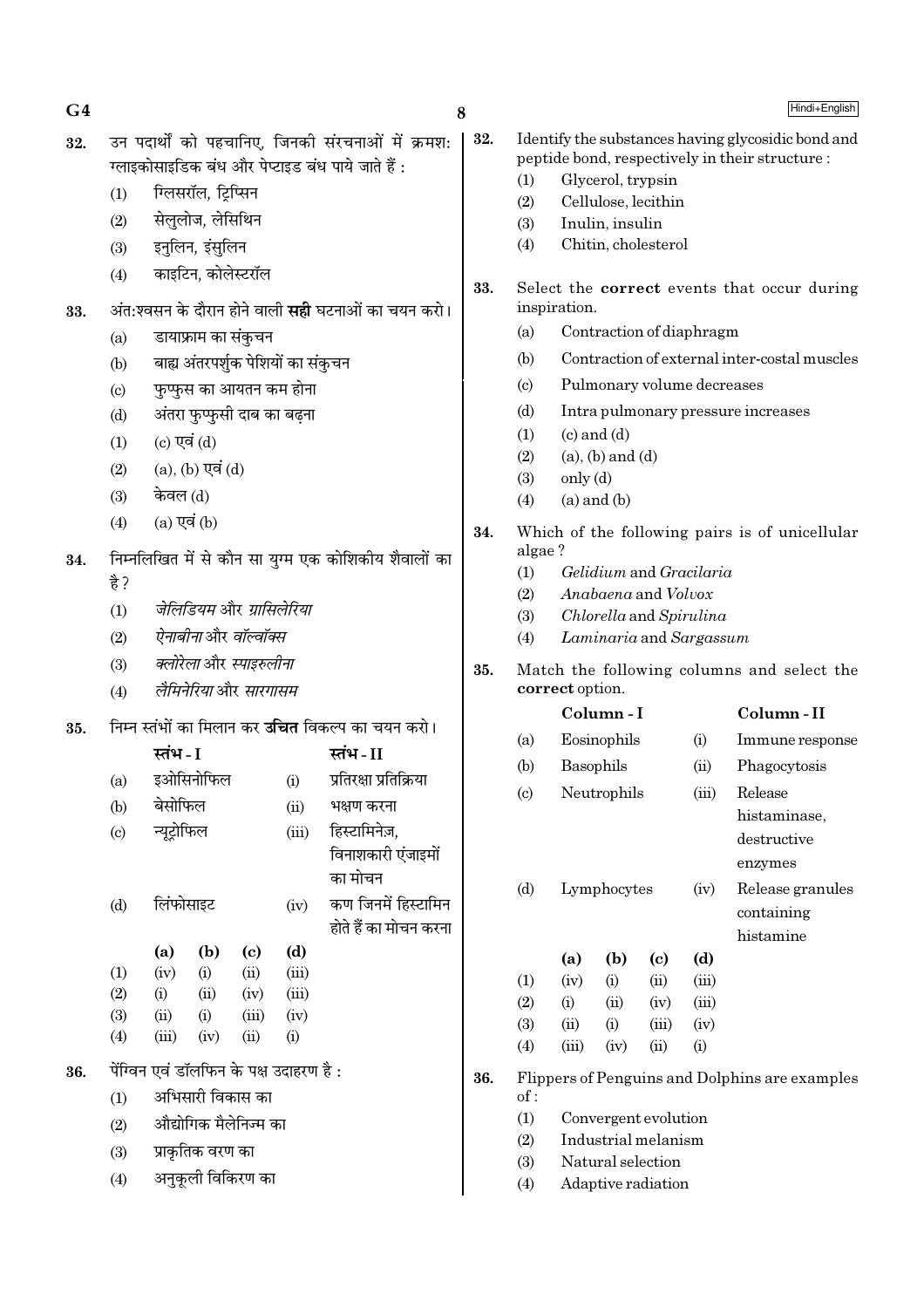Hindi+English सक्ष्मांकरों के ब्रश बार्डर वाली घनाकार उपकला पायी जाती है : 37. लार ग्रंथि की वाहिका में  $(1)$ वक्काण की समीपस्थ संवलित नलिका में  $(2)$ यस्टेकीयन नलिका में  $(3)$ आंत्र के आस्तर में  $(4)$ निम्न स्तंभों का मिलान कर **सद्दी** विकल्प का चयन करो। 38. स्तंभ - I स्तंभ - II क्लोम छिद्रों के 6-15 (i) टाइगोन  $(a)$ युग्म हैटरोसर्कल पुच्छ पख साइक्लोस्टोम्स  $(b)$  $(ii)$ वाय कोष कांडीक्थीज  $(c)$  $(iii)$ ओस्टिक्थीज विष दंश  $(d)$  $(iv)$  $(a)$  $(b)$  $(c)$  $(d)$  $(iii)$  $(1)$  $(iv)$  $(i)$  $(ii)$  $(2)$  $(iv)$  $(ii)$  $(iii)$  $(i)$  $(3)$  $(i)$  $(iv)$  $(iii)$  $(ii)$  $(4)$  $(iii)$  $(iv)$  $(i)$  $(ii)$ पादप का वह भाग कौन-सा है जिसमें दो पीढी - एक पीढी 39. दसरे के अन्दर होती है ? परागकोश के अन्दर परागकण  $(a)$ दो नर युग्मकों वाली अंकुरित परागकण  $(b)$ फल के अन्दर बीज  $(c)$ बीजाण्ड के अन्दर भ्रूण-कोष  $(d)$  $(a)$ ,  $(b)$  और  $(c)$  $(1)$ (c) और (d)  $(2)$  $(a)$  और  $(d)$  $(3)$ केवल  $(a)$  $(4)$ सन् 1987 में मॉन्ट्यिल प्रोटोकॉल किस पर नियंत्रण के लिए  $40.$ हस्ताक्षरित किया गया था? ओज़ोन को क्षति पहुँचाने वाले पदार्थों का उत्सर्जन  $(1)$ हरित गृह गैसों का छोडना  $(2)$ e-वेस्ट (e-कूड़ा करकट) का निपटान  $(3)$ एक देश से दूसरे देश में आनुवंशिकत: रूपांतरित जीवों  $(4)$ के परिवहन के लिए निम्न में कौनसी प्रोटीन जन्तुओं में बहुतायत से होती है ?  $41.$ कोलेजन  $(1)$ लैक्टिन  $(2)$ इंसलिन  $(3)$ हीमोग्लोबिन  $(4)$ 

 $G<sub>4</sub>$ Cuboidal epithelium with brush border of microvilli is found in:  $(1)$ ducts of salivary glands proximal convoluted tubule of nephron  $(2)$  $(3)$ eustachian tube lining of intestine  $(4)$ Match the following columns and select the correct option. Column-I Column-II  $6 - 15$  pairs of Trygon  $(a)$  $(i)$ gill slits Heterocercal  $(b)$  $(ii)$ Cyclostomes caudal fin Air Bladder Chondrichthyes  $(c)$  $(iii)$ 

 $(iv)$ 

Osteichthyes

 $(b)$  $(a)$  $(d)$ (c)  $(1)$  $(iii)$  $(iv)$  $(i)$  $(ii)$  $(2)$  $(iv)$  $(ii)$  $(iii)$  $(i)$  $(3)$  $(iii)$  $(ii)$  $(i)$  $(iv)$  $(4)$  $(ii)$  $(iii)$  $(iv)$  $(i)$ The plant parts which consist of two generations -

39. one within the other:

- Pollen grains inside the anther  $(a)$
- $(b)$ Germinated pollen grain with two male gametes
- Seed inside the fruit  $(c)$

Poison sting

- Embryo sac inside the ovule  $(d)$
- $(a)$ ,  $(b)$  and  $(c)$  $(1)$
- $(2)$  $(c)$  and  $(d)$

 $\boldsymbol{q}$ 

37.

38.

 $(d)$ 

- $(a)$  and  $(d)$  $(3)$
- $(4)$  $(a)$  only
- 40. Montreal protocol was signed in 1987 for control  $of:$ 
	- $(1)$ Emission of ozone depleting substances
	- $(2)$ Release of Green House gases
	- Disposal of e-wastes  $(3)$
	- Transport of Genetically modified organisms  $(4)$ from one country to another
- 41. Which one of the following is the most abundant protein in the animals?
	- $(1)$ Collagen
	- $(2)$ Lectin
	- $(3)$ Insulin
	- $(4)$ Haemoglobin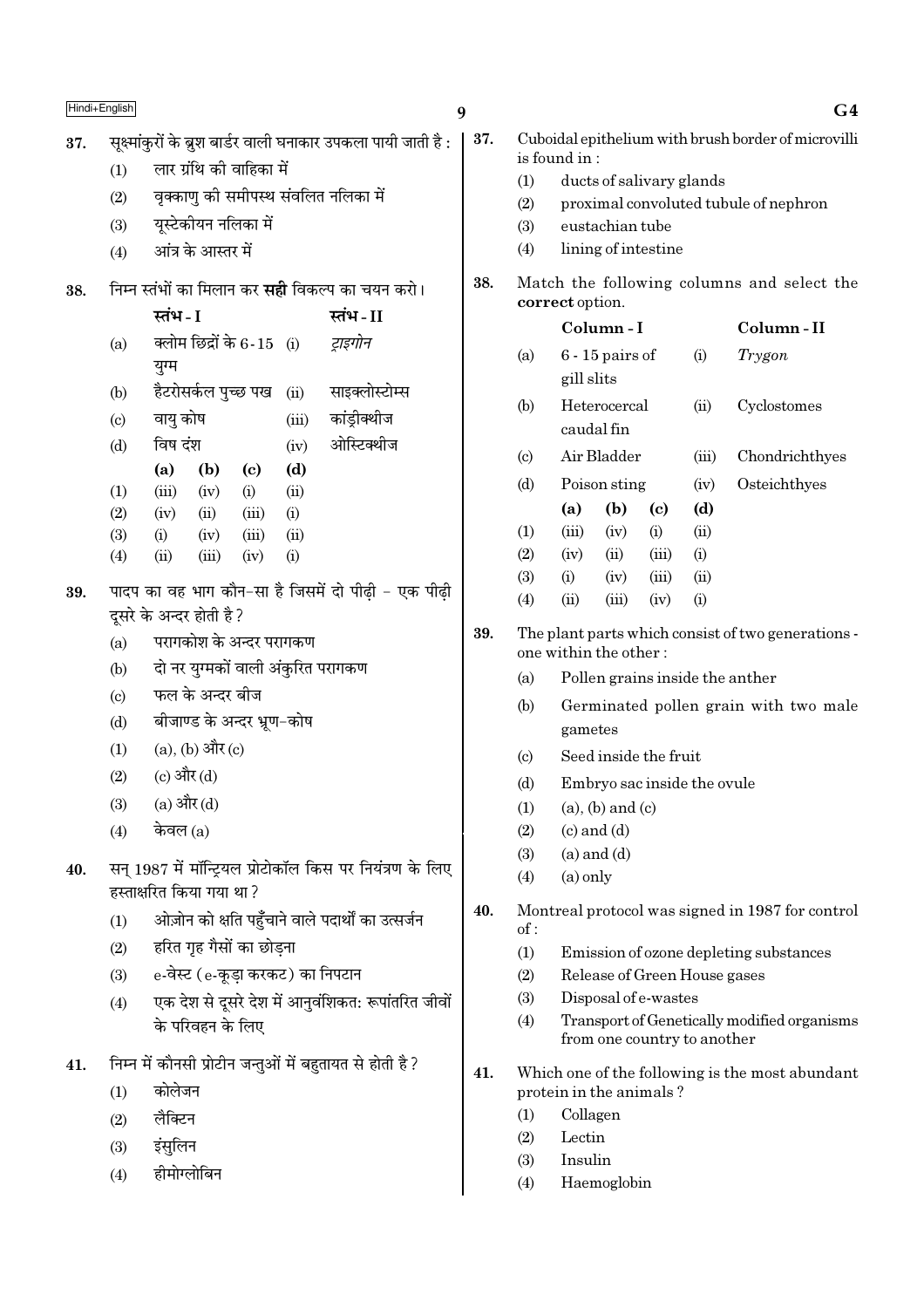- 
- $42.$   $\,$  ईको आर I द्वारा पहचाने जाने वाला पैलिन्डोमिक क्रम है :

(1) 5' - GGAACC - 3'

- 3' CCTTGG 5'
- (2) 5' CTTAAG 3'
- 3' GAATTC 5' (3) 5' - GGATCC - 3'
- 3' CCTAGG 5'
- (4) 5' GAATTC 3'
	- 3' CTTAAG 5'
- $43.$  यदि दो लगातार क्षार युग्मों के बीच की दूरी  $0.34 \text{ nm}$  है और एक स्तनपायी कोशिका की DNA की द्विकंडली में क्षार युग्मों की कुल संख्या  $6.6 \times 10^9$  bp है। तब DNA की लम्बाई  $\vec{E}$ होगी लगभग:
	- $(1)$  2.5 मीटर
	- $(2)$  2.2 मीटर
	- $(3)$  2.7 मीटर
	- $(4)$  2.0 मीटर
- $44.$  फलीदार फलों वाले पादपों की जड ग्रन्थिकाओं में नाइट़ोजिनेज द्वारा उत्प्रेरित अभिक्रिया का/के उत्पाद कौन सा/से है/हैं ?
	- $(1)$  केवल नाइटे़ट
	- (2) अमोनिया और ऑक्सीजन
	- $(3)$  अमोनिया और हाइडोजन
	- $(4)$  केवल अमोनिया
- 45. निम्न में कौन, ऐसे जीवों के **सही** उदाहरणों को संदर्भित करता है जो मानव की क्रियाओं द्वारा वातावरण में बदलाव के कारण विकसित हए है ?
	- (a) गैलापैगो द्वीप में डार्विन की फिंचें
	- (b) खरपतवारों में शाकनाशी का प्रतिरोध
	- (c) ससीमकेन्द्रकों में दवाइयों का प्रतिरोध
	- (d) मनुष्य द्वारा बनायी पालत पश जैसे कृत्तों की नस्लें
	- $(1)$   $(a)$  एवं  $(c)$
	- $(2)$   $(b)$ ,  $(c)$   $\nabla \vec{a}$   $(d)$
	- $(3)$  केवल $(d)$
	- $(4)$  केवल  $(a)$
- $46.$  विश्व के निम्नलिखित में से कौन सा क्षेत्र अधिकतम जाति विविधता दर्शाता है ?
	- $(1)$  मेडागास्कर
	- $(2)$  हिमालय
	- (3) एमेजॉन के जंगल
	- $(4)$  भारत का पश्चिमी घाट
- 42. The specific palindromic sequence which is recognized by EcoRI is :
	- (1) 5' GGAACC 3'
		- 3' CCTTGG 5'
	- (2) 5' CTTAAG 3' 3' - GAATTC - 5'
	- (3) 5' GGATCC 3'
		- 3' CCTAGG 5'
	- (4) 5' GAATTC 3' 3' - CTTAAG - 5'
- 43. If the distance between two consecutive base pairs is 0.34 nm and the total number of base pairs of a DNA double helix in a typical mammalian cell is  $6.6 \times 10^9$  bp, then the length of the DNA is approximately :
	- (1) 2.5 meters
	- $(2)$  2.2 meters
	- (3) 2.7 meters
	- (4) 2.0 meters
- 44. The product(s) of reaction catalyzed by nitrogenase in root nodules of leguminous plants is/are :
	- (1) Nitrate alone
	- (2) Ammonia and oxygen
	- (3) Ammonia and hydrogen
	- (4) Ammonia alone
- 45. Which of the following refer to correct example(s) of organisms which have evolved due to changes in environment brought about by anthropogenic action ?
	- (a) Darwin's Finches of Galapagos islands.
	- (b) Herbicide resistant weeds.
	- (c) Drug resistant eukaryotes.
	- (d) Man-created breeds of domesticated animals like dogs.
	- $(1)$   $(a)$  and  $(c)$
	- $(2)$  (b),  $(c)$  and  $(d)$
	- (3) only (d)
	- $(4)$  only  $(a)$
- 46. Which of the following regions of the globe exhibits highest species diversity ?
	- (1) Madagascar
	- (2) Himalayas
	- (3) Amazon forests
	- (4) Western Ghats of India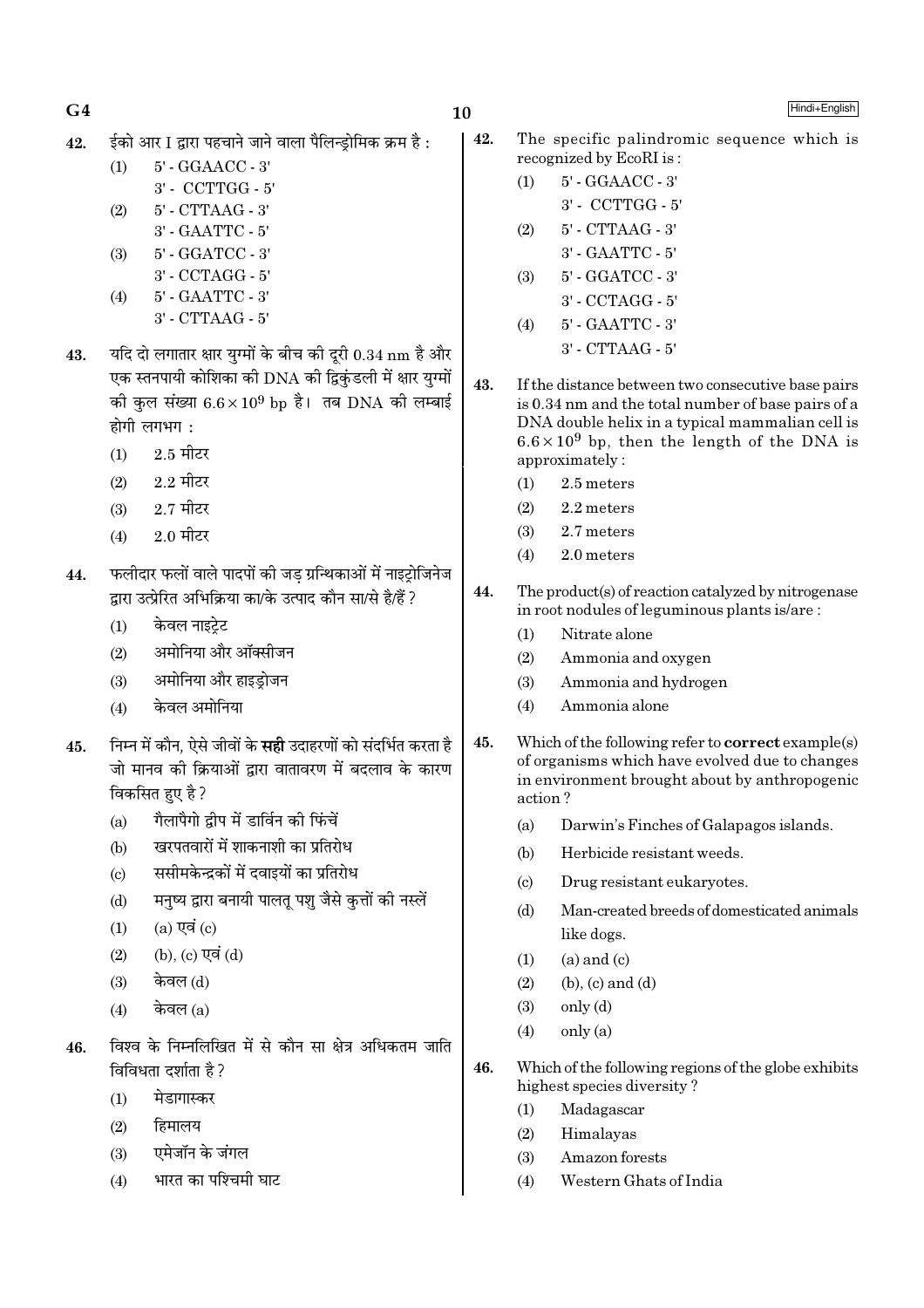|     | Hindi+English              |                             |                                     |                            |       |                                                             | 11  |                             |                      |                        |      |                       | G <sub>4</sub>                                                                                      |
|-----|----------------------------|-----------------------------|-------------------------------------|----------------------------|-------|-------------------------------------------------------------|-----|-----------------------------|----------------------|------------------------|------|-----------------------|-----------------------------------------------------------------------------------------------------|
| 47. |                            |                             | निर्माण का मुख्य स्थल कौन सा है?    |                            |       | सुकेन्द्रकी कोशिकाओं में ग्लाइकोप्रोटीन और ग्लाइकोलिपिड के  | 47. |                             |                      |                        |      |                       | Which is the important site of formation of<br>glycoproteins and glycolipids in eukaryotic cells?   |
|     | (1)                        |                             |                                     |                            |       |                                                             |     | (1)                         |                      | Peroxisomes            |      |                       |                                                                                                     |
|     |                            | पेरोक्सीसोम<br>गाल्जी काय   |                                     |                            |       |                                                             | (2) |                             | Golgi bodies         |                        |      |                       |                                                                                                     |
|     | (2)                        |                             |                                     |                            |       |                                                             |     | (3)                         |                      | Polysomes              |      |                       |                                                                                                     |
|     | (3)                        | पालीसोम                     |                                     |                            |       |                                                             |     | (4)                         |                      |                        |      | Endoplasmic reticulum |                                                                                                     |
|     | (4)                        |                             | अंतर्द्रव्यी जालिका                 |                            |       |                                                             | 48. |                             |                      |                        |      |                       | How many true breeding pea plant varieties did<br>Mendel select as pairs, which were similar except |
| 48. |                            |                             |                                     |                            |       | मेंडल ने स्वतंत्र रूप से प्रजनन करने वाली मटर के पौधे की    |     |                             |                      |                        |      |                       | in one character with contrasting traits?                                                           |
|     |                            |                             |                                     |                            |       | कितनी किस्मों को युग्मों के रूप में चुना जो विपरीत विशेषकों |     | (1)                         | $\sqrt{2}$           |                        |      |                       |                                                                                                     |
|     |                            |                             | वाले एक लक्षण के अलावा एक समान थी ? |                            |       |                                                             |     | (2)                         | 14                   |                        |      |                       |                                                                                                     |
|     | (1)                        | $\boldsymbol{2}$            |                                     |                            |       |                                                             |     | (3)                         | $\,8\,$              |                        |      |                       |                                                                                                     |
|     | (2)                        | 14                          |                                     |                            |       |                                                             |     | (4)                         | $\overline{4}$       |                        |      |                       |                                                                                                     |
|     | (3)<br>(4)                 | $\,8\,$<br>$\boldsymbol{4}$ |                                     |                            |       |                                                             |     |                             | correct option.      |                        |      |                       | Match the following columns and select the                                                          |
| 49. |                            |                             |                                     |                            |       | निम्न स्तंभों का मिलान कर <b>सही</b> विकल्प का चयन करो।     |     |                             |                      | Column-I               |      |                       | Column-II                                                                                           |
|     |                            | स्तंभ - I                   |                                     |                            |       | स्तंभ - II                                                  |     | (a)                         |                      | Floating Ribs          | (i)  | Located between       |                                                                                                     |
|     | (a)                        |                             | प्लावी पसलियाँ                      |                            | (i)   | दूसरी एवं सातवीं<br>पसली के बीच स्थित                       |     |                             |                      |                        |      |                       | second and<br>seventh ribs                                                                          |
|     |                            |                             |                                     |                            |       | होती हैं                                                    |     | (b)                         |                      | Acromion               |      | (ii)                  | Head of the                                                                                         |
|     | (b)                        | एक्रोमियन                   |                                     |                            | (ii)  | ह्यूमरस का शीर्ष                                            |     |                             |                      |                        |      |                       | Humerus                                                                                             |
|     | $\left( \mathrm{c}\right)$ | स्कैपुला                    |                                     |                            | (iii) | क्लेविकल                                                    |     | $\left( \mathrm{c} \right)$ | Scapula              |                        |      | (iii)                 | Clavicle                                                                                            |
|     | (d)                        |                             | ग्लीनॉयड गुहा                       |                            | (iv)  | उरोस्थि से नहीं जुड़ती                                      |     | (d)                         | Glenoid cavity       |                        | (iv) | Do not connect        |                                                                                                     |
|     |                            | (a)                         | (b)                                 | $\left( \mathrm{c}\right)$ | (d)   |                                                             |     |                             |                      |                        |      |                       | with the sternum                                                                                    |
|     | (1)                        | (i)                         | (iii)                               | (ii)                       | (iv)  |                                                             |     |                             | (a)                  | (b)                    | (c)  | (d)                   |                                                                                                     |
|     | (2)                        | (iii)                       | (ii)                                | (iv)                       | (i)   |                                                             |     | (1)                         | (i)                  | (iii)                  | (ii) | (iv)                  |                                                                                                     |
|     | (3)                        | (iv)                        | (iii)                               | (i)                        | (ii)  |                                                             |     | (2)                         | (iii)                | (ii)                   | (iv) | (i)                   |                                                                                                     |
|     | (4)                        | (ii)                        | (iv)                                | (i)                        | (iii) |                                                             |     | (3)                         | (iv)                 | (iii)                  | (i)  | (ii)                  |                                                                                                     |
| 50. |                            |                             |                                     |                            |       | यौन संचरित रोगों के <b>सही</b> विकल्प का चयन करो।           |     | (4)                         | (ii)                 | (iv)                   | (i)  | (iii)                 |                                                                                                     |
|     | (1)                        |                             | सुजाक, मलेरिया, जननिक परिसर्प       |                            |       |                                                             | 50. |                             | diseases.            |                        |      |                       | Select the option including all sexually transmitted                                                |
|     | (2)                        |                             | AIDS, मलेरिया, फाइलेरिया            |                            |       |                                                             |     | (1)                         |                      |                        |      |                       | Gonorrhoea, Malaria, Genital herpes                                                                 |
|     | (3)                        |                             | कैंसर, AIDS, सिफिलिस                |                            |       |                                                             |     | (2)                         |                      | AIDS, Malaria, Filaria |      |                       |                                                                                                     |
|     | (4)                        |                             | सुजाक, सिफिलिस, जननिक परिसर्प       |                            |       |                                                             |     | (3)                         |                      | Cancer, AIDS, Syphilis |      |                       |                                                                                                     |
|     |                            |                             |                                     |                            |       |                                                             |     | (4)                         |                      |                        |      |                       | Gonorrhoea, Syphilis, Genital herpes                                                                |
| 51. |                            |                             |                                     |                            |       | प्रतिबंधन एंजाइमों के विषय में <b>गलत</b> कथन को पहचानिए।   | 51. |                             |                      |                        |      |                       | Identify the wrong statement with regard to                                                         |
|     | (1)                        | काटते हैं।                  |                                     |                            |       | ये डी.एन.ए. की लड़ी को पैलिन्ड्रोमिक स्थलों पर              |     | (1)                         | Restriction Enzymes. |                        |      |                       | They cut the strand of DNA at palindromic                                                           |
|     | (2)                        |                             |                                     |                            |       | ये आनुवंशिक इंजीनियरिंग में उपयोगी हैं।                     |     |                             | sites.               |                        |      |                       |                                                                                                     |
|     | (3)                        |                             |                                     |                            |       | चिपचिपे सिरे डी.एन.ए. लाइगेज द्वारा जोड़े जा सकते           |     | (2)                         |                      |                        |      |                       | They are useful in genetic engineering.                                                             |
|     |                            | हैं।                        |                                     |                            |       |                                                             |     | (3)                         | ligases.             |                        |      |                       | Sticky ends can be joined by using DNA                                                              |
|     | (4)                        |                             | निरीक्षण करके कार्य करते हैं।       |                            |       | प्रत्येक प्रतिबंधन एंजाइम डी.एन.ए. क्रम की लम्बाई का        |     | (4)                         |                      |                        |      |                       | Each restriction enzyme functions by<br>inspecting the length of a DNA sequence.                    |
|     |                            |                             |                                     |                            |       |                                                             |     |                             |                      |                        |      |                       |                                                                                                     |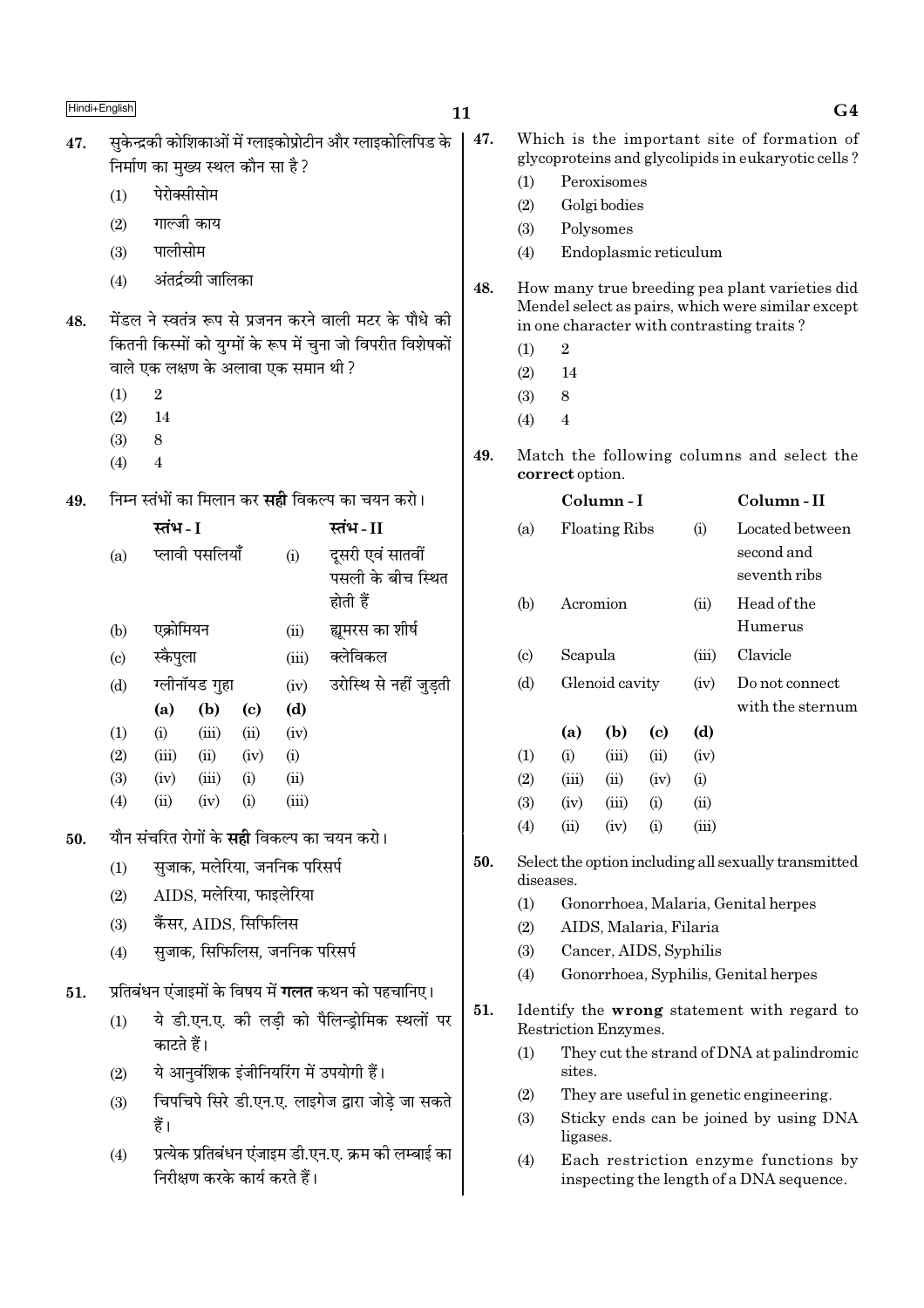| G <sub>4</sub> |         |            |                               |                                             |       | 12                                                        |                |
|----------------|---------|------------|-------------------------------|---------------------------------------------|-------|-----------------------------------------------------------|----------------|
| 52.            |         |            |                               |                                             |       | निम्न स्तंभों का मिलान कर <b>सही</b> विकल्प का चयन करो।   | $\bf{5}$       |
|                |         | स्तंभ - I  |                               |                                             |       | स्तंभ-II                                                  |                |
|                | (a)     |            | क्लोस्ट्रीडियम<br>ब्यूटायलिकम |                                             | (i)   | साइक्लोस्पोरिन-ए                                          |                |
|                | (b)     |            |                               |                                             |       | ट्राइकोडर्मा पॉलीस्पोरम (ii) ब्युटिरिक अम्ल               |                |
|                | (c)     |            |                               | मोनास्कस परप्यूरीअस (iii)                   |       | सिट्रिक अम्ल                                              |                |
|                | (d)     |            | एस्परजिलस नाइगर               |                                             | (iv)  | रक्त-कोलेस्टेराल कम<br>करने वाला कारक                     |                |
|                |         | (a)        | (b)                           | (c)                                         | (d)   |                                                           |                |
|                | (1)     | (ii)       | (i)                           | (iv)                                        | (iii) |                                                           |                |
|                | (2)     | (i)        | (ii)                          | (iv)                                        | (iii) |                                                           |                |
|                | (3)     | (iv)       | (iii)                         | (ii)                                        | (i)   |                                                           |                |
|                | (4)     | (iii)      | (iv)                          | (ii)                                        | (i)   |                                                           |                |
| 53.            | कोजिए : |            |                               |                                             |       | अर्द्धसूत्री विभाजन के संदर्भ में निम्नलिखित को सुमेलित   |                |
|                | (a)     |            | युग्मपट्ट अवस्था              |                                             | (i)   | उपान्तीभवन                                                | 5 <sub>o</sub> |
|                | (b)     |            | स्थूलपट्ट अवस्था              |                                             | (ii)  | काइऐज़्मेटा                                               |                |
|                | (c)     |            | द्विपट्ट अवस्था               |                                             | (iii) | जीन विनिमय                                                |                |
|                | (d)     | पारगतिक्रम | ( डायाकाइनेसिस)               |                                             | (iv)  | सूत्रयुग्मन                                               |                |
|                |         |            |                               | निम्नलिखित में से <b>सही</b> विकल्प चुनिए : |       |                                                           |                |
|                |         | (a)        | (b)                           | $\left( \mathrm{c}\right)$                  | (d)   |                                                           |                |
|                | (1)     | (iv)       | (iii)                         | (ii)                                        | (i)   |                                                           |                |
|                | (2)     | (i)        | (ii)                          | (iv)                                        | (iii) |                                                           |                |
|                | (3)     | (ii)       | (iv)                          | (iii)                                       | (i)   |                                                           |                |
|                | (4)     | (iii)      | (iv)                          | (i)                                         | (ii)  |                                                           |                |
| 54.            |         |            |                               |                                             |       | ऑक्सीजन के परिवहन के संदर्भ में <b>गलत</b> कथन को पहचानो। |                |
|                | (1)     |            |                               | $\mathrm{O}_{2}$ में बाधा डाल सकता है।      |       | $\mathrm{CO}_2$ का आंशिक दाब हीमोग्लोबिन से बंधने वाली    | 5.             |
|                | (2)     |            |                               | बनने में सहायक होती है।                     |       | वायु कूपिका में H $^+$ की उच्च सांद्रता ऑक्सीहीमोग्लोबिन  |                |
|                | (3)     |            | में सहायक होती है।            |                                             |       | वायु कूपिका में कम $\rm{pCO}_{2}$ ऑक्सीहीमोग्लोबिन बनने   |                |
|                | (4)     |            |                               | आंशिक दाब से संबंधित है।                    |       | ऑक्सीजन की हीमोग्लोबिन से बंधता मुख्यत: $\mathrm{O}_2$ के |                |

| 2. | correct option.            | Match the following columns and select the |                           |                                 |          |                                                      |
|----|----------------------------|--------------------------------------------|---------------------------|---------------------------------|----------|------------------------------------------------------|
|    |                            |                                            | Column - I                |                                 |          | Column-II                                            |
|    | (a)                        | butylicum                                  | Clostridium               |                                 | (i)      | Cyclosporin-A                                        |
|    | (b)                        |                                            | Trichoderma<br>polysporum |                                 | (ii)     | Butyric Acid                                         |
|    | $\left( \mathrm{c}\right)$ | Monascus<br>purpureus                      |                           |                                 | (iii)    | Citric Acid                                          |
|    | (d)                        |                                            | Aspergillus niger         |                                 | (iv)     | Blood cholesterol<br>lowering agent                  |
|    |                            | (a)                                        | (b)                       | (c)                             | (d)      |                                                      |
|    | (1)                        | (ii)                                       | (i)                       | (iv)                            | (iii)    |                                                      |
|    | (2)                        | (i)                                        | (ii)                      | (iv)                            | (iii)    |                                                      |
|    | (3)                        | (iv)                                       | (iii)                     | (ii)                            | (i)      |                                                      |
|    | (4)                        | (iii)                                      | (iv)                      | (ii)                            | (i)      |                                                      |
| 3. |                            |                                            |                           |                                 |          | Match the following with respect to meiosis:         |
|    | (a)                        | Zygotene                                   |                           | (i)                             |          | Terminalization                                      |
|    | (b)                        | Pachytene                                  |                           | (ii)                            |          | Chiasmata                                            |
|    | $\left( \mathrm{c}\right)$ | Diplotene                                  |                           | (iii)                           |          | Crossing over                                        |
|    | (d)                        | Diakinesis                                 |                           | (iv)                            | Synapsis |                                                      |
|    |                            |                                            |                           |                                 |          | Select the <b>correct</b> option from the following: |
|    |                            | (a)                                        | (b)                       | $\left( \mathrm{c}\right)$      | (d)      |                                                      |
|    | (1)                        | (iv)                                       | (iii)                     | (ii)                            | (i)      |                                                      |
|    | (2)                        | (i)                                        | (ii)                      | (iv)                            | (iii)    |                                                      |
|    | (3)                        | (ii)                                       | (iv)                      | (iii)                           | (i)      |                                                      |
|    | (4)                        | (iii)                                      | (iv)                      | (i)                             | (ii)     |                                                      |
| 4. |                            | transport of oxygen.                       |                           |                                 |          | Identify the wrong statement with reference to       |
|    | (1)                        |                                            |                           | $O_2$ binding with haemoglobin. |          | Partial pressure of $CO2$ can interfere with         |
|    | (2)                        |                                            |                           | formation of oxyhaemoglobin.    |          | Higher $H^+$ conc. in alveoli favours the            |
|    | /0ነ                        |                                            |                           |                                 |          | $m n C$ in object for any the fermetian              |

- $\operatorname{Low} \operatorname{pCO}_2$  in alveoli favours the formation of oxyhaemoglobin.  $(3)$
- Binding of oxygen with haemoglobin is<br>mainly related to partial pressure of  $\mathrm{O}_2.$  $(4)$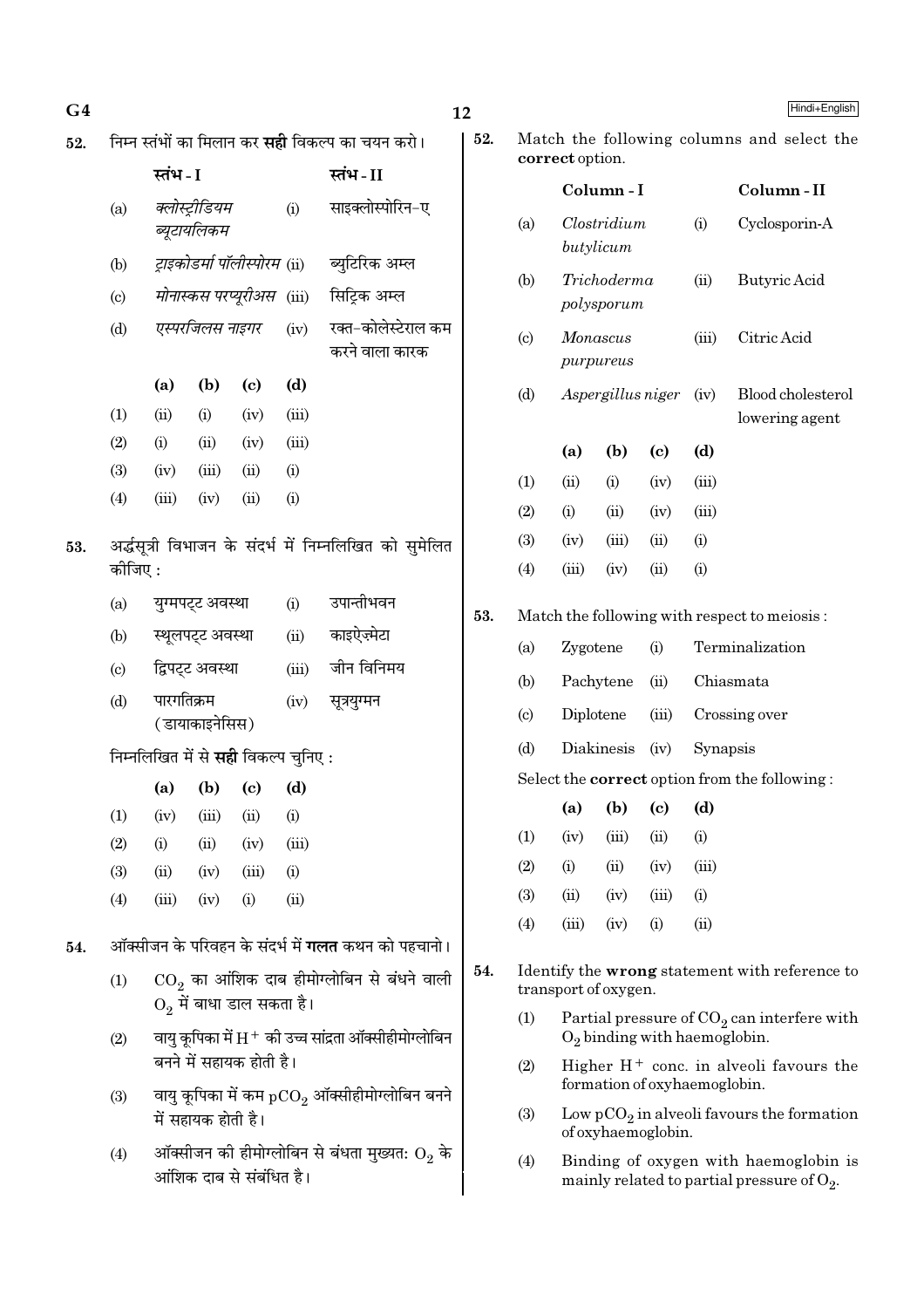### निम्न में कौन मूत्रवृद्धि को रोकने में सहायता करेगा ? 55.

- एल्डोस्टेरान के कारण वृक्क नलिका से  $\rm Na^+$  एवं जल  $(1)$ का पुनरावशोषण
- एटियल नेट्रियरेटिक कारक द्वारा वाहिकाओं का संकीर्णन  $(2)$ होना
- .JG कोशिकाओं द्वारा रेनिन का स्रावण कम होना  $(3)$
- $ADH$  के अल्पस्रवण से अधिक जल का पुनरावशोषण  $(4)$
- अंतर्विष्ट कायों के विषय में निम्नलिखित में से कौन सा कथन 56. गलत है  $\overline{2}$ 
	- ये खाद्य कणों के अंतर्ग्रहण में शामिल होते हैं।  $(1)$
	- ये कोशिकाद्रव्य में स्वतंत्र रूप में होते हैं।  $(2)$
	- ये कोशिकाद्रव्य में निचित पदार्थ को व्यक्त करते हैं।  $(3)$
	- ये किसी झिल्ली से घिरे नहीं होते।  $(4)$
- Bt कपास की किस्म जो *बैसिलस थरिंजिनिसिस* के विष जीन 57. को समाविष्ट करके बनाई गयी है. प्रतिरोधी है:
	- कवकीय रोगों से  $(1)$
	- पादप सूत्रकृमि से  $(2)$
	- कोट परभक्षी से  $(3)$
	- कीट पीडकों से  $(4)$
- किस विधि द्वारा बीकानेरी ऐवीज एवं मैरीनो रेम्स से भेड की 58. नई नस्ल 'हिसारडेल' तैयार की गयी है ?
	- उत्परिवर्तन प्रजनन  $(1)$
	- संकरण  $(2)$
	- $(3)$ अंत:प्रजनन
	- $(4)$ बहि:प्रजनन
- संघ कॉर्डेटा के लिए कौन से कथन **सही** हैं ? 59
	- यरोकॉर्डेटा में पृष्ठरज्जू सिर से पूंछ तक फैली होती है  $(a)$ और यह जीवन के अंत तक बनी रहती है।
	- वर्टीब्रेटा में पृष्ठरज्जु केवल भ्रूणीय काल में उपस्थित  $(b)$ होती है।
	- केन्द्रीय तंत्रिका तंत्र पष्ठीय एवं खोखला होता है।  $\left( \text{c} \right)$
	- कॉर्डेटा को तीन उपसंघों में विभाजित किया है :  $(d)$ हेमीकॉर्डेटा, ट्यूनिकेटा एवं सेफैलोकॉर्डेटा।
	- (c) एवं  $(a)$  $(1)$
	- $(a)$  एवं  $(b)$  $(2)$
	- (b) एवं (c)  $(3)$
	- (d) एवं (c)  $(4)$
- $55.$ Which of the following would help in prevention of diuresis?
	- Reabsorption of  $Na^+$  and water from renal  $(1)$ tubules due to aldosterone
	- $(2)$ Atrial natriuretic factor causes vasoconstriction
	- $(3)$ Decrease in secretion of renin by JG cells
	- $(4)$ More water reabsorption due to undersecretion of ADH
- 56. Which of the following statements about inclusion bodies is **incorrect**?
	- These are involved in ingestion of food  $(1)$ particles.
	- They lie free in the cytoplasm.  $(2)$
	- These represent reserve material in  $(3)$ cvtoplasm.
	- $(4)$ They are not bound by any membrane.
- 57. Bt cotton variety that was developed by the introduction of toxin gene of Bacillus thuringiensis  $(Bt)$  is resistant to:
	- $(1)$ Fungal diseases
	- Plant nematodes  $(2)$
	- $(3)$ Insect predators
	- Insect pests  $(4)$
- By which method was a new breed 'Hisardale' of 58. sheep formed by using Bikaneri ewes and Marino rams?
	- $(1)$ Mutational breeding
	- Cross breeding  $(2)$
	- $(3)$ Inbreeding
	- $(4)$ Out crossing
- 59. Which of the following statements are true for the phylum-Chordata?
	- $(a)$ In Urochordata notochord extends from head to tail and it is present throughout their life.
	- In Vertebrata notochord is present during  $(h)$ the embryonic period only.
	- $\left( \mathrm{c}\right)$ Central nervous system is dorsal and  $h$ ollow
	- $(d)$ Chordata is divided into 3 subphyla : Hemichordata, Tunicata and Cephalochordata.
	- $(1)$  $(c)$  and  $(a)$
	- $(2)$  $(a)$  and  $(b)$
	- $(b)$  and  $(c)$  $(3)$
	- $(4)$  $(d)$  and  $(c)$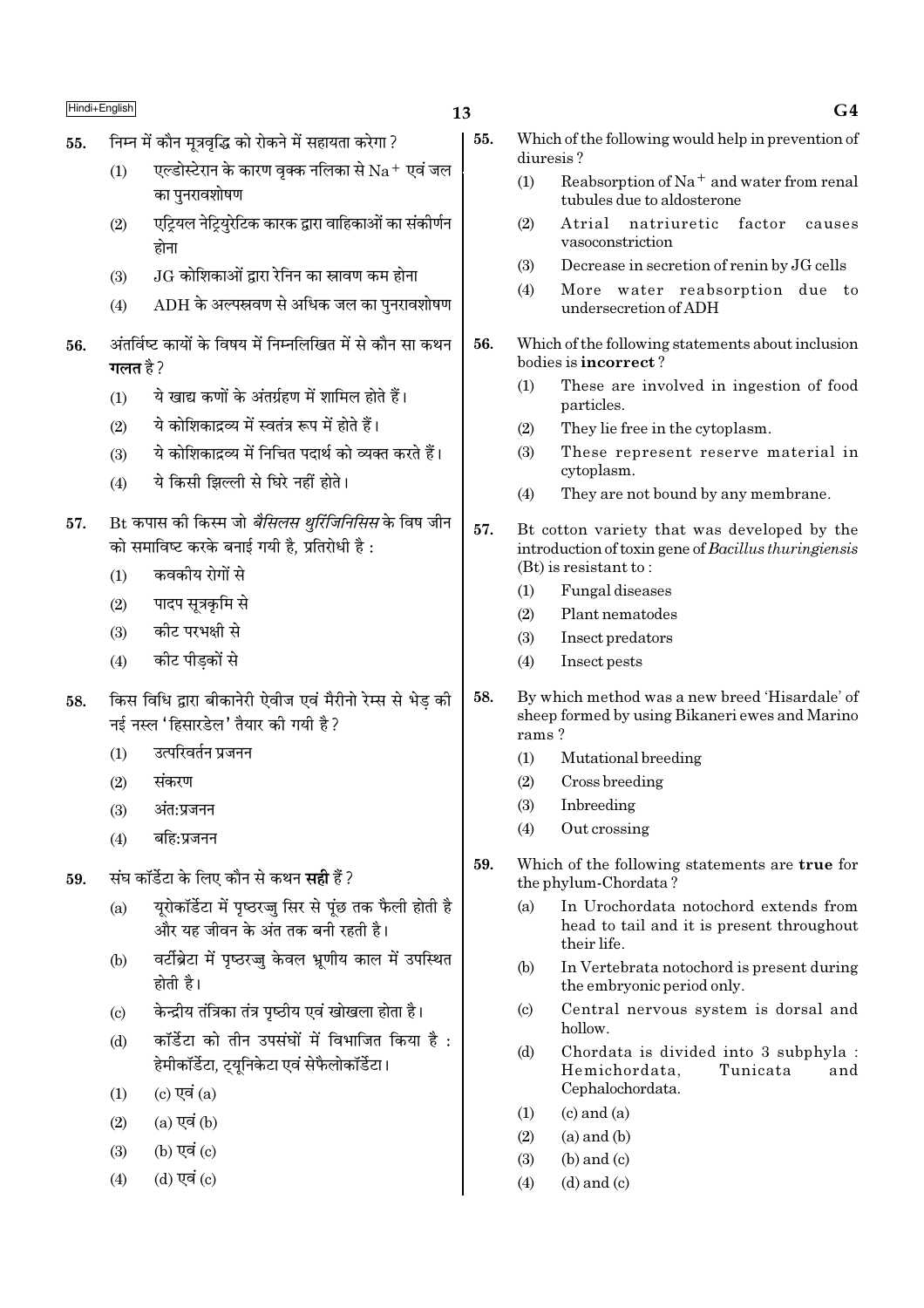| G4  |                            |                             |                   |                               |                                          |       |                                                                                                                         | 14  |                                                               |                            |                 |                                         |                                  |       | Hindi+English                                                                                                                                     |
|-----|----------------------------|-----------------------------|-------------------|-------------------------------|------------------------------------------|-------|-------------------------------------------------------------------------------------------------------------------------|-----|---------------------------------------------------------------|----------------------------|-----------------|-----------------------------------------|----------------------------------|-------|---------------------------------------------------------------------------------------------------------------------------------------------------|
| 60. |                            | <b>सही</b> कथन का चयन करो।  |                   |                               |                                          |       |                                                                                                                         | 60. |                                                               |                            |                 |                                         | Select the correct statement.    |       |                                                                                                                                                   |
|     | (1)                        |                             |                   |                               | ग्लूकगॉन हाइपोग्लाइसीमिया से संबंधित है। |       |                                                                                                                         |     | (1)                                                           |                            |                 |                                         |                                  |       | Glucagon is associated with hypoglycemia.                                                                                                         |
|     | (2)                        |                             | क्रिया करता है।   |                               |                                          |       | इंसुलिन अग्न्याशयी कोशिकाओं एवं एडीपोसाइटों पर                                                                          |     | (2)                                                           |                            | adipocytes.     |                                         |                                  |       | Insulin acts on pancreatic cells and                                                                                                              |
|     |                            |                             |                   |                               |                                          |       |                                                                                                                         |     | (3)                                                           |                            |                 |                                         |                                  |       | Insulin is associated with hyperglycemia.                                                                                                         |
|     | (3)                        |                             |                   |                               | इंसुलिन हाइपरग्लाइसीमिया से संबंधित है।  |       |                                                                                                                         |     | (4)                                                           |                            |                 |                                         |                                  |       | Glucocorticoids stimulate gluconeogenesis.                                                                                                        |
|     | (4)                        | हैं।                        |                   |                               |                                          |       | ग्लूकोकॉर्टिकॉइड ग्लूकोनियोजिनेसिस को प्रेरित करते                                                                      | 61. | Match the following columns and select the<br>correct option. |                            |                 |                                         |                                  |       |                                                                                                                                                   |
| 61. |                            |                             |                   |                               |                                          |       | निम्न स्तंभों का मिलान कर <b>सही</b> विकल्प का चयन करो।                                                                 |     |                                                               |                            | Column-I        |                                         |                                  |       | Column - II                                                                                                                                       |
|     |                            | स्तंभ - I                   |                   |                               |                                          |       | स्तंभ-II                                                                                                                |     | (a)                                                           |                            |                 |                                         | Gregarious, polyphagous (i)      |       | Asterias                                                                                                                                          |
|     | (a)                        |                             | यूथ, बहुहारी पीडक |                               |                                          | (i)   | एस्टेरियस                                                                                                               |     |                                                               | pest                       |                 |                                         |                                  |       |                                                                                                                                                   |
|     | (b)                        |                             |                   | लार्वा में द्विपार्श्व सममिति | व्यस्कों में अरीय सममिति एवं             | (ii)  | बिच्छ्                                                                                                                  |     | (b)                                                           |                            |                 | Adult with radial<br>symmetry and larva | with bilateral symmetry          | (ii)  | Scorpion                                                                                                                                          |
|     | $\left( \circ \right)$     |                             | पुस्त फुप्फुस     |                               |                                          | (iii) | टीनोप्लाना                                                                                                              |     | $\left( \mathrm{c} \right)$                                   |                            | Book lungs      |                                         |                                  | (iii) | Ctenoplana                                                                                                                                        |
|     | (d)                        | जीवसंदीप्ति                 |                   |                               |                                          | (iv)  | लोकस्टा                                                                                                                 |     | (d)                                                           |                            | Bioluminescence |                                         |                                  | (iv)  | Locusta                                                                                                                                           |
|     |                            | (a)                         | (b)               | $\left( \mathbf{c} \right)$   | (d)                                      |       |                                                                                                                         |     |                                                               | (a)                        | (b)             | $\left( \mathrm{c}\right)$              | (d)                              |       |                                                                                                                                                   |
|     | (1)                        | (iv)                        | (i)               | (ii)                          | (iii)                                    |       |                                                                                                                         |     | (1)                                                           | (iv)                       | (i)             | (ii)                                    | (iii)                            |       |                                                                                                                                                   |
|     | (2)                        | (iii)                       | (ii)              | (i)                           | (iv)                                     |       |                                                                                                                         |     | (2)                                                           | (iii)                      | (ii)            | (i)                                     | (iv)                             |       |                                                                                                                                                   |
|     | (3)                        | (ii)                        | (i)               | (iii)                         | (iv)                                     |       |                                                                                                                         |     | (3)                                                           | (ii)                       | (i)             | (iii)                                   | (iv)                             |       |                                                                                                                                                   |
|     | (4)                        | (i)                         | (iii)             | (ii)                          | (iv)                                     |       |                                                                                                                         |     | (4)                                                           | (i)                        | (iii)           | (ii)                                    | (iv)                             |       |                                                                                                                                                   |
| 62. |                            | उदाहरण को सुमेलित कीजिए।    |                   |                               |                                          |       | घास भूमि पारितन्त्र में पोषी स्तरों के साथ जातियों के <b>सही</b>                                                        | 62. |                                                               |                            |                 |                                         | examples in grassland ecosystem. |       | Match the trophic levels with their correct species                                                                                               |
|     | (a)                        |                             | चतुर्थ पोषी स्तर  |                               |                                          | (i)   | कौवा                                                                                                                    |     | (a)                                                           |                            |                 | Fourth trophic level                    |                                  | (i)   | Crow                                                                                                                                              |
|     | (b)                        |                             | द्वितीय पोषी स्तर |                               |                                          | (ii)  | गिद्ध                                                                                                                   |     | (b)                                                           |                            |                 | Second trophic level                    |                                  | (ii)  | Vulture                                                                                                                                           |
|     | $\left( \mathrm{c}\right)$ |                             | प्रथम पोषी स्तर   |                               |                                          | (iii) | खरगोश                                                                                                                   |     | $\left( \mathrm{c}\right)$                                    |                            |                 | First trophic level                     |                                  | (iii) | Rabbit                                                                                                                                            |
|     | (d)                        |                             | तृतीय पोषी स्तर   |                               |                                          | (iv)  | घास                                                                                                                     |     | (d)                                                           |                            |                 | Third trophic level                     |                                  | (iv)  | Grass                                                                                                                                             |
|     |                            | <b>सही</b> विकल्प चुनिए :   |                   |                               |                                          |       |                                                                                                                         |     |                                                               | Select the correct option: |                 |                                         |                                  |       |                                                                                                                                                   |
|     |                            | (a)                         | (b)               | $\left( \mathbf{c} \right)$   | (d)                                      |       |                                                                                                                         |     |                                                               | (a)                        | (b)             | $\left( \mathbf{c} \right)$             | (d)                              |       |                                                                                                                                                   |
|     | (1)                        | (iii)                       | (ii)              | (i)                           | (iv)                                     |       |                                                                                                                         |     | (1)                                                           | (iii)                      | (ii)            | (i)                                     | (iv)                             |       |                                                                                                                                                   |
|     | (2)                        | (iv)                        | (iii)             | (ii)                          | (i)                                      |       |                                                                                                                         |     | (2)                                                           | (iv)                       | (iii)           | (ii)                                    | (i)                              |       |                                                                                                                                                   |
|     | (3)                        | (i)                         | (ii)              | (iii)                         | (iv)                                     |       |                                                                                                                         |     | (3)                                                           | (i)                        | (ii)            | (iii)                                   | (iv)                             |       |                                                                                                                                                   |
|     | (4)                        | (ii)                        | (iii)             | (iv)                          | (i)                                      |       |                                                                                                                         |     | (4)                                                           | (ii)                       | (iii)           | (iv)                                    | (i)                              |       |                                                                                                                                                   |
| 63. |                            | के फसल की पैदावार बढ़ती है। |                   |                               |                                          |       | उस वृद्धि नियंत्रक का नाम बताइये जिसे गन्ने की फसल पर<br>छिड़कने से उसके तने की लम्बाई में बढ़ोत्तरी होती है, तथा गन्ने | 63. | crop.                                                         |                            |                 |                                         |                                  |       | Name the plant growth regulator which upon<br>spraying on sugarcane crop, increases the length<br>of stem, thus increasing the yield of sugarcane |
|     | (1)                        | जिबरेलीन                    |                   |                               |                                          |       |                                                                                                                         |     | (1)                                                           |                            | Gibberellin     |                                         |                                  |       |                                                                                                                                                   |
|     | (2)                        | एथिलीन                      |                   |                               |                                          |       |                                                                                                                         |     | (2)                                                           | Ethylene                   |                 |                                         |                                  |       |                                                                                                                                                   |
|     | (3)                        |                             | ऐब्सीसिक अम्ल     |                               |                                          |       |                                                                                                                         |     | (3)                                                           |                            | Abscisic acid   |                                         |                                  |       |                                                                                                                                                   |
|     | (4)                        |                             | साइटोकाइनीन       |                               |                                          |       |                                                                                                                         |     | (4)                                                           |                            | Cytokinin       |                                         |                                  |       |                                                                                                                                                   |
|     |                            |                             |                   |                               |                                          |       |                                                                                                                         |     |                                                               |                            |                 |                                         |                                  |       |                                                                                                                                                   |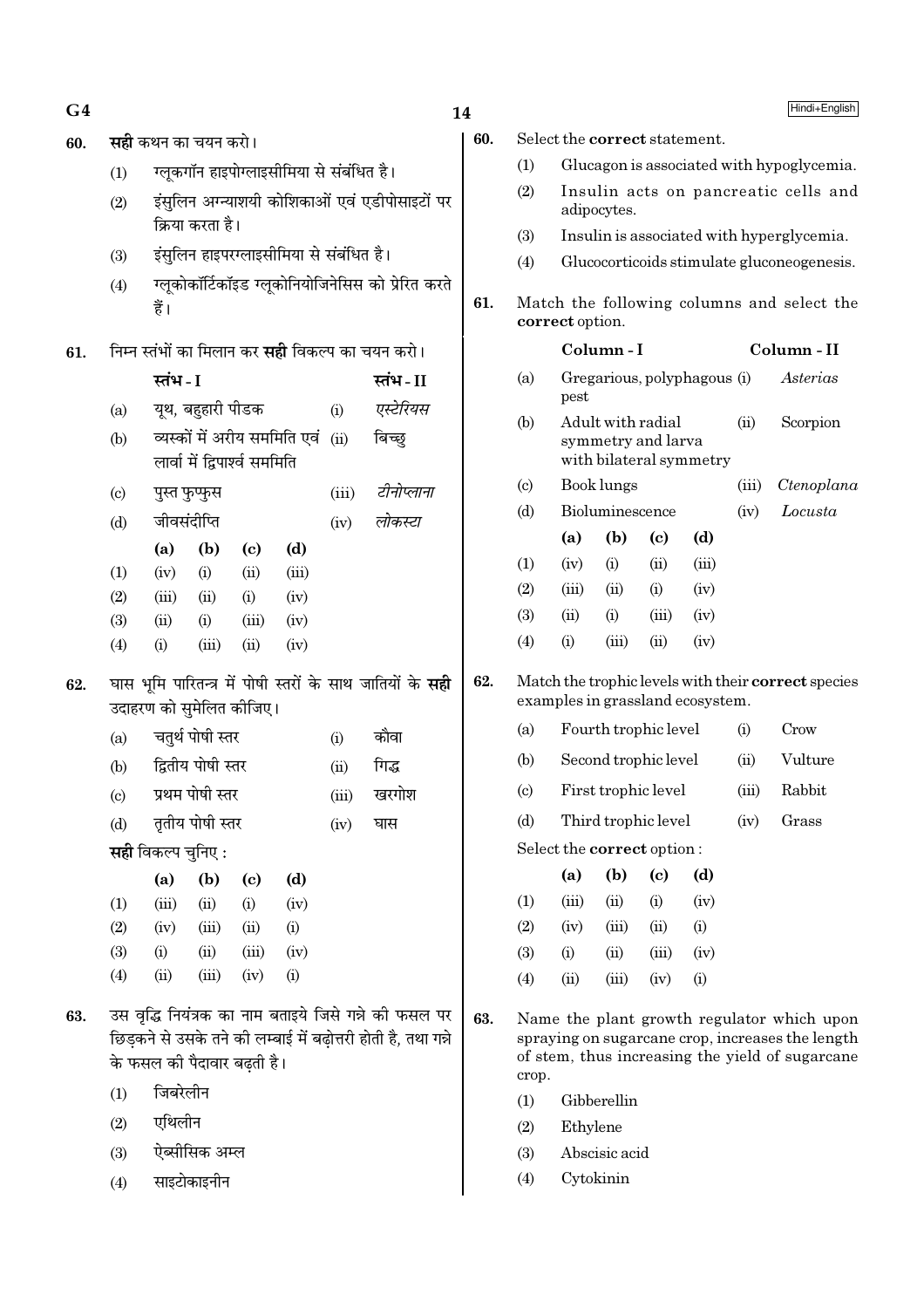64.

- निम्नलिखित में से कौन एक बीज प्रसप्ति नियंत्रित करने वाला 64. निरोधक पदार्थ **नहीं** है ?
	- एब्सीसिक अम्ल  $(1)$
	- फिनोलिक अम्ल  $(2)$
	- पैरा-ऐस्कॉर्बिक अम्ल  $(3)$
	- जिबरेलिक अम्ल  $(4)$
- एक पारितन्त्र में सकल प्राथमिक उत्पादकता और नेट प्राथमिक 65. उत्पादकता के संबन्ध में. निम्नलिखित में से कौन सा कथन **सद्दी** है ?
	- सकल प्राथमिक उत्पादकता सदैव नेट प्राथमिक उत्पादकता  $(1)$ .<br>से अधिक होती है।
	- सकल प्राथमिक उत्पादकता और नेट प्राथमिक उत्पादकता  $(2)$ एक ही है और अभिन्न है।
	- सकल प्राथमिक उत्पादकता और नेट प्राथमिक उत्पादकता  $(3)$ के बीच कोई सम्बन्ध नहीं है।
	- सकल प्राथमिक उत्पादकता सदैव नेट प्राथमिक उत्पादकता  $(4)$ से कम होती है।
- ऐंटेरोकाइनेज किसको बदलने में सहायता करता है ? 66.
	- ट्रिप्सिनोजन को ट्रिप्सिन में  $(1)$
	- .<br>कैसीनोजन को कैसीन में  $(2)$
	- .<br>पेप्सिनोजन को पेप्सिन में  $(3)$
	- प्रोटीन को पॉलीपेप्टाइड में  $(4)$

#### निम्न स्तंभों का मिलान कर **सही** विकल्प का चयन करो। 67.

|                           | स्तभ - 1  |            |                            |       | स्तभ - 11                   |
|---------------------------|-----------|------------|----------------------------|-------|-----------------------------|
| (a)                       |           | बीटी कपास  |                            | (i)   | जीन चिकित्सा                |
| (b)                       | की कमी    |            | एडीनोसीन डिएमीनेज          | (ii)  | कोशिकीय सुरक्षा             |
| $\left( \text{c} \right)$ |           | आर.एन.ए.आई |                            | (iii) | HIV संक्रमण का पता<br>लगाना |
| (d)                       | पी.सी.आर. |            |                            | (iv)  | बैसिलस<br>थुर्रिजिनिसिस     |
|                           | (a)       | (b)        | $\left( \mathrm{e}\right)$ | (d)   |                             |
| (1)                       | (iii)     | (ii)       | (i)                        | (iv)  |                             |
| (2)                       | (ii)      | (iii)      | (iv)                       | (i)   |                             |
| (3)                       | (i)       | (ii)       | (iii)                      | (iv)  |                             |
| (4)                       | (iv)      | (i)        | (ii)                       | (iii) |                             |

- Which of the following is not an inhibitory substance governing seed dormancy?
	- Abscisic acid  $(1)$
	- Phenolic acid  $(2)$
	- Para-ascorbic acid  $(3)$
	- Gibberellic acid  $(4)$
- 65. In relation to Gross primary productivity and Net primary productivity of an ecosystem, which one of the following statements is **correct**?
	- Gross primary productivity is always more  $(1)$ than net primary productivity.
	- $(2)$ Gross primary productivity and Net primary productivity are one and same.
	- $(3)$ There is no relationship between Gross primary productivity and Net primary productivity.
	- Gross primary productivity is always less  $(4)$ than net primary productivity.

#### 66. The enzyme enterokinase helps in conversion of:

- $(1)$ trypsinogen into trypsin
- $(2)$ caseinogen into casein
- $(3)$ pepsinogen into pepsin

 $\sim$   $\cdot$ 

- $(4)$ protein into polypeptides
- 67. Match the following columns and select the correct option.

|                            |                         | Column - 1 |                             |       | Column - 11                      |
|----------------------------|-------------------------|------------|-----------------------------|-------|----------------------------------|
| (a)                        | Bt cotton               |            |                             | (i)   | Gene therapy                     |
| (b)                        | Adenosine<br>deficiency | deaminase  |                             | (ii)  | Cellular defence                 |
| $\left( \mathrm{c}\right)$ | RNAi                    |            |                             | (iii) | Detection of HIV<br>infection    |
| (d)                        | PCR                     |            |                             | (iv)  | <b>Bacillus</b><br>thuringiensis |
|                            | (a)                     | (b)        | $\left( \mathrm{c} \right)$ | (d)   |                                  |
| (1)                        | (iii)                   | (ii)       | (i)                         | (iv)  |                                  |
| (2)                        | (ii)                    | (iii)      | (iv)                        | (i)   |                                  |
| (3)                        | (i)                     | (ii)       | (iii)                       | (iv)  |                                  |
| (4)                        | (iv)                    | (i)        | $\rm (ii)$                  | (iii) |                                  |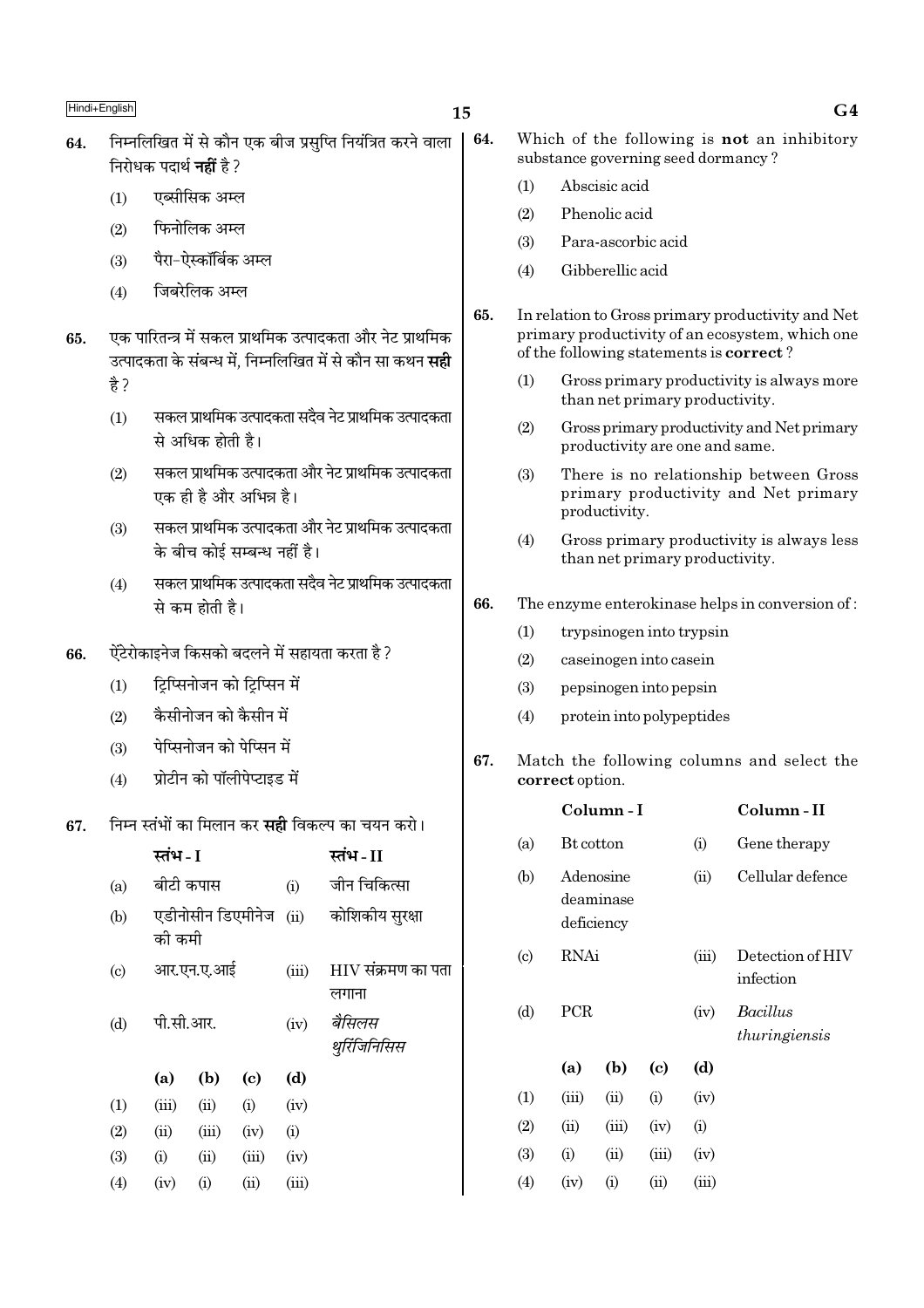| G <sub>4</sub> |                           |                   |                                                     |                             |                                                                   | 16  |                            | Hindi+English              |                                |                            |                                                         |  |
|----------------|---------------------------|-------------------|-----------------------------------------------------|-----------------------------|-------------------------------------------------------------------|-----|----------------------------|----------------------------|--------------------------------|----------------------------|---------------------------------------------------------|--|
| 68.            |                           |                   |                                                     |                             | निम्न में क्षारीय एमीनो अम्ल को पहचानिए।                          | 68. |                            |                            |                                |                            | Identify the basic amino acid from the following.       |  |
|                | (1)                       |                   | ग्लूटामिक अम्ल                                      |                             |                                                                   |     | (1)                        |                            | Glutamic Acid                  |                            |                                                         |  |
|                | (2)                       | लाइसिन            |                                                     |                             |                                                                   |     | (2)                        | Lysine                     |                                |                            |                                                         |  |
|                | (3)                       | वैलीन             |                                                     |                             |                                                                   |     | (3)                        | Valine                     |                                |                            |                                                         |  |
|                | (4)                       | टायरोसीन          |                                                     |                             |                                                                   |     | (4)                        | Tyrosine                   |                                |                            |                                                         |  |
| 69.            |                           |                   | को सुमेलित कीजिए :                                  |                             | अनिवार्य तत्वों और पादपों में उनके कार्यों के विषय में निम्नलिखित | 69. |                            |                            | and their functions in plants: |                            | Match the following concerning essential elements       |  |
|                | (a)                       | लोह               |                                                     | (i)                         | जल का प्रकाश अपघटन                                                |     | (a)                        | Iron<br>(i)                |                                |                            | Photolysis of water                                     |  |
|                | (b)                       | जिंक              | पराग का अंकुरण<br>(ii)                              |                             |                                                                   |     | (b)                        | Zinc                       |                                | (ii)                       | Pollen germination                                      |  |
|                | $\left( \text{c} \right)$ | बोरॉन             | क्लोरोफिल के जैव संश्लेषण<br>(iii)<br>के लिए आवश्यक |                             |                                                                   |     | $\left( \mathrm{c}\right)$ | <b>Boron</b>               |                                | (iii)                      | Required for chlorophyll<br>biosynthesis                |  |
|                | (d)                       | मैंगनीज           |                                                     | (iv)                        | आई.ए.ए. जैव संश्लेषण                                              |     | (d)                        |                            | Manganese (iv)                 |                            | IAA biosynthesis                                        |  |
|                |                           | सही विकल्प चुनिए: |                                                     |                             |                                                                   |     |                            | Select the correct option: |                                |                            |                                                         |  |
|                |                           | (a)               | (b)                                                 | $\left( \mathbf{c} \right)$ | (d)                                                               |     |                            | (a)                        | (b)                            | $\left( \mathrm{c}\right)$ | (d)                                                     |  |
|                | (1)                       | (iv)              | (iii)                                               | (ii)                        | (i)                                                               |     |                            |                            |                                |                            |                                                         |  |
|                | (2)                       | (iii)             | (iv)                                                | (ii)                        | (i)                                                               |     | (1)                        | (iv)                       | (iii)                          | (ii)                       | (i)                                                     |  |
|                | (3)<br>(4)                | (iv)<br>(ii)      | (i)<br>(i)                                          | (ii)<br>(iv)                | (iii)<br>(iii)                                                    |     | (2)                        | (iii)                      | (iv)                           | (ii)                       | (i)                                                     |  |
|                |                           |                   |                                                     |                             |                                                                   |     | (3)                        | (iv)                       | (i)                            | (ii)                       | (iii)                                                   |  |
| 70.            |                           | संकेत करती है ?   |                                                     |                             | निम्न में मूत्र की कौनसी अवस्था डायाबिटीज मेलिटस की ओर            |     | (4)                        | (ii)                       | (i)                            | (iv)                       | (iii)                                                   |  |
|                | (1)                       |                   | यूरेमिया एवं रीनल कैल्कुली                          |                             |                                                                   | 70. |                            |                            |                                |                            | Presence of which of the following conditions in        |  |
|                | (2)                       |                   | कीटोनुरिया एवं ग्लाइकोसूरिया                        |                             |                                                                   |     |                            |                            |                                |                            | urine are indicative of Diabetes Mellitus?              |  |
|                | (3)                       |                   |                                                     |                             | रीनल कैल्कुली एवं हाइपरग्लाइसिमिया                                |     | (1)                        |                            |                                |                            | Uremia and Renal Calculi                                |  |
|                | (4)                       |                   | यूरेमिया एवं कीटोनुरिया                             |                             |                                                                   |     | (2)                        |                            |                                |                            | Ketonuria and Glycosuria                                |  |
|                |                           |                   |                                                     |                             |                                                                   |     | (3)                        |                            |                                |                            | Renal calculi and Hyperglycaemia                        |  |
| 71.            | है ?                      |                   |                                                     |                             | वायराइडों के विषय में, निम्नलिखित में से कौन सा कथन <b>सही</b>    |     | (4)                        |                            | Uremia and Ketonuria           |                            |                                                         |  |
|                | (1)                       | है।               |                                                     |                             | उनमें प्रोटीन आवरण के बिना स्वतंत्र आर.एन.ए. होता                 | 71. |                            |                            |                                |                            | Which of the following is <b>correct</b> about viroids? |  |
|                | (2)                       |                   |                                                     |                             | उनमें प्रोटीन आवरण के साथ डी.एन.ए. होता है।                       |     | (1)                        |                            |                                |                            | They have free RNA without protein coat.                |  |
|                | (3)                       |                   |                                                     |                             | उनमें प्रोटीन आवरण के बिना स्वतंत्र डी.एन.ए. होता                 |     | (2)                        |                            |                                |                            | They have DNA with protein coat.                        |  |
|                |                           | है।               |                                                     |                             |                                                                   |     | (3)                        |                            |                                |                            | They have free DNA without protein coat.                |  |
|                | (4)                       |                   |                                                     |                             | उनमें आर.एन.ए. के साथ प्रोटीन आवरण होता है।                       |     | (4)                        |                            |                                |                            | They have RNA with protein coat.                        |  |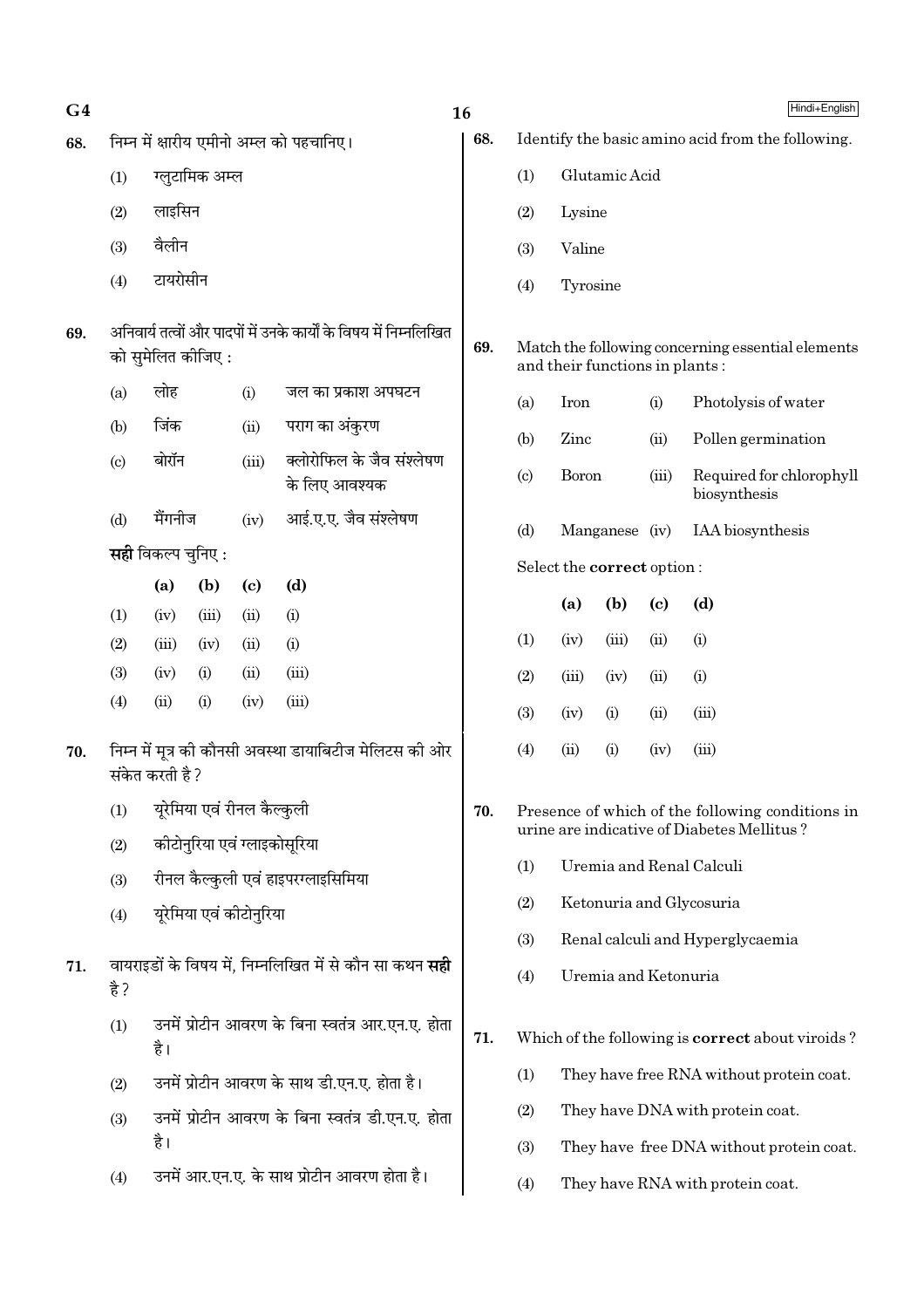| Hindi+English |  |
|---------------|--|
|---------------|--|

|     | Hindi+English                                                                                                                           |                                     |                                     |             |                                                          | 17  |                           |                                                                                  |                                     |                            |                                            | G4                                                 |
|-----|-----------------------------------------------------------------------------------------------------------------------------------------|-------------------------------------|-------------------------------------|-------------|----------------------------------------------------------|-----|---------------------------|----------------------------------------------------------------------------------|-------------------------------------|----------------------------|--------------------------------------------|----------------------------------------------------|
| 72. |                                                                                                                                         |                                     |                                     |             | निम्न स्तंभों का मिलान कर <b>उचित</b> विकल्प का चयन करो। | 72. |                           | correct option.                                                                  |                                     |                            | Match the following columns and select the |                                                    |
|     |                                                                                                                                         | स्तंभ - I                           |                                     |             | स्तंभ-II                                                 |     |                           |                                                                                  | Column-I                            |                            |                                            | Column-II                                          |
|     | (a)                                                                                                                                     | आर्गन ऑफ कार्टाई                    |                                     | (i)         | मध्य कर्ण एवं फेरिंक्स<br>को जोड़ती है                   |     | (a)                       |                                                                                  | Organ of Corti                      |                            | (i)                                        | Connects middle<br>ear and pharynx                 |
|     | (b)                                                                                                                                     | कोक्लिया                            |                                     | (ii)        | लेबरिंथ का घुमावदार<br>भाग                               |     | (b)                       | Cochlea                                                                          |                                     |                            | (ii)                                       | Coiled part of the<br>labyrinth                    |
|     | $\left( \mathrm{c}\right)$                                                                                                              | यूस्टेकीयन नलिका                    |                                     | (iii)       | अंडाकार खिड़की से<br>जुड़ी होती है                       |     | $\left( \text{c} \right)$ |                                                                                  | Eustachian tube                     |                            | (iii)                                      | Attached to the<br>oval window                     |
|     | (d)                                                                                                                                     | स्टेपीज                             |                                     | (iv)        | बेसिलर झिल्ली में<br>स्थित होती है                       |     | (d)                       | <b>Stapes</b>                                                                    |                                     |                            | (iv)                                       | Located on the<br>basilar                          |
|     | (1)                                                                                                                                     | (b)<br>(a)<br>(iii)<br>(i)          | $\left( \mathbf{c} \right)$<br>(iv) | (d)<br>(ii) |                                                          |     |                           |                                                                                  |                                     |                            |                                            | membrane                                           |
|     | (2)                                                                                                                                     | (iv)<br>(ii)                        | (i)                                 | (iii)       |                                                          |     |                           | (a)                                                                              | (b)                                 | $\left( \mathrm{c}\right)$ | (d)                                        |                                                    |
|     | (3)                                                                                                                                     | (ii)<br>(i)                         | (iv)                                | (iii)       |                                                          |     | (1)                       | (iii)                                                                            | (i)                                 | (iv)                       | (ii)                                       |                                                    |
|     | (4)                                                                                                                                     | (iii)<br>(ii)                       | (i)                                 | (iv)        |                                                          |     | (2)                       | (iv)                                                                             | (ii)                                | (i)                        | (iii)                                      |                                                    |
| 73. |                                                                                                                                         |                                     |                                     |             | द्वितीयक उपापचयज, जैसे कि निकोटीन, स्ट्रिक्नीन और कैफीन  |     | (3)                       | (i)                                                                              | (ii)                                | (iv)                       | (iii)                                      |                                                    |
|     |                                                                                                                                         |                                     |                                     |             | को पौधों के द्वारा अपने लिए क्यों उत्पादित किया जाता है? |     | (4)                       | (ii)                                                                             | (iii)                               | (i)                        | (iv)                                       |                                                    |
|     | (1)                                                                                                                                     | वृद्धि पर प्रभाव                    |                                     |             |                                                          | 73. |                           |                                                                                  |                                     |                            |                                            | Secondary metabolites such as nicotine, strychnine |
|     | (2)<br>रक्षा पर असर                                                                                                                     |                                     |                                     |             |                                                          |     | (1)                       |                                                                                  | Growth response                     |                            |                                            | and caffeine are produced by plants for their:     |
|     | (3)<br>प्रजनन पर प्रभाव                                                                                                                 |                                     |                                     |             |                                                          | (2) |                           | Defence action                                                                   |                                     |                            |                                            |                                                    |
|     | (4)                                                                                                                                     | पोषण में उपयोग                      |                                     |             |                                                          |     | (3)                       |                                                                                  |                                     | Effect on reproduction     |                                            |                                                    |
| 74. |                                                                                                                                         |                                     |                                     |             | राबर्ट मे के अनुसार, विश्व में जाति विविधता लगभग कितनी   |     | (4)                       |                                                                                  | Nutritive value                     |                            |                                            |                                                    |
|     | है ?                                                                                                                                    |                                     |                                     |             |                                                          | 74. |                           |                                                                                  |                                     |                            |                                            | According to Robert May, the global species        |
|     | (1)                                                                                                                                     | $20$ मिलियन                         |                                     |             |                                                          |     | (1)                       | diversity is about:                                                              | 20 million                          |                            |                                            |                                                    |
|     | (2)                                                                                                                                     | $50$ मिलियन                         |                                     |             |                                                          |     | (2)                       |                                                                                  | 50 million                          |                            |                                            |                                                    |
|     | (3)                                                                                                                                     | 7 मिलियन                            |                                     |             |                                                          |     | (3)                       | 7 million                                                                        |                                     |                            |                                            |                                                    |
|     | (4)                                                                                                                                     | $1.5$ मिलियन                        |                                     |             |                                                          |     | (4)                       |                                                                                  | 1.5 million                         |                            |                                            |                                                    |
| 75. |                                                                                                                                         |                                     |                                     |             | बीजाण्ड का पिंड, बीजाण्ड वृंत से कहाँ पर संलयित होता है? | 75. |                           |                                                                                  |                                     |                            |                                            | The body of the ovule is fused within the funicle  |
|     | (1)                                                                                                                                     | बीजाण्डद्वार                        |                                     |             |                                                          |     | at:                       |                                                                                  |                                     |                            |                                            |                                                    |
|     | (2)                                                                                                                                     | बीजाण्डकाय                          |                                     |             |                                                          |     | (1)                       | Nucellus                                                                         | Micropyle                           |                            |                                            |                                                    |
|     | (3)                                                                                                                                     | निभाग                               |                                     |             |                                                          |     | (2)<br>(3)                | Chalaza                                                                          |                                     |                            |                                            |                                                    |
|     | (4)                                                                                                                                     | नाभिका                              |                                     |             |                                                          |     | (4)                       | Hilum                                                                            |                                     |                            |                                            |                                                    |
| 76. |                                                                                                                                         |                                     |                                     |             |                                                          | 76. |                           |                                                                                  |                                     |                            |                                            | Which of the following statements is not           |
|     | निम्न में कौनसा कथन <b>सही नहीं</b> है ?<br>प्राक्-इंसुलिन में एक अतिरिक्त पेप्टाइड, जिसे<br>(1)                                        |                                     |                                     |             |                                                          |     | (1)                       | correct?                                                                         |                                     |                            |                                            | The proinsulin has an extra peptide called         |
|     | सी-पेप्टाइड कहते हैं, होती है।<br>कार्यात्मक इंसुलिन में A एवं B शृंखलाएँ होती है जो<br>(2)                                             |                                     |                                     |             |                                                          | (2) |                           | C-peptide.                                                                       |                                     |                            | The functional insulin has A and B chains  |                                                    |
|     | (3)                                                                                                                                     | हाइड्रोजन बंध द्वारा जुड़ी होती है। |                                     |             |                                                          |     | (3)                       | linked together by hydrogen bonds.<br>Genetically engineered insulin is produced |                                     |                            |                                            |                                                    |
|     | आनुवंशिक इंजीनियरी इंसुलिन <i>ई–कोलाई</i> द्वारा उत्पादित<br>होता है।<br>मनुष्य में इंसुलिन प्राक्-इंसुलिन से संश्लेषित होता है।<br>(4) |                                     |                                     |             |                                                          |     | (4)                       |                                                                                  | in $E\text{-}Coli$ .<br>proinsulin. |                            |                                            | In man insulin is synthesised as a                 |
|     |                                                                                                                                         |                                     |                                     |             |                                                          |     |                           |                                                                                  |                                     |                            |                                            |                                                    |

|        | 72. |                        | correct option.     |                 |                            |       | Match the following columns and select the                                                           |
|--------|-----|------------------------|---------------------|-----------------|----------------------------|-------|------------------------------------------------------------------------------------------------------|
|        |     |                        |                     | Column - I      |                            |       | Column - II                                                                                          |
| स<br>र |     | (a)                    |                     | Organ of Corti  |                            | (i)   | Connects middle<br>ear and pharynx                                                                   |
|        |     | (b)                    | Cochlea             |                 |                            | (ii)  | Coiled part of the<br>labyrinth                                                                      |
|        |     | $\left( \circ \right)$ |                     | Eustachian tube |                            | (iii) | Attached to the<br>oval window                                                                       |
|        |     | (d)                    | <b>Stapes</b>       |                 |                            | (iv)  | Located on the<br>basilar<br>membrane                                                                |
|        |     |                        | (a)                 | (b)             | $\left( \mathrm{e}\right)$ | (d)   |                                                                                                      |
|        |     | (1)                    | (iii)               | (i)             | (iv)                       | (ii)  |                                                                                                      |
|        |     | (2)                    | (iv)                | (ii)            | (i)                        | (iii) |                                                                                                      |
| न      |     | (3)                    | (i)                 | (ii)            | (iv)                       | (iii) |                                                                                                      |
|        |     | (4)                    | (ii)                | (iii)           | (i)                        | (iv)  |                                                                                                      |
|        | 73. |                        |                     |                 |                            |       | Secondary metabolites such as nicotine, strychnine<br>and caffeine are produced by plants for their: |
|        |     | (1)                    |                     | Growth response |                            |       |                                                                                                      |
|        |     | (2)                    |                     | Defence action  |                            |       |                                                                                                      |
|        |     | (3)                    |                     |                 | Effect on reproduction     |       |                                                                                                      |
| गी     |     | (4)                    |                     | Nutritive value |                            |       |                                                                                                      |
|        | 74. |                        | diversity is about: |                 |                            |       | According to Robert May, the global species                                                          |
|        |     | (1)                    |                     | 20 million      |                            |       |                                                                                                      |
|        |     | (2)                    |                     | 50 million      |                            |       |                                                                                                      |
|        |     | (3)                    | 7 million           |                 |                            |       |                                                                                                      |
|        |     | (4)                    |                     | 1.5 million     |                            |       |                                                                                                      |
| ?      | 75. | at:                    |                     |                 |                            |       | The body of the ovule is fused within the funicle                                                    |
|        |     | (1)                    |                     | Micropyle       |                            |       |                                                                                                      |
|        |     | (2)                    | Nucellus            |                 |                            |       |                                                                                                      |
|        |     | (3)                    | Chalaza             |                 |                            |       |                                                                                                      |
|        |     | (4)                    | Hilum               |                 |                            |       |                                                                                                      |
|        | 76. |                        | correct?            |                 |                            |       | Which of the following statements is not                                                             |
| से     |     | (1)                    |                     | C-peptide.      |                            |       | The proinsulin has an extra peptide called                                                           |
| गो     |     | (2)                    |                     |                 |                            |       | The functional insulin has A and B chains<br>linked together by hydrogen bonds.                      |
|        |     |                        |                     |                 |                            |       |                                                                                                      |

- (3) Genetically engineered insulin is produced in E-Coli.
- (4) In man insulin is synthesised as a proinsulin.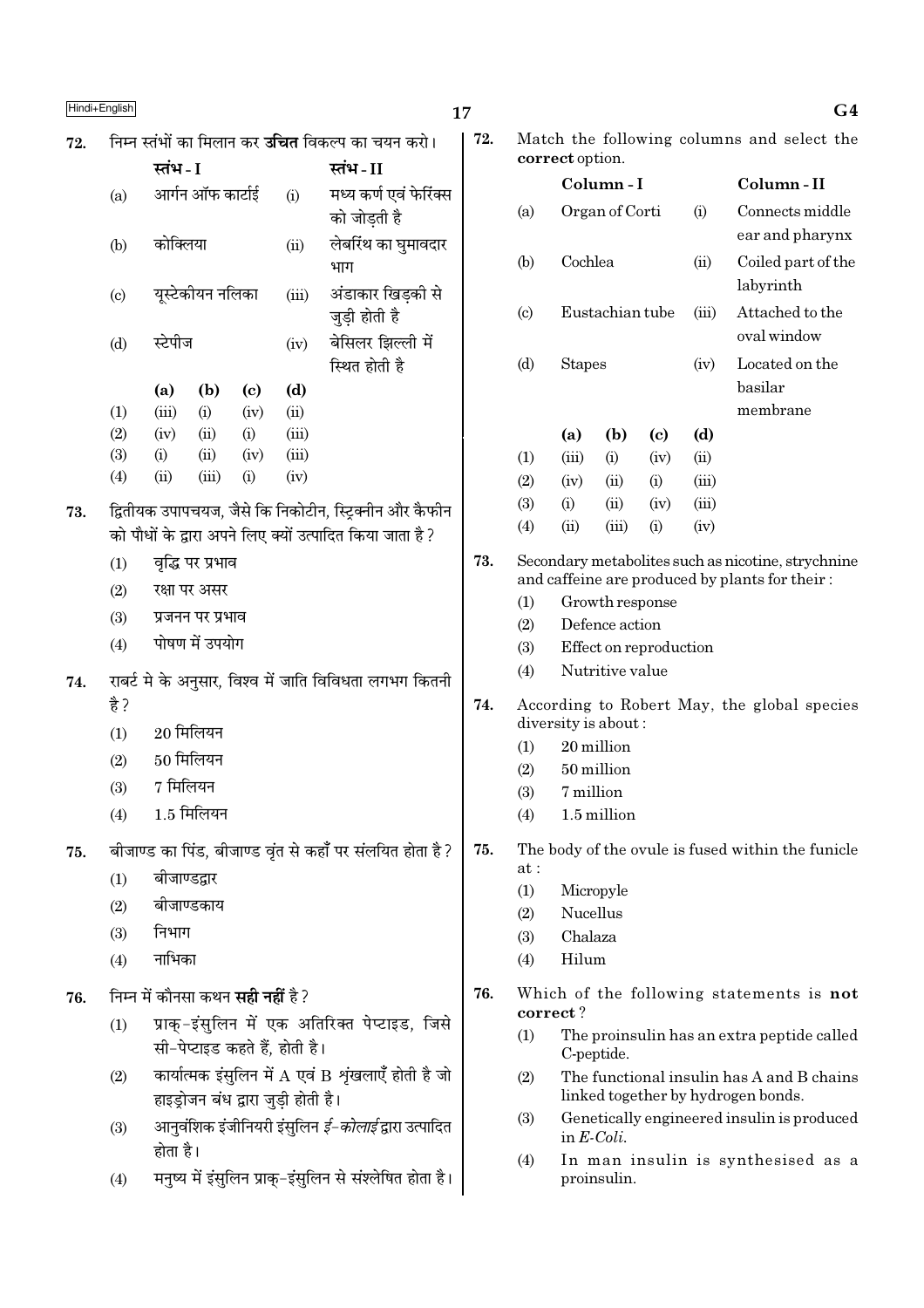| 77. | प्रतिरक्षा के संदर्भ में <b>गलत</b> कथन को पहचानिए।<br>जब बने बनाए प्रतिरक्षी प्रत्यक्ष रूप से दिए जाते हैं, इसे<br>(1)<br>''निष्क्रिय प्रतिरक्षा'' कहते हैं।<br>सक्रिय प्रतिरक्षा जल्दी होती है और पूर्ण प्रतिक्रिया देती<br>(2)<br>है। |                                                                                                                                                         | 77. | Identify the wrong statement with reference to<br>immunity. |                                                                                                                                            |  |  |  |
|-----|------------------------------------------------------------------------------------------------------------------------------------------------------------------------------------------------------------------------------------------|---------------------------------------------------------------------------------------------------------------------------------------------------------|-----|-------------------------------------------------------------|--------------------------------------------------------------------------------------------------------------------------------------------|--|--|--|
|     |                                                                                                                                                                                                                                          |                                                                                                                                                         |     | (1)                                                         | When ready-made antibodies are directly                                                                                                    |  |  |  |
|     |                                                                                                                                                                                                                                          |                                                                                                                                                         |     |                                                             | given, it is called "Passive immunity".                                                                                                    |  |  |  |
|     |                                                                                                                                                                                                                                          |                                                                                                                                                         |     | (2)                                                         | Active immunity is quick and gives full<br>response.                                                                                       |  |  |  |
|     | (3)                                                                                                                                                                                                                                      | भ्रूण माता से कुछ प्रतिरक्षी प्राप्त करता है, यह निष्क्रिय<br>प्रतिरक्षा का उदाहरण है।                                                                  |     | (3)                                                         | Foetus receives some antibodies from<br>mother, it is an example for passive<br>immunity.                                                  |  |  |  |
|     | (4)                                                                                                                                                                                                                                      | जब परपोषी का शरीर (जीवित अथवा मृत) प्रतिजन के<br>संपर्क में आता है और उसके शरीर में प्रतिरक्षी उत्पन्न<br>होते हैं। इसे ''सक्रिय प्रतिरक्षा'' कहते हैं। |     | (4)                                                         | When exposed to antigen (living or dead)<br>antibodies are produced in the host's body.<br>It is called "Active immunity".                 |  |  |  |
| 78. |                                                                                                                                                                                                                                          | तने के आधार से उत्पन्न होने वाली जड़ों को क्या कहा जाता है ?                                                                                            |     |                                                             | The roots that originate from the base of the stem                                                                                         |  |  |  |
|     | (1)                                                                                                                                                                                                                                      | प्राथमिक जडे                                                                                                                                            |     | $are:$                                                      |                                                                                                                                            |  |  |  |
|     | (2)                                                                                                                                                                                                                                      | अवस्तंभ जड़े                                                                                                                                            |     | (1)                                                         | Primary roots                                                                                                                              |  |  |  |
|     | (3)                                                                                                                                                                                                                                      | पार्श्व जड़े                                                                                                                                            |     | (2)                                                         | Prop roots                                                                                                                                 |  |  |  |
| (4) |                                                                                                                                                                                                                                          | झकड़ा जड़े                                                                                                                                              |     | (3)                                                         | Lateral roots                                                                                                                              |  |  |  |
|     |                                                                                                                                                                                                                                          |                                                                                                                                                         |     | (4)                                                         | Fibrous roots                                                                                                                              |  |  |  |
| 79. |                                                                                                                                                                                                                                          | सिट्रिक अम्ल चक्र के एक घुमाव में कार्यद्रव स्तर फास्फोरिलेशनों<br>की संख्या क्या होती है?                                                              | 79. |                                                             | The number of substrate level phosphorylations                                                                                             |  |  |  |
|     | (1)                                                                                                                                                                                                                                      | एक                                                                                                                                                      |     |                                                             | in one turn of citric acid cycle is:                                                                                                       |  |  |  |
|     | (2)                                                                                                                                                                                                                                      | दो                                                                                                                                                      |     | (1)                                                         | One                                                                                                                                        |  |  |  |
|     | (3)                                                                                                                                                                                                                                      | तीन                                                                                                                                                     |     | (2)                                                         | Two                                                                                                                                        |  |  |  |
|     |                                                                                                                                                                                                                                          |                                                                                                                                                         |     | (3)                                                         | Three                                                                                                                                      |  |  |  |
|     | (4)                                                                                                                                                                                                                                      | शून्य                                                                                                                                                   |     | (4)                                                         | Zero                                                                                                                                       |  |  |  |
| 80. | किया था ?                                                                                                                                                                                                                                | वंशागति के गुणसूत्र सिद्धान्त का प्रायोगिक प्रमाणन किसने                                                                                                | 80. |                                                             | Experimental verification of the chromosomal                                                                                               |  |  |  |
|     | (1)                                                                                                                                                                                                                                      | सटन                                                                                                                                                     |     |                                                             | theory of inheritance was done by:                                                                                                         |  |  |  |
|     | (2)                                                                                                                                                                                                                                      | बोवेरी                                                                                                                                                  |     | (1)                                                         | Sutton                                                                                                                                     |  |  |  |
|     | (3)                                                                                                                                                                                                                                      | मॉर्गन                                                                                                                                                  |     | (2)                                                         | Boveri                                                                                                                                     |  |  |  |
|     | (4)                                                                                                                                                                                                                                      | मेंडल                                                                                                                                                   |     | (3)                                                         | Morgan                                                                                                                                     |  |  |  |
|     |                                                                                                                                                                                                                                          |                                                                                                                                                         |     | (4)                                                         | Mendel                                                                                                                                     |  |  |  |
| 81. | रात्रि में या पूर्ण प्रात:काल में घास की पत्तियों के शीर्ष से जल के<br>द्रव अवस्था में निकलने को सुगम बनाने में कौन सी प्रक्रिया<br>उत्तरदायी होती है?                                                                                   |                                                                                                                                                         | 81. |                                                             | The process responsible for facilitating loss of water<br>in liquid form from the tip of grass blades at night<br>and in early morning is: |  |  |  |
|     | (1)                                                                                                                                                                                                                                      | मूलीय दाब                                                                                                                                               |     | (1)                                                         | Root pressure                                                                                                                              |  |  |  |
|     | (2)                                                                                                                                                                                                                                      | अंत:शोषण                                                                                                                                                |     | (2)                                                         | Imbibition                                                                                                                                 |  |  |  |
|     | (3)                                                                                                                                                                                                                                      | जीवद्रव्यकुंचन                                                                                                                                          |     | (3)                                                         | Plasmolysis                                                                                                                                |  |  |  |
|     | (4)                                                                                                                                                                                                                                      | वाष्पोत्सर्जन                                                                                                                                           |     | (4)                                                         | Transpiration                                                                                                                              |  |  |  |

18

 $G<sub>4</sub>$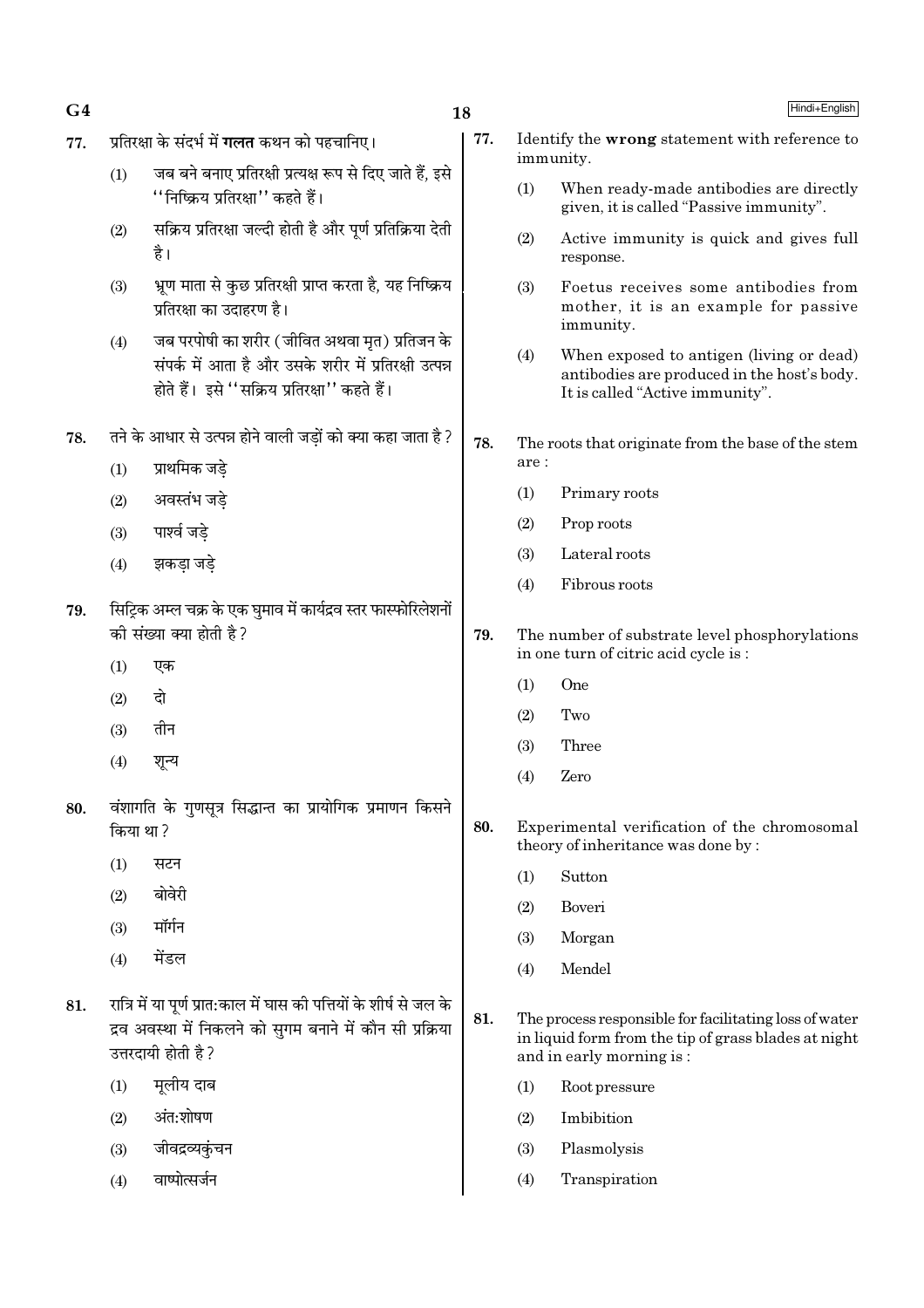# 19

82.

- प्रकाशश्वसन में RuBisCo एंजाइम की ऑक्सीजनीकरण क्रिया 82. से किसका निर्माण होता है ?
	- $3$ -C यौगिक का 1 अण  $(1)$
	- $6$ -C यौगिक का 1 अण्  $(2)$
	- $4$ -C यौगिक का 1 अण और 2-C यौगिक का 1 अण  $(3)$
	- $3$ -C यौगिक के 2 अण  $(4)$
- जीन 'I' जो ABO रक्त वर्ग का नियंत्रण करता है उसके संदर्भ 83. में **गलत** कथन को पहचानिए।
	- एक व्यक्ति में तीन में से केवल दो ऐलील होंगे।  $(1)$
	- जब IA एवं IB दोनों इकट्ठे होते हैं, ये एक प्रकार की  $(2)$ शर्करा अभिव्यक्त करते हैं।
	- 'i' ऐलील कोई भी शर्करा उत्पन्न नहीं करता।  $(3)$
	- जीन (I) के तीन ऐलील होते हैं।  $(4)$
- निम्न में कौन वाहितमल उपचार के लिए अवायवीय आपंक 84. संपाचित्र में डाला जाता है?
	- तैरते हुए कुडे-करकट  $(1)$
	- प्राथमिक उपचार के बहि:स्राव  $(2)$
	- संक्रियीत आपंक  $(3)$
	- प्राथमिक आपंक  $(4)$
- क्रमागत उन्नति के लिए भ्रणीय प्रमाण को किसने अस्वीकार 85. किया था?
	- अल्फ्रेड वालस  $(1)$
	- चार्ल्स डार्विन  $(2)$
	- ओपेरिन  $(3)$
	- कार्ल अर्नस्ट वॉन बेयर  $(4)$
- फ्लोरीडियन मॉॅंड की संरचना किसके समान होती है ? 86.
	- एमाइलोपेक्टीन और ग्लाइकोजन  $(1)$
	- मैनीटॉल और एल्जिन  $(2)$
	- लैमिनेरिन और सेलुलोज  $(3)$
	- मॉंड और सेललोज  $(4)$
- The oxygenation activity of RuBisCo enzyme in photorespiration leads to the formation of:
	- 1 molecule of 3-C compound  $(1)$
	- $(2)$ 1 molecule of 6-C compound
	- 1 molecule of 4-C compound and 1 molecule  $(3)$ of 2-C compound
	- $(4)$ 2 molecules of 3-C compound
- 83. Identify the wrong statement with reference to the gene 'I' that controls ABO blood groups.
	- $(1)$ A person will have only two of the three alleles
	- When  $I^A$  and  $I^B$  are present together, they  $(2)$ express same type of sugar.
	- $(3)$ Allele 'i' does not produce any sugar.
	- The gene (I) has three alleles.  $(4)$
- 84. Which of the following is put into Anaerobic sludge digester for further sewage treatment?
	- Floating debris  $(1)$
	- Effluents of primary treatment  $(2)$
	- $(3)$ Activated sludge
	- Primary sludge  $(4)$
- 85. Embryological support for evolution was disapproved by:
	- $(1)$ Alfred Wallace
	- $(2)$ Charles Darwin
	- $(3)$ Oparin
	- Karl Ernst von Baer  $(4)$
- 86. Floridean starch has structure similar to:
	- Amylopectin and glycogen  $(1)$
	- $(2)$ Mannitol and algin
	- $(3)$ Laminarin and cellulose
	- $(4)$ Starch and cellulose

## $G<sub>4</sub>$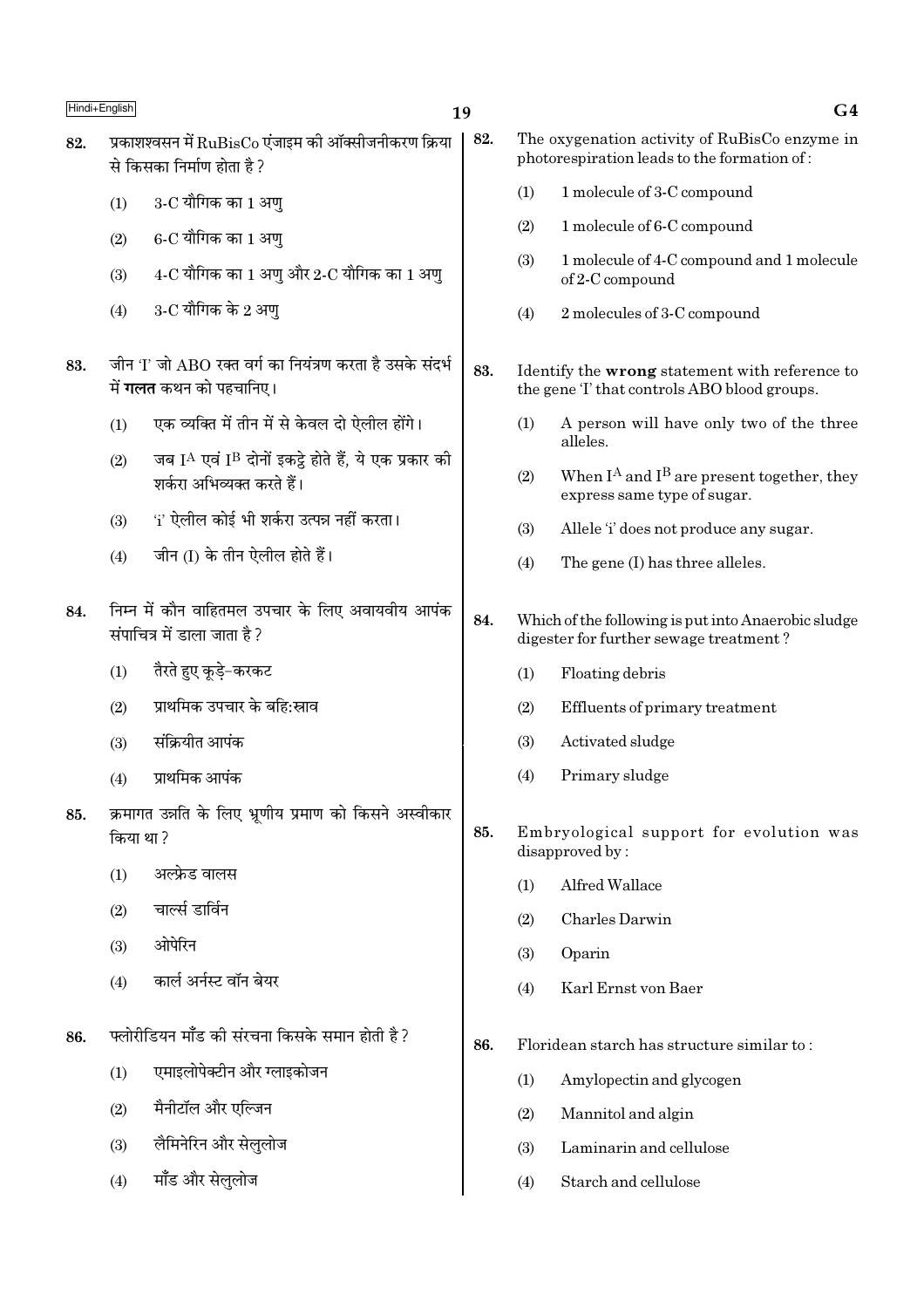| G4  |                             |              |                   |                               |                                             |            |                                                         |
|-----|-----------------------------|--------------|-------------------|-------------------------------|---------------------------------------------|------------|---------------------------------------------------------|
| 87. |                             |              |                   | निम्नलिखित को सुमेलित कीजिए : |                                             |            |                                                         |
|     | (a)                         |              |                   | उत्प्रेरक क्रिया का निरोधक    |                                             | (i)        | रिसिन                                                   |
|     | (b)                         |              | पेप्टाइड बंध धारक |                               |                                             | (ii)       | मैलोनेट                                                 |
|     | (c)                         | पदार्थ       |                   | कवकों में कोशिका भित्ति       |                                             | (iii)      | काइटिन                                                  |
|     | (d)                         |              | द्वितीयक उपापचयज  |                               |                                             | (iv)       | कोलैजन                                                  |
|     |                             |              |                   |                               | निम्नलिखित में से <b>सही</b> विकल्प चुनिए : |            |                                                         |
|     |                             | (a)          | (b)               | $\left( \mathrm{c}\right)$    | (d)                                         |            |                                                         |
|     | (1)                         | (iii)        | (i)               | (iv)                          | (ii)                                        |            |                                                         |
|     | (2)                         | (iii)        | (iv)              | (i)                           | (ii)                                        |            |                                                         |
|     | (3)                         | (ii)         | (iii)             | (i)                           | (iv)                                        |            |                                                         |
|     | (4)                         | (ii)         | (iv)              | (iii)                         | (i)                                         |            |                                                         |
| 88. |                             |              |                   |                               |                                             |            | निम्न स्तंभों का मिलान कर <b>सही</b> विकल्प का चयन करो। |
|     |                             | स्तंभ - I    |                   |                               |                                             | स्तंभ-II   |                                                         |
|     | (a)                         | पीयूष ग्रंथि |                   |                               | (i)                                         | ग्रेवस रोग |                                                         |
|     | (b)                         |              | थायरॉइड ग्रंथि    |                               | डायाबिटीज मेलिटस                            |            |                                                         |
|     | $\left( \mathrm{c} \right)$ |              | अधिवृक्क ग्रंथि   |                               | डायाबिटीज<br>(iii)<br>इन्सीपिडस             |            |                                                         |
|     | (d)                         | अग्न्याशय    |                   |                               | (iv)                                        | एडीसन रोग  |                                                         |
|     |                             | (a)          | (b)               | (c)                           | (d)                                         |            |                                                         |
|     | (1)                         | (iii)        | (ii)              | (i)                           | (iv)                                        |            |                                                         |
|     | (2)                         | (iii)        | (i)               | (iv)                          | (ii)                                        |            |                                                         |
|     | (3)                         | (ii)         | (i)               | (iv)                          | (iii)                                       |            |                                                         |
|     | (4)                         | (iv)         | (iii)             | (i)                           | (ii)                                        |            |                                                         |
| 89. | दर्शाये गये :               |              |                   |                               |                                             |            | एक पादप की अनुप्रस्थ काट में निम्नलिखित शारीरिक लक्षण   |
|     | (a)                         | से घिरे हैं। |                   |                               |                                             |            | अधिक संख्या में बिखरे हुए संवहन बंडल जो पूलाच्छाद       |
|     | (b)                         |              |                   |                               | स्पष्ट बहुत मृदूतकीय भरण ऊतक।               |            |                                                         |
|     | $\left( \mathrm{c}\right)$  |              |                   |                               | संयुक्त और अवर्धी संवहन बंडल।               |            |                                                         |
|     | (d)                         |              |                   | पोषवाह मृदूतक का अभाव।        |                                             |            |                                                         |
|     |                             |              |                   |                               | इस पादप की श्रेणी और उसके भाग को पहचानिए :  |            |                                                         |
|     | (1)                         |              | एकबीजपत्री जड़    |                               |                                             |            |                                                         |
|     | (2)                         |              | द्विबीजपत्री तना  |                               |                                             |            |                                                         |
|     | (3)                         |              | द्विबीजपत्री जड़  |                               |                                             |            |                                                         |
|     | (4)                         |              | एकबीजपत्री तना    |                               |                                             |            |                                                         |
|     |                             |              |                   |                               |                                             |            |                                                         |

|                             |                                                    |                        |       |                              |       | Hindi+English                                        |  |  |  |
|-----------------------------|----------------------------------------------------|------------------------|-------|------------------------------|-------|------------------------------------------------------|--|--|--|
|                             | Match the following:                               |                        |       |                              |       |                                                      |  |  |  |
| (a)                         | activity                                           | Inhibitor of catalytic |       |                              | (i)   | Ricin                                                |  |  |  |
| (b)                         |                                                    | Possess peptide bonds  |       |                              | (ii)  | Malonate                                             |  |  |  |
| $\left( \mathrm{c} \right)$ | fungi                                              | Cell wall material in  |       |                              | (iii) | Chitin                                               |  |  |  |
| (d)                         |                                                    | Secondary metabolite   |       |                              | (iv)  | Collagen                                             |  |  |  |
|                             |                                                    |                        |       |                              |       | Choose the <b>correct</b> option from the following: |  |  |  |
|                             | (a)                                                | (b)                    | (c)   | (d)                          |       |                                                      |  |  |  |
| (1)                         | (iii)                                              | (i)                    | (iv)  | (ii)                         |       |                                                      |  |  |  |
| (2)                         | (iii)                                              | (iv)                   | (i)   | (ii)                         |       |                                                      |  |  |  |
| (3)                         | (ii)                                               | (iii)                  | (i)   | (iv)                         |       |                                                      |  |  |  |
| (4)                         | (ii)                                               | (iv)                   | (iii) | (i)                          |       |                                                      |  |  |  |
|                             | correct option.                                    |                        |       |                              |       | Match the following columns and select the           |  |  |  |
|                             |                                                    | Column - I             |       |                              |       | Column-II                                            |  |  |  |
| (a)                         |                                                    | Pituitary gland        |       | (i)                          |       | Grave's disease                                      |  |  |  |
| (b)                         |                                                    | Thyroid gland          |       | (ii)                         |       | Diabetes mellitus                                    |  |  |  |
| $\left( \mathrm{c} \right)$ |                                                    | Adrenal gland          |       | (iii)                        |       | Diabetes insipidus                                   |  |  |  |
| (d)                         | Pancreas                                           |                        |       | (iv)                         |       | Addison's disease                                    |  |  |  |
|                             | (a)                                                | (b)                    | (c)   | (d)                          |       |                                                      |  |  |  |
| (1)                         | (iii)                                              | (ii)                   | (i)   | (iv)                         |       |                                                      |  |  |  |
| (2)                         | (iii)                                              | (i)                    | (iv)  | (ii)                         |       |                                                      |  |  |  |
| (3)                         | (ii)                                               | (i)                    | (iv)  | (iii)                        |       |                                                      |  |  |  |
| (4)                         | (iv)                                               | (iii)                  | (i)   | (ii)                         |       |                                                      |  |  |  |
|                             | anatomical features:                               |                        |       |                              |       | The transverse section of a plant shows following    |  |  |  |
| (a)                         |                                                    |                        |       | surrounded by bundle sheath. |       | Large number of scattered vascular bundles           |  |  |  |
| (b)                         | Large conspicuous parenchymatous ground<br>tissue. |                        |       |                              |       |                                                      |  |  |  |
| $\left( \circ \right)$      |                                                    |                        |       |                              |       | Vascular bundles conjoint and closed.                |  |  |  |
| (d)                         |                                                    |                        |       | Phloem parenchyma absent.    |       |                                                      |  |  |  |
|                             | Identify the category of plant and its part:       |                        |       |                              |       |                                                      |  |  |  |
| (1)                         |                                                    | Monocotyledonous root  |       |                              |       |                                                      |  |  |  |
| (2)                         | Dicotyledonous stem                                |                        |       |                              |       |                                                      |  |  |  |
| (3)                         |                                                    | Dicotyledonous root    |       |                              |       |                                                      |  |  |  |
| (4)                         |                                                    | Monocotyledonous stem  |       |                              |       |                                                      |  |  |  |

 $20$ 

87.

88.

89.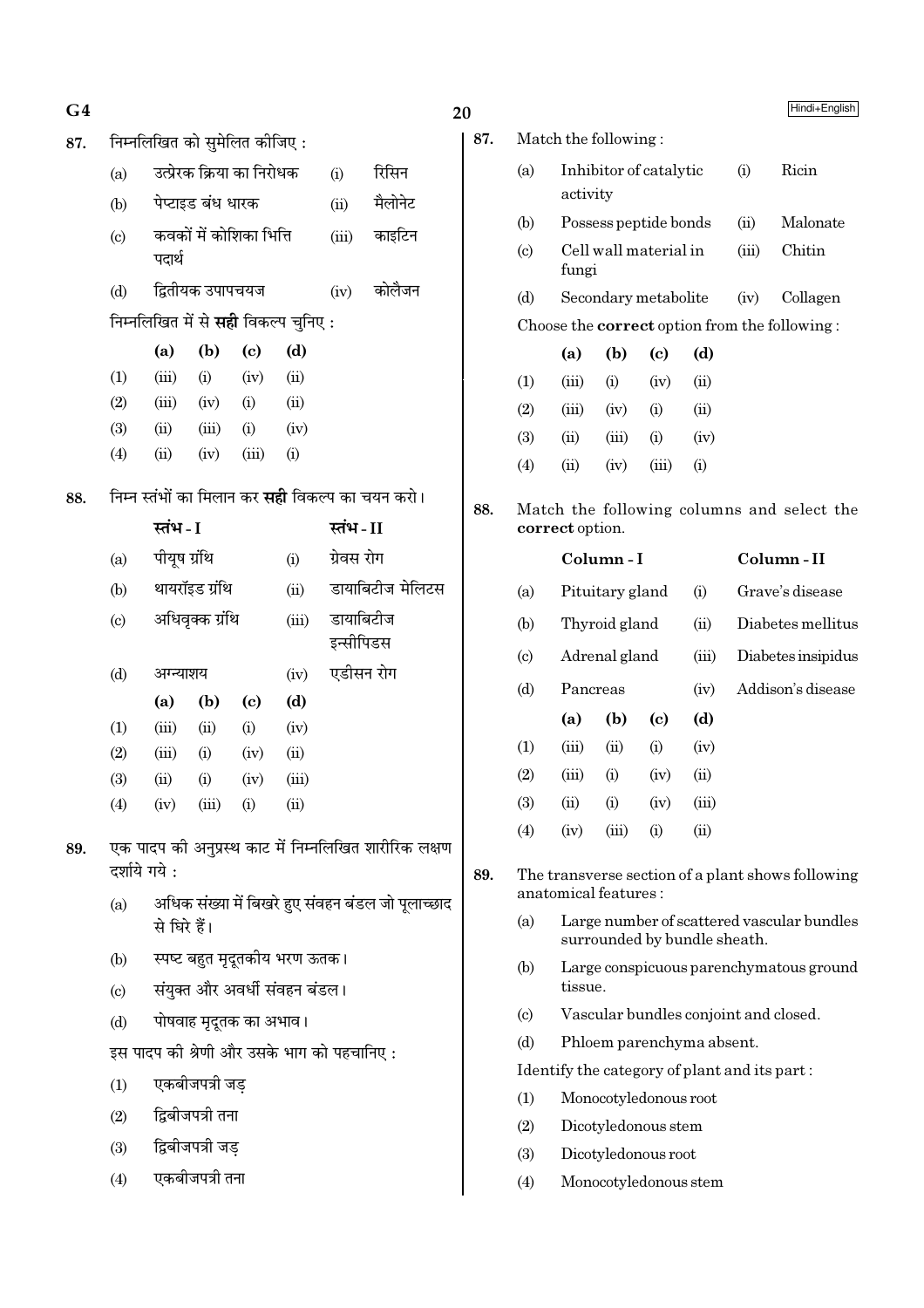90.

- प्रकाश अभिक्रिया में. इलेक्टॉनों के स्थानांतरण को प्लास्टोक्विनोन 90. कहाँ से सगम बनाता है ?
	- $\mathrm{Cytb}_{6}$ f सम्मिश्र से PS-I  $(1)$
	- PS-I से NADP+  $(2)$
	- PS-I से ATP सिन्थेज  $(3)$
	- $PS-II$  से  $\mathrm{Cytb}_{c}$ र्सिमिश्र  $(4)$
- यह मानिए कि किसी तारे से 600 nm तरंगदैर्ध्य का प्रकाश आ 91. रहा है। उस दरदर्शक जिसके अभिदश्यक का व्यास 2 m है. के विभेदन की सीमा है :
	- $1.83 \times 10^{-7}$  rad  $(1)$
	- $7.32 \times 10^{-7}$  rad  $(2)$
	- $6.00 \times 10^{-7}$  rad  $(3)$
	- $3.66 \times 10^{-7}$  rad  $(4)$
- जब यूरेनियम के किसी समस्थानिक  $^{235}_{92}$ U पर न्यूट्रॉन बमबारी 92. करता है, तो  $^{89}_{36}\rm{Kr}$  और तीन न्यूट्रॉनों के साथ उत्पन्न होने वाला नाभिक $\overrightarrow{a}$ :
	- $^{91}_{40}Zr$  $(1)$
	- $^{101}_{36}$ Kr  $(2)$
	- $^{103}_{\,36} \rm{Kr}$  $(3)$
	- $144$ <sub>56</sub>Ba  $(4)$
- किसी लघु विद्युत द्विध्नुव का द्विध्नुव आघूर्ण  $16 \times 10^{-9}$  C m 93. है। इस द्विध्रुव के कारण, इस द्विध्रुव के अक्ष से 60° का कोण बनाने वाली किसी रेखा पर स्थित  $0.6 \text{ m}$  दुरी के किसी बिन्द पर, विद्युत विभव होगा:

$$
\left(\frac{1}{4\pi\epsilon_0} = 9 \times 10^9 \text{ N m}^2/\text{C}^2\right)
$$

- 200 V  $(1)$ 400 V  $(2)$
- $(3)$ शून्य
- $(4)$ 50 V
- कोई किरण लघ प्रिज्म कोण (प्रिज्म कोण A) के किसी एक 94. पृष्ठ पर आपतन कोण  $i$  पर आपतन करके प्रिज़्म के विपरीत फलक से अभिलम्बवत निर्गत होती है। यदि इस प्रिज्म के पदार्थ का अपवर्तनांक µ है. तो आपतन कोण है. लगभग :
	- $2A$  $(1)$
	- $\mu$
	- $(2)$  $\mu A$
	- $(3)$
	- $\frac{2}{\text{A}}$  $(4)$
	-
- In light reaction, plastoquinone facilitates the transfer of electrons from:
- $Cytb<sub>6</sub>f$  complex to PS-I  $(1)$
- $(2)$ PS-I to NADP+
- $(3)$ PS-I to ATP synthase
- $(4)$ PS-II to  $\mathrm{Cytb}_{6}$ f complex
- 91. Assume that light of wavelength 600 nm is coming from a star. The limit of resolution of telescope whose objective has a diameter of 2 m is:
	- $1.83 \times 10^{-7}$  rad  $(1)$
	- $7.32\times10^{-7}\,\mathrm{rad}$  $(2)$
	- $6.00 \times 10^{-7}$  rad  $(3)$
	- $3.66 \times 10^{-7}$  rad  $(4)$
- When a uranium isotope  $^{235}_{92}$ U is bombarded with 92. a neutron, it generates  $\frac{89}{36}$ Kr, three neutrons and:
	- $^{91}_{40}Zr$  $(1)$
	- $^{101}_{36}\mathrm{Kr}$  $(2)$
	- $\frac{103}{36}\mathrm{Kr}$  $(3)$
	- $^{144}_{\ 56}$ Ba  $(4)$
	-
- 93. A short electric dipole has a dipole moment of  $16 \times 10^{-9}$  C m. The electric potential due to the dipole at a point at a distance of 0.6 m from the centre of the dipole, situated on a line making an angle of 60° with the dipole axis is:

$$
\left(\frac{1}{4\pi\epsilon_0} = 9 \times 10^9 \text{ N m}^2/\text{C}^2\right)
$$
  
(1) 200 V  
(2) 400 V  
(3) zero  
(4) 50 V

- 94. A ray is incident at an angle of incidence  $i$  on one surface of a small angle prism (with angle of prism A) and emerges normally from the opposite surface. If the refractive index of the material of the prism is  $\mu$ , then the angle of incidence is nearly equal  $to:$ 
	- 2.A  $(1)$  $\mu$  $(2)$  $\mu A$  $(3)$  $\overline{2}$  $\boldsymbol{A}$  $(4)$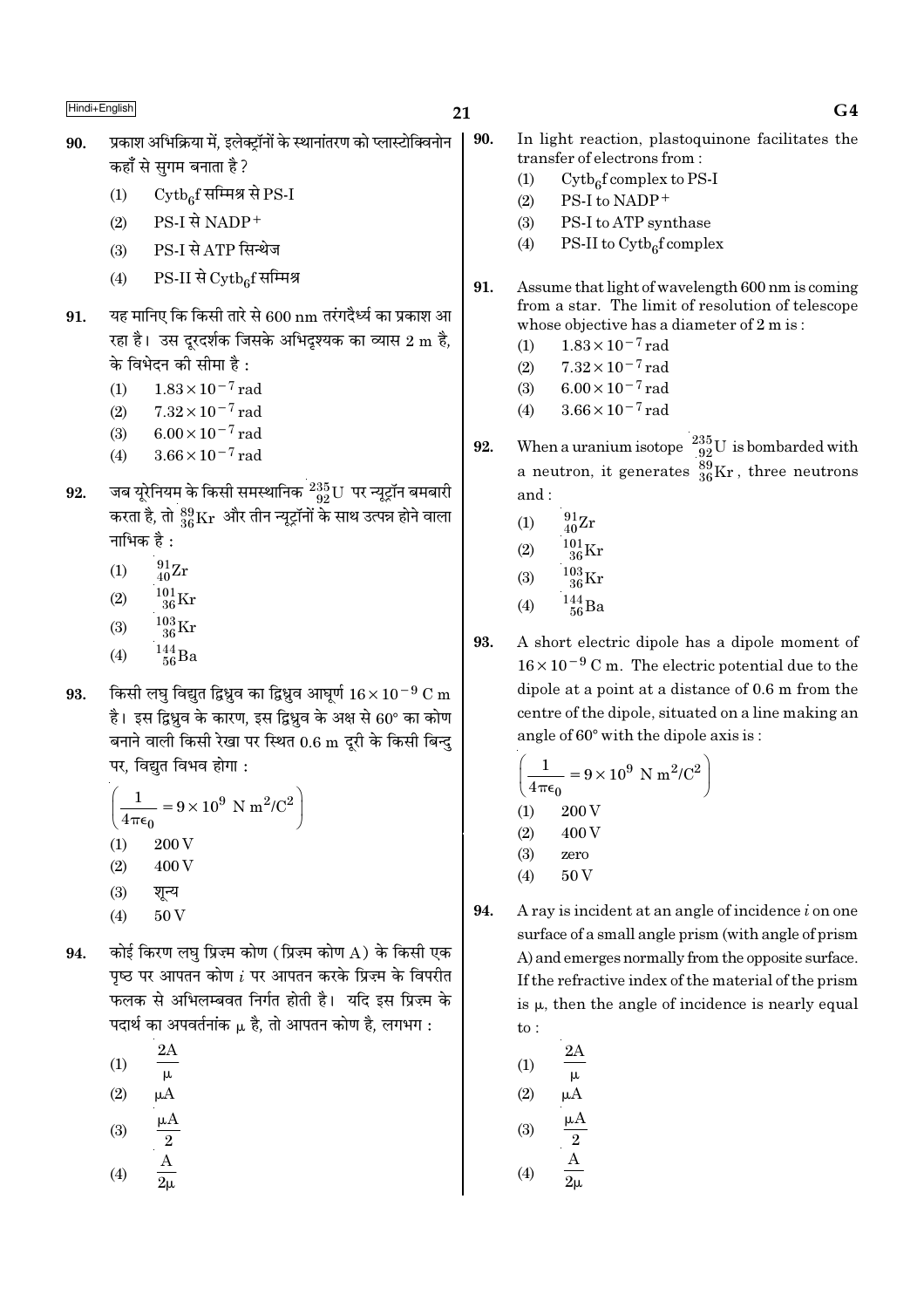| 95. | पृथ्वी के पृष्ठ पर किसी पिण्ड का भार 72 N है। पृथ्वी की<br>त्रिज्या की आधी दूरी के बराबर ऊँचाई पर इस पिण्ड पर<br>गुरुत्वाकर्षण बल कितना होगा ?                                                                                    |                                                       | 95. | A body weighs 72 N on the surface of the earth.<br>What is the gravitational force on it, at a height<br>equal to half the radius of the earth?                                                                                                               |                                                             |  |
|-----|-----------------------------------------------------------------------------------------------------------------------------------------------------------------------------------------------------------------------------------|-------------------------------------------------------|-----|---------------------------------------------------------------------------------------------------------------------------------------------------------------------------------------------------------------------------------------------------------------|-------------------------------------------------------------|--|
|     |                                                                                                                                                                                                                                   |                                                       |     | (1)                                                                                                                                                                                                                                                           | $32\,\mathrm{N}$                                            |  |
|     | (1)                                                                                                                                                                                                                               | 32 N                                                  |     | (2)                                                                                                                                                                                                                                                           | 30 N                                                        |  |
|     | (2)                                                                                                                                                                                                                               | 30 N                                                  |     | (3)                                                                                                                                                                                                                                                           | 24 N                                                        |  |
|     | (3)                                                                                                                                                                                                                               | 24 N                                                  |     | (4)                                                                                                                                                                                                                                                           | 48 N                                                        |  |
|     | (4)                                                                                                                                                                                                                               | 48 N                                                  |     |                                                                                                                                                                                                                                                               |                                                             |  |
| 96. | निम्नलिखित में से किसके लिए बोर मॉडल वैध <b>नहीं</b> है ?                                                                                                                                                                         |                                                       | 96. |                                                                                                                                                                                                                                                               | For which one of the following, Bohr model is not<br>valid? |  |
|     | (1)                                                                                                                                                                                                                               | एकधा आयनित हीलियम परमाणु (He $^+$ )                   |     | (1)                                                                                                                                                                                                                                                           | Singly ionised helium atom $(He+)$                          |  |
|     | (2)                                                                                                                                                                                                                               | ड्यूटरॉन परमाणु                                       |     | (2)                                                                                                                                                                                                                                                           | Deuteron atom                                               |  |
|     | (3)                                                                                                                                                                                                                               | एकधा आयनित नियॉन परमाणु (Ne $^+$ )                    |     | (3)                                                                                                                                                                                                                                                           | Singly ionised neon atom $(Ne^+)$                           |  |
|     | (4)                                                                                                                                                                                                                               | हाइड्रोजन परमाणु                                      |     | (4)                                                                                                                                                                                                                                                           | Hydrogen atom                                               |  |
| 97. | त्रिज्या r की कोई केशिका नली जल में डूबी है और इसमें जल<br>ऊँँचाई h तक चढ़ गया है।  केशिका नली में भरे जल का<br>द्रव्यमान 5 g है। त्रिज्या $2r$ की कोई अन्य केशिका नली जल<br>में डूबी है। इस नली में ऊपर चढ़े जल का द्रव्यमान है: |                                                       | 97. | A capillary tube of radius r is immersed in water<br>and water rises in it to a height h. The mass of<br>the water in the capillary is 5 g. Another capillary<br>tube of radius 2r is immersed in water. The mass<br>of water that will rise in this tube is: |                                                             |  |
|     | (1)                                                                                                                                                                                                                               | 5.0 g                                                 |     | (1)                                                                                                                                                                                                                                                           | 5.0 g                                                       |  |
|     | (2)                                                                                                                                                                                                                               | 10.0 <sub>g</sub>                                     |     | (2)                                                                                                                                                                                                                                                           | 10.0 <sub>g</sub>                                           |  |
|     | (3)                                                                                                                                                                                                                               | 20.0 g                                                |     | (3)                                                                                                                                                                                                                                                           | 20.0 g                                                      |  |
|     | (4)                                                                                                                                                                                                                               | 2.5 g                                                 |     | (4)                                                                                                                                                                                                                                                           | 2.5 g                                                       |  |
| 98. | किसी स्क्रू गेज़ का अल्पतमांक 0.01 mm है तथा इसके वृत्तीय<br>पैमाने पर 50 भाग हैं।                                                                                                                                                |                                                       | 98. | A screw gauge has least count of 0.01 mm and<br>there are 50 divisions in its circular scale.                                                                                                                                                                 |                                                             |  |
|     |                                                                                                                                                                                                                                   | इस स्क्रू गेज़ का चूड़ी अन्तराल (पिच) है :            |     |                                                                                                                                                                                                                                                               | The pitch of the screw gauge is:                            |  |
|     | (1)                                                                                                                                                                                                                               | $0.25$ mm                                             |     | (1)                                                                                                                                                                                                                                                           | $0.25$ mm                                                   |  |
|     | (2)                                                                                                                                                                                                                               | $0.5 \text{ mm}$                                      |     | (2)                                                                                                                                                                                                                                                           | $0.5 \text{ mm}$                                            |  |
|     | (3)                                                                                                                                                                                                                               | $1.0 \text{ mm}$                                      |     | (3)                                                                                                                                                                                                                                                           | $1.0 \text{ mm}$                                            |  |
|     | (4)                                                                                                                                                                                                                               | $0.01$ mm                                             |     | (4)                                                                                                                                                                                                                                                           | $0.01$ mm                                                   |  |
| 99. | 599 धारणशीलता की किसी लोहे की छड़ पर $1200 \text{ A m}^{-1}$<br>तीव्रता का चुम्बकीय क्षेत्र लगाया गया है। इस छड़ के पदार्थ<br>की पारगम्यता है :                                                                                   |                                                       | 99. | An iron rod of susceptibility 599 is subjected to a<br>magnetising field of 1200 A $m^{-1}$ .<br>The<br>permeability of the material of the rod is:                                                                                                           |                                                             |  |
|     |                                                                                                                                                                                                                                   | $(\mu_0 = 4\pi \times 10^{-7} \text{ T m A}^{-1})$    |     |                                                                                                                                                                                                                                                               | $(\mu_0 = 4\pi \times 10^{-7} \text{ T m A}^{-1})$          |  |
|     | (1)                                                                                                                                                                                                                               | $8.0 \times 10^{-5}$ T m A <sup>-1</sup>              |     | (1)                                                                                                                                                                                                                                                           | $8.0 \times 10^{-5}$ T m A <sup>-1</sup>                    |  |
|     | (2)                                                                                                                                                                                                                               | $2.4\pi \times 10^{-5}$ T m A <sup>-1</sup>           |     | (2)                                                                                                                                                                                                                                                           | $2.4\pi \times 10^{-5}$ T m A <sup>-1</sup>                 |  |
|     | (3)                                                                                                                                                                                                                               | $2.4\pi \times 10^{-7}$ T m A <sup>-1</sup>           |     | (3)                                                                                                                                                                                                                                                           | $2.4\pi \times 10^{-7}$ T m A <sup>-1</sup>                 |  |
|     | (4)                                                                                                                                                                                                                               | $2.4\pi\times10^{-4}\mathrm{\,T}$ m $\mathrm{A}^{-1}$ |     | (4)                                                                                                                                                                                                                                                           | $2.4\pi \times 10^{-4}$ T m A <sup>-1</sup>                 |  |

 $22$ 

 $G<sub>4</sub>$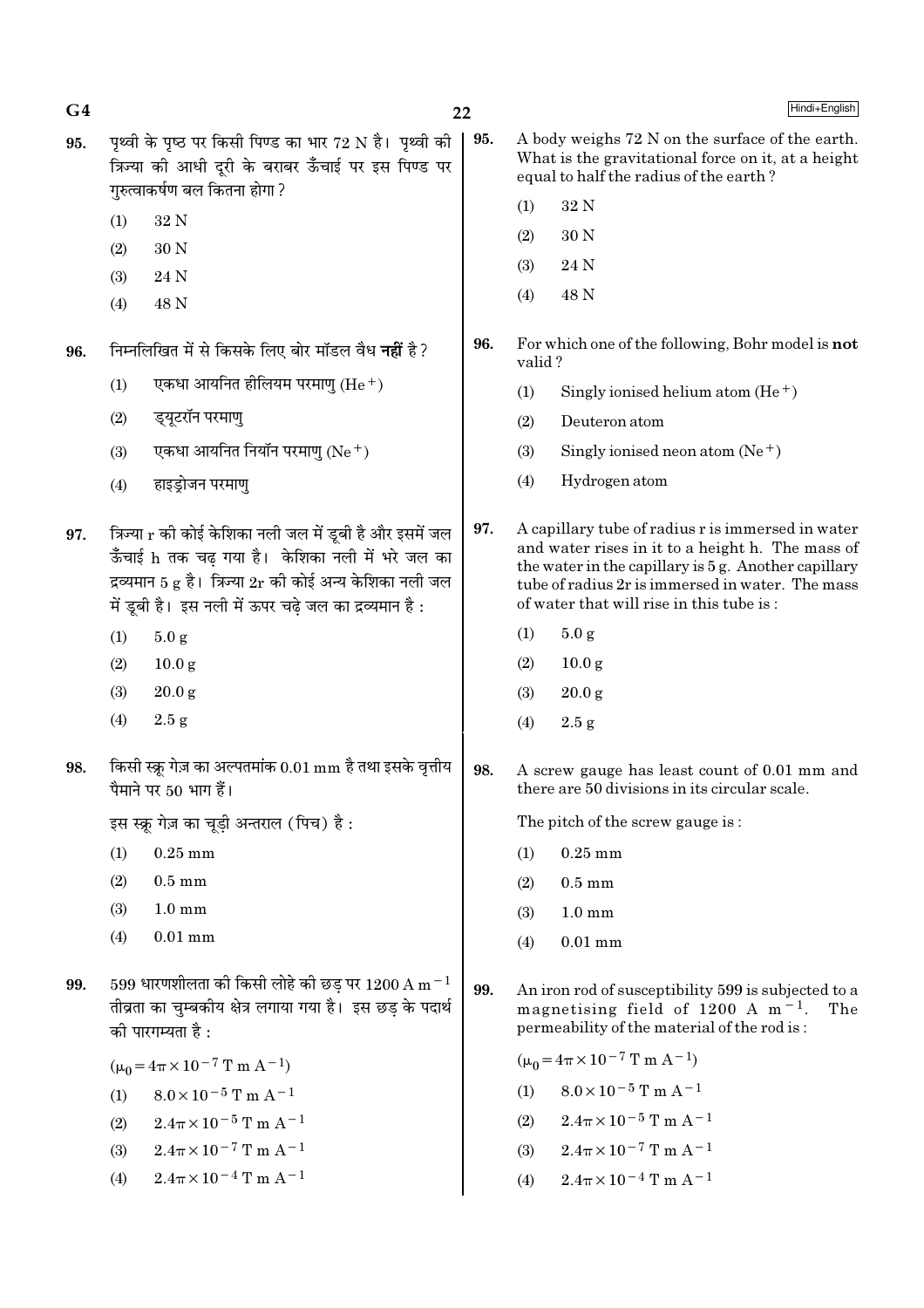- 100. सरल आवर्ती गति करते किसी कण के विस्थापन और त्वरण के बीच कलान्तर होता है $\cdot$ 
	- $\frac{3\pi}{2}$  rad  $(1)$
	- $rac{\pi}{2}$  rad  $(2)$
	- $(3)$ शून्य
	- $\pi$  rad  $(4)$
- 101. किसी पदार्थ के 0.5 g के तुल्यांक ऊर्जा है:
	- $4.5 \times 10^{13}$  J  $(1)$
	- $1.5 \times 10^{13}$  J  $(2)$
	- $0.5 \times 10^{13}$  J  $(3)$
	- $4.5 \times 10^{16}$  J  $(4)$
- 102. किसी मीटर सेत के बाएँ अन्तराल में संयोजित कोई प्रतिरोध तार इसके दाएँ अन्तराल के 10  $\Omega$  प्रतिरोध को उस बिन्द पर संतुलित करता है जो सेतृ के तार को  $3:2$  के अनुपात में विभाजित करता है। यदि प्रतिरोध तार की लम्बाई 1.5 m है, तो इस प्रतिरोध तार की वह लम्बाई जिसका प्रतिरोध 1  $\Omega$  होगा, है :
	- $1.0 \times 10^{-1}$  m  $(1)$
	- $1.5 \times 10^{-1}$  m  $(2)$
	- $1.5 \times 10^{-2}$  m  $(3)$
	- $1.0 \times 10^{-2}$  m  $(4)$
- 103. किसी एकपरमाणक गैस की औसत तापीय ऊर्जा होती है: (बोल्ट्समान नियतांक= $k_B$  तथा निरपेक्ष ताप=T)
	- (1)  $\frac{3}{2} k_B T$ <br>
	(2)  $\frac{5}{2} k_B T$ <br>
	(3)  $\frac{7}{2} k_B T$  $\frac{1}{2}$  k<sub>B</sub>T  $(4)$
- 104. किसी विद्युत चुम्बकीय तरंग में चुंबकीय क्षेत्र और विद्युत क्षेत्र के घटकों की तीव्रताओं के योगदानों का अनुपात होता है :  $(c = \bar{c}$ विद्युत चुम्बकीय तरंगों का वेग)
	- $(1)$  $1:1$
	- $(2)$  $1: c$
	- $(3)$  $1 : c<sup>2</sup>$
	- $(4)$  $c:1$

100. The phase difference between displacement and acceleration of a particle in a simple harmonic motion is:

(1) 
$$
\frac{3\pi}{2} \text{ rad}
$$
  
(2) 
$$
\frac{\pi}{2} \text{ rad}
$$

- $(3)$ zero
- $(4)$  $\pi$  rad
- 101. The energy equivalent of  $0.5$  g of a substance is:
	- $4.5 \times 10^{13}$  J  $(1)$
	- $1.5 \times 10^{13}$  J  $(2)$
	- $0.5 \times 10^{13}$  J  $(3)$
	- $4.5 \times 10^{16}$  J  $(4)$
- 102. A resistance wire connected in the left gap of a metre bridge balances a 10  $\Omega$  resistance in the right gap at a point which divides the bridge wire in the ratio  $3:2$ . If the length of the resistance wire is 1.5 m, then the length of 1  $\Omega$  of the resistance wire is:
	- $1.0 \times 10^{-1}$  m  $(1)$
	- $1.5 \times 10^{-1}$  m  $(2)$
	- $1.5 \times 10^{-2}$  m  $(3)$
	- $1.0 \times 10^{-2}$  m  $(4)$
- 103. The average thermal energy for a mono-atomic gas is :  $(k_B$  is Boltzmann constant and T, absolute temperature)

(1) 
$$
\frac{3}{2} k_B T
$$
  
\n(2)  $\frac{5}{2} k_B T$   
\n(3)  $\frac{7}{2} k_B T$   
\n(4)  $\frac{1}{2} k_B T$ 

- 104. The ratio of contributions made by the electric field and magnetic field components to the intensity of an electromagnetic wave is :  $(c = speed of$ electromagnetic waves)
	- $1:1$  $(1)$
	- $(2)$  $1 : c$
	- $1 : c<sup>2</sup>$  $(3)$
	- $(4)$  $c:1$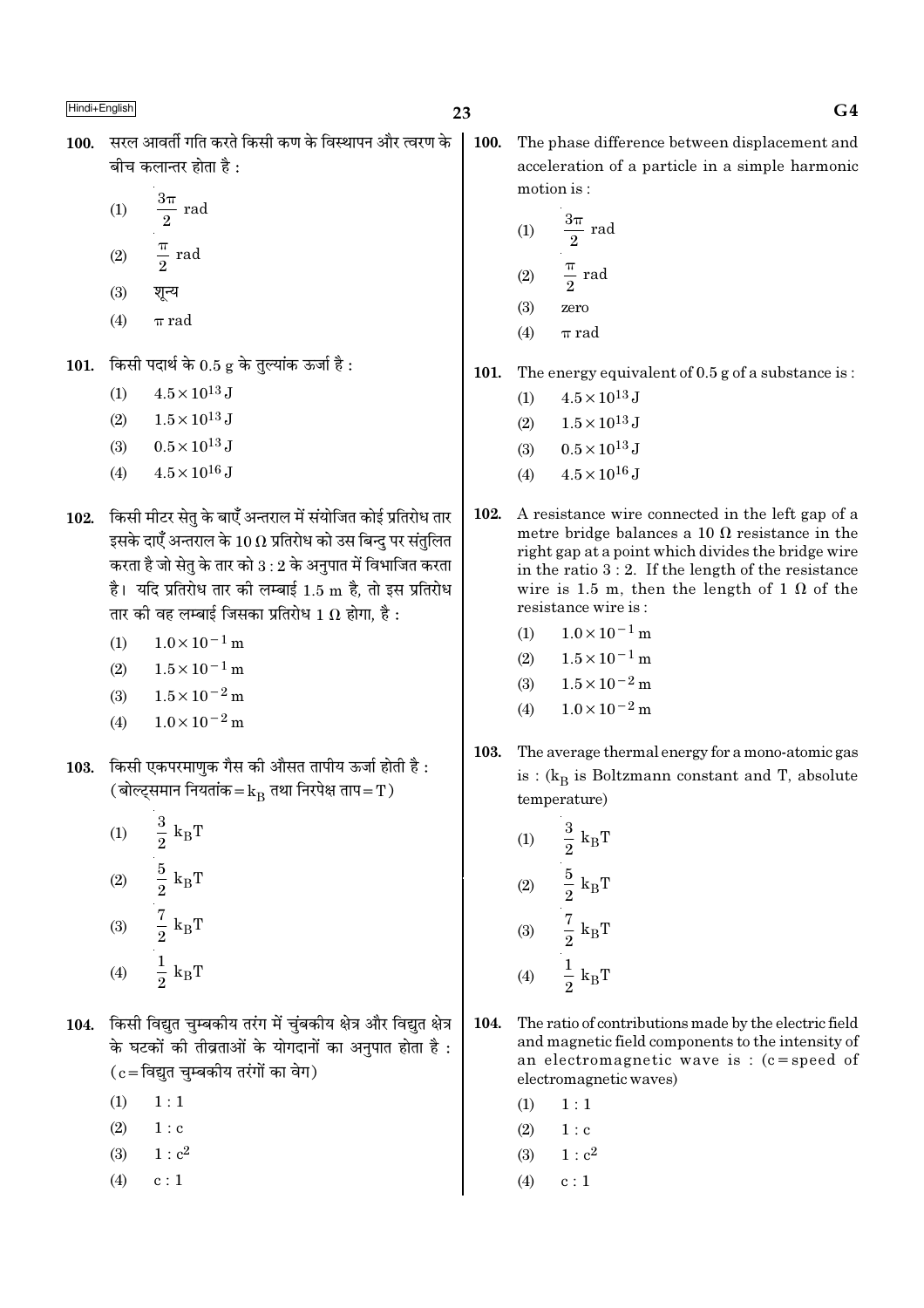$G<sub>4</sub>$ 

Hindi+English

- 105. किसी मीनार के शिखर से किसी गेंद को 20 m/s के वेग से ऊर्ध्वाधर अधोमखी फेंका गया है। कछ समय पश्चात यह गेंद धरती से 80 m/s के वेग से टकराती है। इस मीनार की ऊँचाई  $\dot{\vec{g}}$ : (g = 10 m/s<sup>2</sup>)
	- $340<sub>m</sub>$
	- $(1)$  $(2)$  $320<sub>m</sub>$
	- $300 \text{ m}$  $(3)$
	- 360 m  $(4)$
- 106. 50 cm लम्बी किसी परिनालिका, जिसमें 100 फेरे हैं, से  $2.5$  A धारा प्रवाहित हो रही है। इस परिनालिका के केन्द्र पर चम्बकीय क्षेत्र है :
	- $(\mu_0 = 4\pi \times 10^{-7} \text{ T m A}^{-1})$
	- $3.14 \times 10^{-4}$  T  $(1)$
	- $6.28 \times 10^{-5}$  T  $(2)$
	- $3.14 \times 10^{-5}$  T  $(3)$
	- $6.28 \times 10^{-4}$  T  $(4)$
- 107. सार्थक अंकों को महत्व देते हुए  $9.99 \text{ m} 0.0099 \text{ m}$  का मान क्या है ?
	- $(1)$ 9.98 m
	- $(2)$  $9.980 \text{ m}$
	- $(3)$  $9.9<sub>m</sub>$
	- $(4)$ 9.9801 m
- 108. देहली आवृत्ति की 1.5 गुनी आवृत्ति का प्रकाश, प्रकाश सुग्राही पदार्थ पर आपतन करता है। यदि प्रकाश की आवत्ति आधी तथा उसकी तीव्रता दो गुनी कर दी जाए, तो प्रकाश विद्युत धारा कितनी होगी ?
	- $(1)$ चार गुनी
	- एक-चौथाई  $(2)$
	- $(3)$ शून्य
	- दो गनी  $(4)$
- 109. नीचे किसी प्रतिरोध का वर्ण कोड दिया गया है:



इसके प्रतिरोध और सह्यता के मान क्रमश: हैं :

- $(1)$  $47 k\Omega$ , 10%
- $(2)$  $4.7 \text{ k}\Omega$ , 5%
- $(3)$  $470 \Omega, 5\%$
- $470 \text{ k}\Omega, 5\%$  $(4)$
- 105. A ball is thrown vertically downward with a velocity of 20 m/s from the top of a tower. It hits the ground after some time with a velocity of 80 m/s. The height of the tower is:  $(g=10 \text{ m/s}^2)$ 
	- $(1)$  $340<sub>m</sub>$
	- $320 \text{ m}$  $(2)$
	- $(3)$  $300 \text{ m}$
	- $(4)$ 360 m
- A long solenoid of 50 cm length having 100 turns 106. carries a current of 2.5 A. The magnetic field at the centre of the solenoid is:

 $(\mu_0 = 4\pi \times 10^{-7} \text{ T m A}^{-1})$ 

- $(1)$  $3.14 \times 10^{-4}$  T
- $6.28 \times 10^{-5}$  T  $(2)$
- $(3)$  $3.14 \times 10^{-5}$  T
- $6.28 \times 10^{-4}$  T  $(4)$
- 107. Taking into account of the significant figures, what is the value of  $9.99 \text{ m} - 0.0099 \text{ m}$ ?
	- $(1)$ 9.98 m
	- $(2)$  $9.980 \text{ m}$
	- $(3)$  $9.9<sub>m</sub>$
	- $(4)$ 9.9801 m
- 108. Light of frequency 1.5 times the threshold frequency is incident on a photosensitive material. What will be the photoelectric current if the frequency is halved and intensity is doubled?
	- four times  $(1)$
	- $(2)$ one-fourth
	- $(3)$ zero
	- $(4)$ helduoh
- The color code of a resistance is given below: 109.



The values of resistance and tolerance, respectively, are:

- $(1)$  $47 k\Omega, 10\%$
- $(2)$  $4.7 \text{ k}\Omega, 5\%$
- $470 \Omega, 5\%$  $(3)$
- $(4)$  $470 \text{ k}\Omega, 5\%$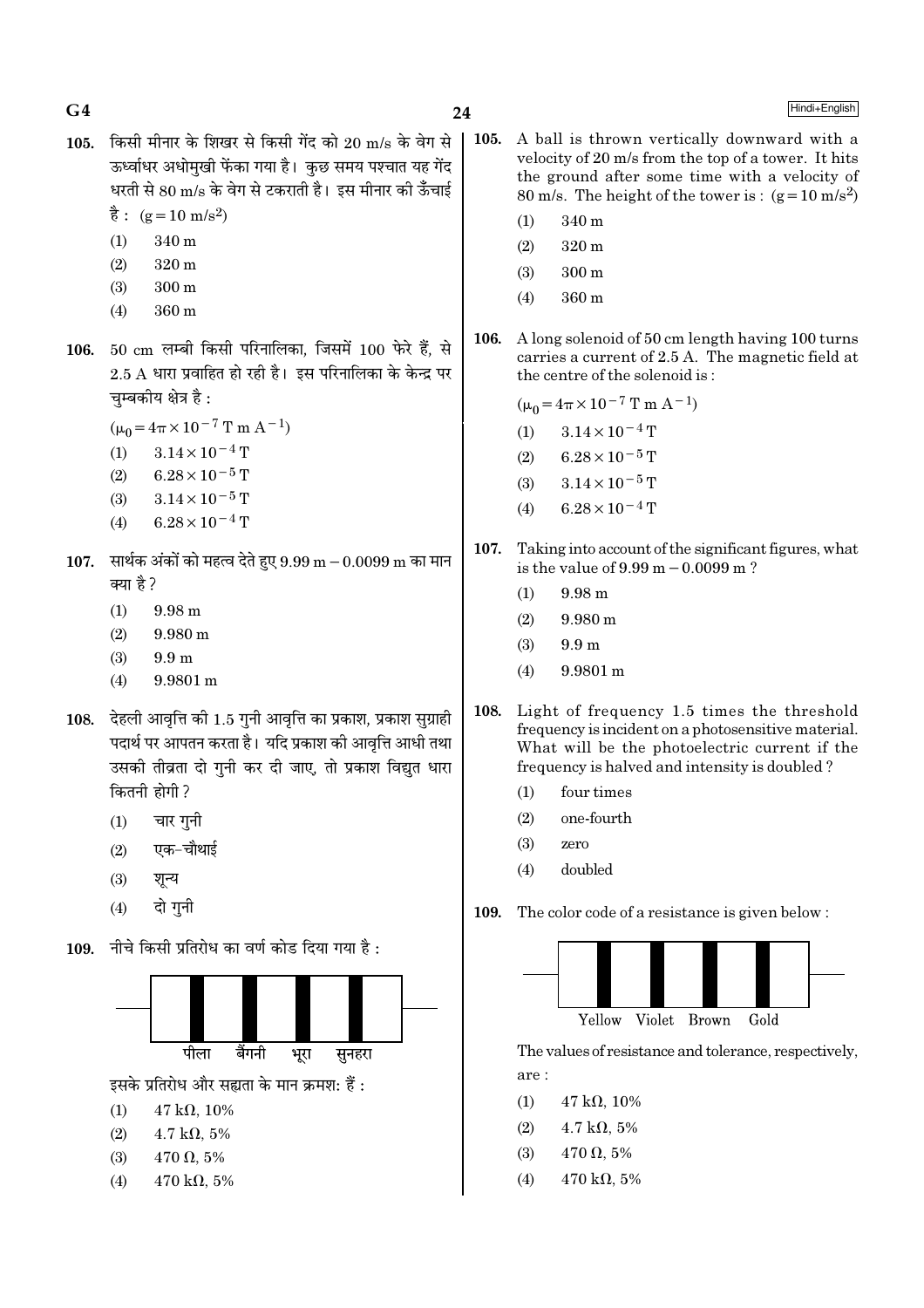110. उपेक्षणीय द्रव्यमान की 1 m लम्बी किसी दृढ छड के दो सिरों से 5 kg और 10 kg द्रव्यमान के दो कण जड़े हैं।

 $5 \text{ kg}$  के कण से इस निकाय के संहति केन्द्र की दूरी (लगभग)

- है :
- $(1)$  $50 \text{ cm}$
- $(2)$ 67 cm
- $(3)$  $80 \text{ cm}$
- $(4)$  $33 \text{ cm}$
- 111. ट्रांजिस्टर क्रिया के लिए नीचे दिया गया कौनसा कथन **सही** है ?
	- आधार, उत्सर्जक और संग्राहक क्षेत्रों के साइज़ समान  $(1)$ होने चाहिए।
	- उत्सर्जक संधि और संग्राहक संधि दोनों ही अग्रदिशिक  $(2)$ बायसित होती हैं।
	- आधार क्षेत्र बहुत पतला और हल्का डोपित होना चाहिए।  $(3)$
	- आधार, उत्सर्जक और संग्राहक क्षेत्रों की डोपन सांद्रताएँ  $(4)$ समान होनी चाहिए।
- 112. किसी गैस के लिए, जिसका आण्विक व्यास d तथा संख्या घनत्व n है, माध्य मुक्त पथ को इस प्रकार व्यक्त किया जा सकता है :

$$
(1) \qquad \frac{1}{\sqrt{2} \pi \pi d^2}
$$

(2) 
$$
\frac{\sqrt{2} \pi^2 \pi d^2}{\sqrt{2} \pi^2 \pi^2 d^2}
$$
  
(3) 
$$
\frac{1}{\sqrt{2} \pi^2 \pi^2 d^2}
$$

$$
(4) \qquad \frac{1}{\sqrt{2} \text{ n} \pi d}
$$

113. किसी सिलिण्डर में 249 kPa दाब और 27°C ताप पर हाइड़ोजन गैस भरी है।

इसका घनत्व है : (R = 8.3 J mol<sup>-1</sup> K<sup>-1</sup>)

- $0.2 \text{ kg/m}^3$  $(1)$
- $(2)$  $0.1 \text{ kg/m}^3$
- $(3)$  $0.02 \text{ kg/m}^3$
- $0.5 \text{ kg/m}^3$  $(4)$
- 114. किसी आवेशित कण, जिसका  $3 \times 10^{-10}$  Vm  $^{-1}$  तीव्रता के विद्युत क्षेत्र में अपवाह वेग  $7.5 \times 10^{-4}$  m s<sup>-1</sup> है, की  $m^2 V^{-1} s^{-1}$  में गतिशीलता है:
	- $2.5 \times 10^6$  $(1)$
	- $2.5 \times 10^{-6}$  $(2)$
	- $2.25 \times 10^{-15}$  $(3)$
	- $2.25 \times 10^{15}$  $(4)$

 $\vert$  110. Two particles of mass 5 kg and 10 kg respectively are attached to the two ends of a rigid rod of length 1 m with negligible mass.

> The centre of mass of the system from the 5 kg particle is nearly at a distance of:

- $50 \text{ cm}$  $(1)$
- 67 cm  $(2)$
- 80 cm  $(3)$
- 33 cm  $(4)$
- 111. For transistor action, which of the following statements is correct?
	- $(1)$ Base, emitter and collector regions should have same size.
	- $(2)$ Both emitter junction as well as the collector junction are forward biased.
	- $(3)$ The base region must be very thin and lightly doped.
	- Base, emitter and collector regions should  $(4)$ have same doping concentrations.
- 112. The mean free path for a gas, with molecular diameter d and number density n can be expressed  $\overline{as}$ :

(1) 
$$
\frac{1}{\sqrt{2} \text{ n} \pi d^2}
$$
  
\n(2)  $\frac{1}{\sqrt{2} \text{ n}^2 \pi d^2}$   
\n(3)  $\frac{1}{\sqrt{2} \text{ n}^2 \pi^2 d^2}$   
\n(4)  $\frac{1}{\sqrt{2} \text{ n} \pi d}$ 

113. A cylinder contains hydrogen gas at pressure of 249 kPa and temperature 27°C.

Its density is:  $(R = 8.3 J \text{ mol}^{-1} \text{K}^{-1})$ 

- $0.2 \text{ kg/m}^3$  $(1)$
- $0.1 \text{ kg/m}^3$  $(2)$
- $0.02 \text{ kg/m}^3$  $(3)$
- $0.5 \text{ kg/m}^3$  $(4)$
- 114. A charged particle having drift velocity of  $7.5 \times 10^{-4}$  m s<sup>-1</sup> in an electric field of  $3 \times 10^{-10}$  Vm<sup>-1</sup>, has a mobility in m<sup>2</sup> V<sup>-1</sup> s<sup>-1</sup>  $of:$ 
	- $(1)$  $2.5\times10^6$
	- $2.5 \times 10^{-6}$  $(2)$
	- $2.25 \times 10^{-15}$  $(3)$
	- $2.25\times10^{15}$  $(4)$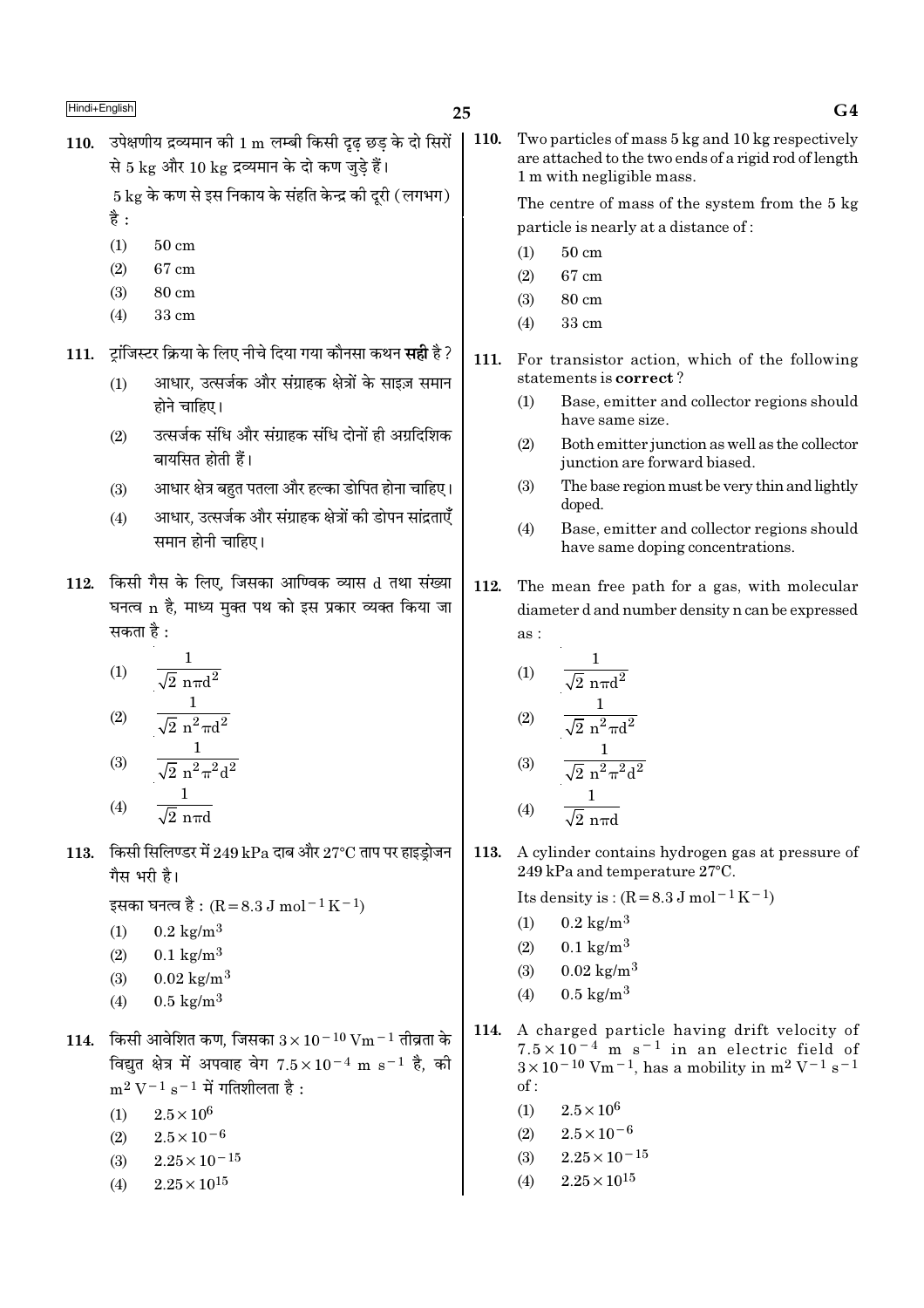$G<sub>4</sub>$ 

115. प्रतिबल की विमाएँ हैं :

- $[ML^2T^{-2}]$  $(1)$
- $(2)$  $[ML^0T^{-2}]$
- $[ML^{-1}T^{-2}]$  $(3)$
- $(4)$  $[MLT-2]$
- 116. अनप्रस्थ काट क्षेत्रफल A तथा लम्बाई L का कोई तार किसी स्थायी टेक से लटका है। इस तार के मुक्त सिरे से किसी द्रव्यमान M को निलंबित करने पर इसकी लम्बाई  $L_1$  हो जाती है। यंग-गणांक के लिए व्यंजक है:

(1) 
$$
\frac{Mg(L_1 - L)}{AL}
$$
  
\n(2)  $\frac{MgL}{AL_1}$   
\n(3)  $\frac{MgL}{A(L_1 - L)}$ 

- $(4)$  $\overline{AI}$
- 117 किसी गिटार में समान पदार्थ की बनी दो डोरियों A और B के स्वर हल्के से मेल नहीं खा रहे हैं और 6 Hz आवृत्ति के विस्पन्द उत्पन्न कर रहे हैं। जब B में तनाव को कुछ कम कर दिया जाता है, तो विस्पन्द आवृत्ति बढकर  $7\,\mathrm{Hz}$  हो जाती है। यदि A की आवृत्ति  $530\,\mathrm{Hz}$  है, तो B की मूल आवृत्ति है :
	- 524 Hz  $(1)$
	- $(2)$ 536 Hz
	- $(3)$ 537 Hz
	- 523 Hz  $(4)$
- 118. 4 kg और 6 kg द्रव्यमान के दो पिण्डों के सिरों को किसी द्रव्यमानरहित डोरी से बांधा गया है। यह डोरी किसी घर्षणरहित घिरनी से गुजरती है (आरेख देखिए)। गुरुत्वीय त्वरण (g) के पदों में इस निकाय का त्वरण है :



- 115. Dimensions of stress are:
	- $[ML^2T^{-2}]$  $(1)$
	- $[ML^0T^{-2}]$  $(2)$
	- $[ML^{-1}T^{-2}]$  $(3)$
	- $[MLT^{-2}]$  $(4)$
- 116. A wire of length L, area of cross section A is hanging from a fixed support. The length of the wire changes to  $L_1$  when mass M is suspended from its free end. The expression for Young's modulus is:

(1)  
\n
$$
\frac{Mg(L_1 - L)}{AL}
$$
\n(2)  
\n
$$
\frac{MgL}{AL_1}
$$
\n(3)  
\n
$$
\frac{MgL}{A(L_1 - L)}
$$
\n(4)  
\n
$$
\frac{MgL_1}{AL}
$$

- 117. In a guitar, two strings A and B made of same material are slightly out of tune and produce beats of frequency 6 Hz. When tension in B is slightly decreased, the beat frequency increases to 7 Hz. If the frequency of A is  $530$  Hz, the original frequency of B will be:
	- $524\,\mathrm{Hz}$  $(1)$
	- $(2)$ 536 Hz
	- $(3)$ 537 Hz
	- $(4)$ 523 Hz
- 118. Two bodies of mass 4 kg and 6 kg are tied to the ends of a massless string. The string passes over a pulley which is frictionless (see figure). The acceleration of the system in terms of acceleration due to gravity (g) is :

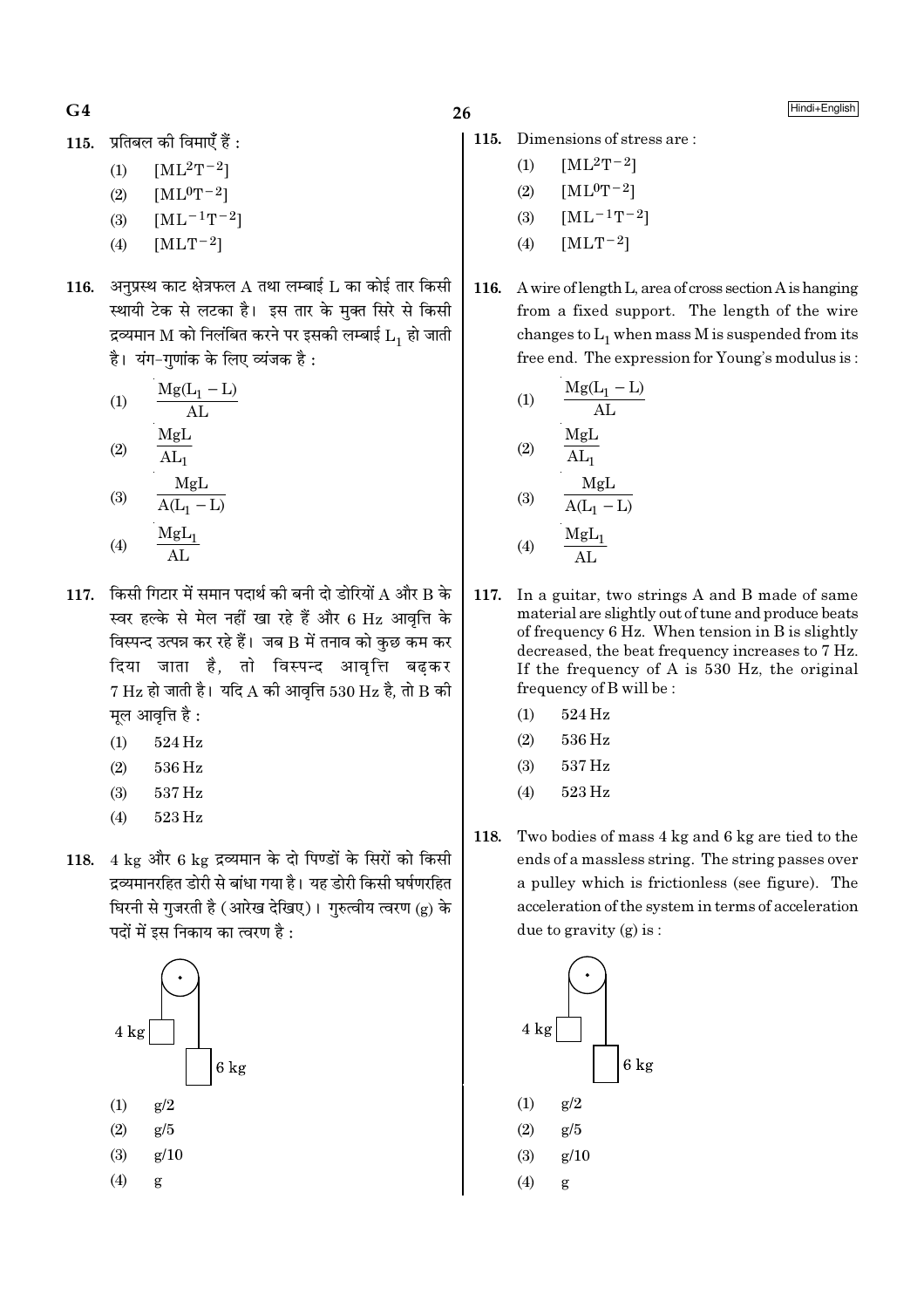- 119. किसी समान्तर पट्टिका संधारित्र, जिसमें माध्यम के रूप में वाय भरी है. की धारिता 6 uF है। कोई परावैद्यत माध्यम भरने पर इसकी धारिता  $30 \mu$ F हो जाती है। इस माध्यम का परावैद्युतांक है $\cdot$ 
	- $(\epsilon_0 = 8.85 \times 10^{-12} \text{ C}^2 \text{ N}^{-1} \text{ m}^{-2})$
	- (1)  $1.77 \times 10^{-12}$  C<sup>2</sup> N<sup>-1</sup> m<sup>-2</sup>
	- $0.44 \times 10^{-10}$  C<sup>2</sup> N<sup>-1</sup> m<sup>-2</sup>  $(2)$
	- $(3)$  $5.00 \text{ C}^2 \text{ N}^{-1} \text{ m}^{-2}$
	- $0.44 \times 10^{-13}$  C<sup>2</sup> N<sup>-1</sup> m<sup>-2</sup>  $(4)$
- 120. यंग के दिझिरी प्रयोग में. यदि कलासंबद्ध स्रोतों के बीच का पृथकन आधा तथा पर्दे से कलासंबद्ध स्रोतों की दुरी को दो गुना कर दिया जाए, तो फ्रिंज चौड़ाई हो जाएगी :
	- आधी  $(1)$
	- चार गनी  $(2)$
	- $(3)$  एक-चौथाई
	- $(4)$ दो गनी
- 121. 20  $\rm cm^2$  क्षेत्रफल के किसी अपरावर्ती पृष्ठ पर 20 W/ $\rm cm^2$ औसत फ्लक्स के साथ प्रकाश अभिलम्बवत आपतन करता है। 1 मिनट की समयावधि में इस पष्ठ पर प्राप्त की गयी ऊर्जा है :
	- $12 \times 10^3$  J  $(1)$
	- $24 \times 10^3$  J  $(2)$
	- $48 \times 10^3$  J  $(3)$
	- $10 \times 10^3$  J  $(4)$
- 122. नीचे दिया गया कौनसा ग्राफ कॉपर के लिए, ताप (T) के साथ प्रतिरोधकता (p) के विचरण को निरूपित करता है ?



119. The capacitance of a parallel plate capacitor with air as medium is  $6 \mu$ F. With the introduction of a dielectric medium, the capacitance becomes  $30 \mu$ F. The permittivity of the medium is:

$$
(\epsilon_0 = 8.85 \times 10^{-12} \text{ C}^2 \text{ N}^{-1} \text{ m}^{-2})
$$

- $1.77 \times 10^{-12}$  C<sup>2</sup> N<sup>-1</sup> m<sup>-2</sup>  $(1)$
- $0.44 \times 10^{-10}$  C<sup>2</sup> N<sup>-1</sup> m<sup>-2</sup>  $(2)$
- $5.00 C^2 N^{-1} m^{-2}$  $(3)$
- $0.44 \times 10^{-13}$  C<sup>2</sup> N<sup>-1</sup> m<sup>-2</sup>  $(4)$
- 120. In Young's double slit experiment, if the separation between coherent sources is halved and the distance of the screen from the coherent sources is doubled, then the fringe width becomes:
	- half  $(1)$
	- $(2)$ four times
	- $(3)$ one-fourth
	- double  $(4)$
- 121. Light with an average flux of  $20 \text{ W/cm}^2$  falls on a non-reflecting surface at normal incidence having surface area 20 cm<sup>2</sup>. The energy received by the surface during time span of 1 minute is:
	- $12 \times 10^3$  J  $(1)$
	- $24 \times 10^3$  J  $(2)$
	- $48 \times 10^3$  J  $(3)$
	- $10 \times 10^3$  J  $(4)$
- 122. Which of the following graph represents the variation of resistivity  $(\rho)$  with temperature (T) for copper?

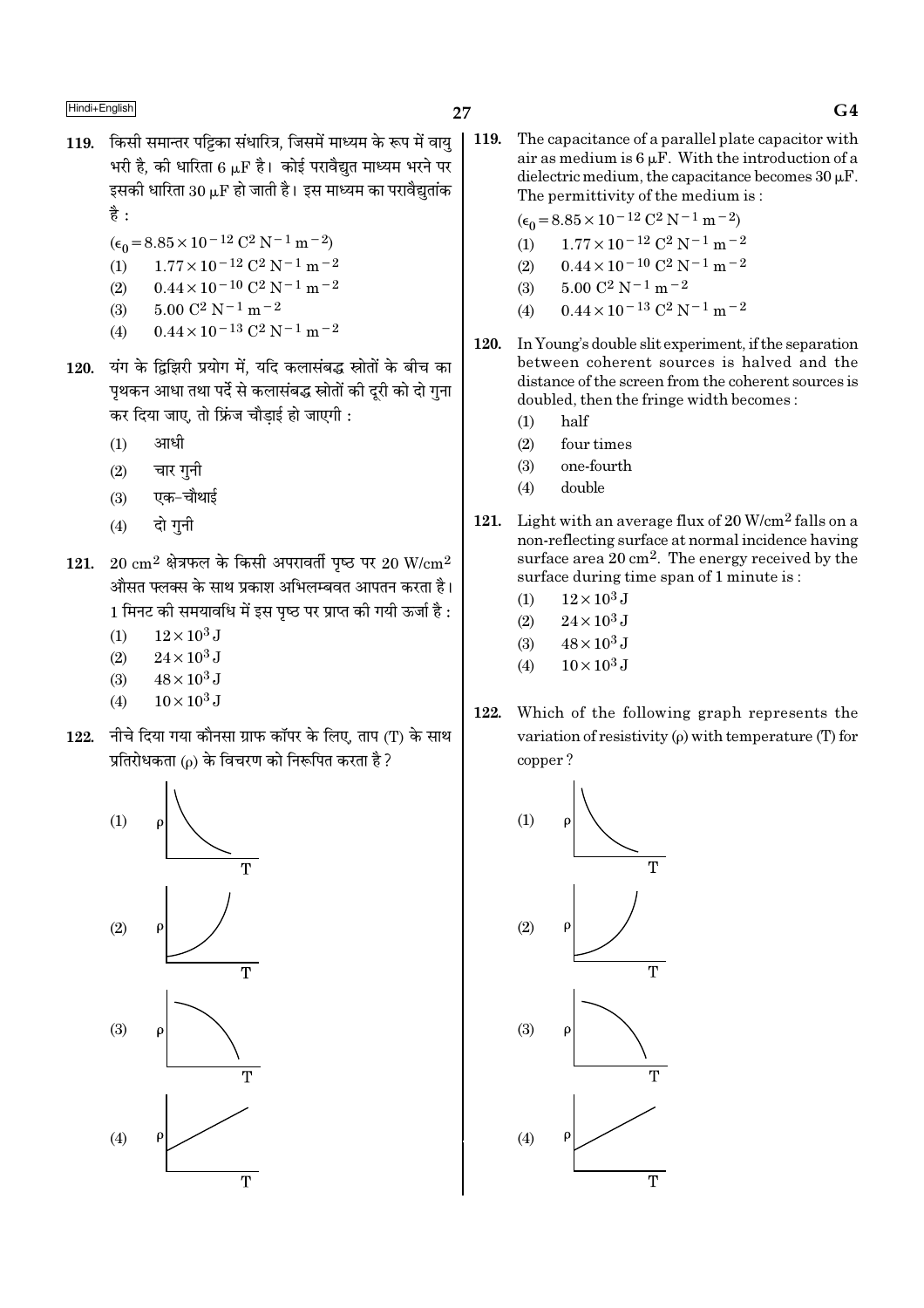- 123.  $r_1$  और  $r_2$  त्रिज्याओं  $(r_1 = 1.5 r_2)$  के दो कॉपर के ठोस गोलों के ताप में 1 K की वद्धि करने के लिए आवश्यक ऊष्माओं की मात्राओं का अनुपात है :
	- 9  $(1)$  $\overline{4}$  $\frac{3}{2}$ <br> $\frac{5}{3}$  $(2)$  $(3)$
	- $\frac{27}{8}$  $(4)$
- $124.$  किसी कण, जिसका स्थिति सदिश  $2 \, \overset{\wedge}{k} \, \text{m}$  है, पर जब मूल बिंदु के परित:  $\overrightarrow{3j}$  N का कोई बल कार्य करता है, तो बलआघूर्ण ज्ञात कीजिए।
	- $6\hat{i}$  N m  $(1)$
	- $-6\hat{i}$  N m  $(2)$
	- $6k$  N m  $(3)$
	- $(4)$
- 125. अंतरिक्ष के  $0.2 \text{ m}^3$  आयतन के किसी निश्चित क्षेत्र में हर स्थान पर विद्युत विभव 5 V पाया गया है। इस क्षेत्र में विद्युत क्षेत्र का परिमाण है :
	- $0.5$  N/C  $(1)$
	- $(2)$  $1 N/C$
	- $5 N/C$  $(3)$
	- $(4)$ शून्य
- 126. किसी अन्तरापृष्ठ के लिए ब्रूस्टर कोण  $i_h$  होना चाहिए :
	- $(1)$  $30^{\circ} < i_h < 45^{\circ}$
	- $(2)$  $45^{\circ} < i_h < 90^{\circ}$
	- $i_h = 90^\circ$  $(3)$
	- $0^{\circ} < i_h < 30^{\circ}$  $(4)$
- 127. किसी p-n संधि डायोड में अवक्षय-क्षेत्र की चौडाई में वृद्धि का कारण है :
	- केवल पश्चदिशिक बायस  $(1)$
	- अग्रदिशिक और पश्चदिशिक बायस दोनों  $(2)$
	- अग्रदिशिक धारा (current) में वृद्धि  $(3)$
	- केवल अग्रदिशिक बायस  $(4)$
- 123. The quantities of heat required to raise the temperature of two solid copper spheres of radii  $r_1$  and  $r_2$  ( $r_1$ =1.5  $r_2$ ) through 1 K are in the ratio:
	- 9  $(1)$  $\overline{4}$  $(2)$  $\frac{1}{2}$  $\frac{5}{3}$  $(3)$  $\overline{27}$  $(4)$
- 124. Find the torque about the origin when a force of  $3i$  N acts on a particle whose position vector is  $2k \text{ m}$ .
	- $6\stackrel{\frown}{i}$  N m  $(1)$
	- $(2)$  $-6\hat{i}$  N m
	- $(3)$
	- $(4)$
- $125.$ In a certain region of space with volume  $0.2 \text{ m}^3$ . the electric potential is found to be 5 V throughout. The magnitude of electric field in this region is:
	- $(1)$  $0.5$  N/C
	- $(2)$  $1 N/C$
	- $5 N/C$  $(3)$
	- $(4)$ zero
- 126. The Brewsters angle  $i_b$  for an interface should be :
	- $30^{\circ} < i_b < 45^{\circ}$  $(1)$
	- $(2)$  $45^{\circ} < i_h < 90^{\circ}$
	- $i_h = 90^{\circ}$  $(3)$
	- $0^{\circ} < i_b < 30^{\circ}$  $(4)$
- 127. The increase in the width of the depletion region in a p-n junction diode is due to:
	- $(1)$ reverse bias only
	- $(2)$ both forward bias and reverse bias
	- increase in forward current  $(3)$
	- $(4)$ forward bias only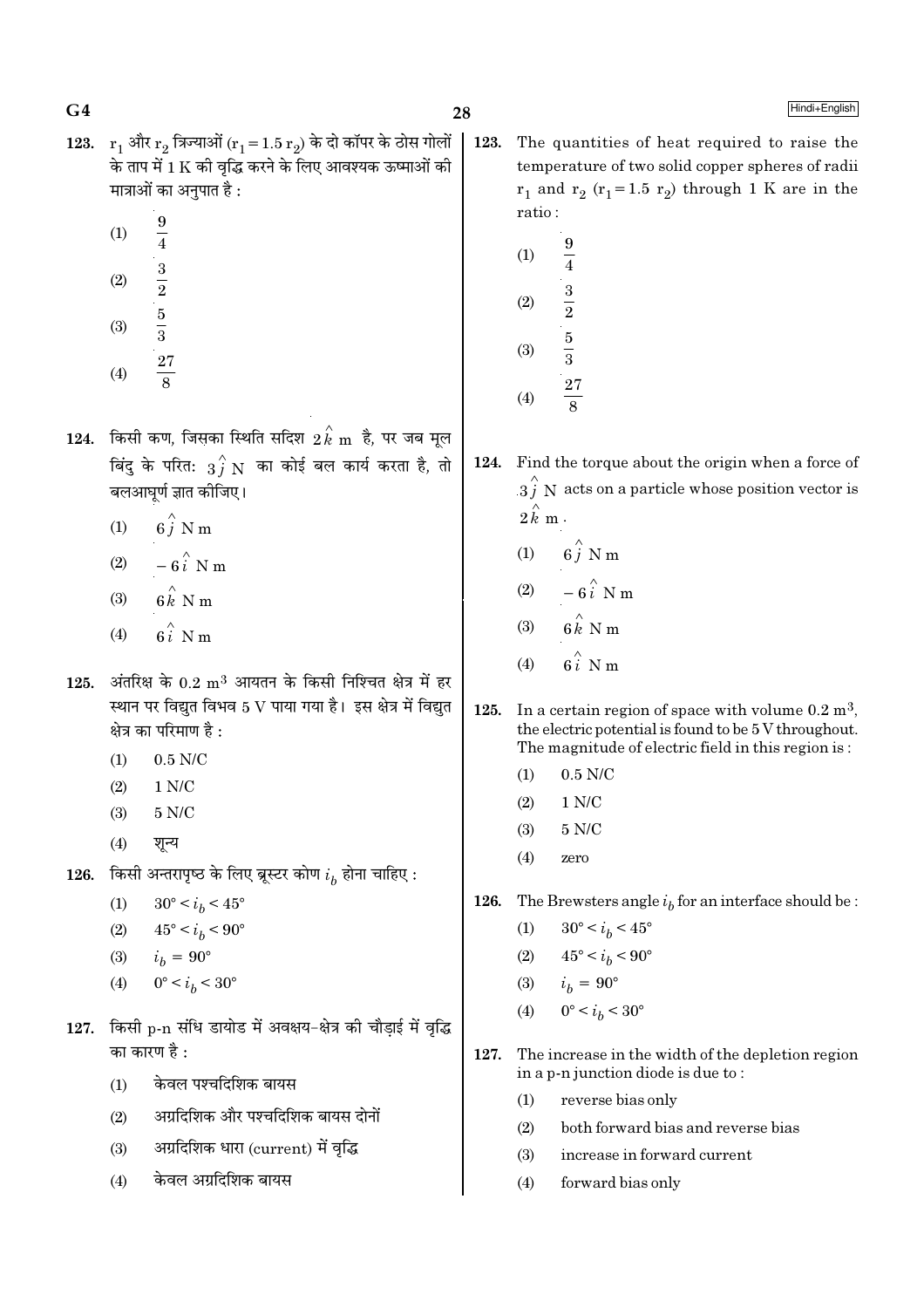128. 10 cm त्रिज्या के किसी गोलीय चालक पर  $3.2 \times 10^{-7}$  C | 128. आवेश एकसमान रूप से वितरित है। इस गोले के केन्द्र से 15 cm दूरी पर विद्युत क्षेत्र का परिमाण क्या है ?

$$
\left(\frac{1}{4\pi\epsilon_0} = 9 \times 10^9 \text{ N m}^2/\text{C}^2\right)
$$
  
(1) 1.28 × 10<sup>5</sup> N/C  
(2) 1.28 × 10<sup>6</sup> N/C

- $1.28 \times 10^7$  N/C  $(3)$
- $1.28 \times 10^4$  N/C  $(4)$
- 129. DNA में एक बंध को खण्डित करने के लिए आवश्यक ऊर्जा  $10^{-20}$  J है। eV में यह मान है. लगभग:
	- $0.6$  $(1)$
	- $(2)$  $0.06$
	- $(3)$ 0.006
	- $(4)$  $\mathbf{6}$
- 130.  $40 \mu$ F के किसी संधारित्र को 200 V, 50 Hz की ac आपूर्ति से संयोजित किया गया है। इस परिपथ में धारा का वर्ग माध्य मूल (rms) मान है, लगभग:
	- $2.05A$  $(1)$
	- $(2)$  $2.5A$
	- $(3)$  $25.1A$
	- $1.7A$  $(4)$
- $131.$  विरामावस्था के किसी इलेक्टॉन को  $\rm V$  वोल्ट के विभवान्तर से त्वरित किया गया है। यदि इस इलेक्ट्रॉन की दे ब्रॉग्ली तरंगदैर्ध्य  $1.227 \times 10^{-2}$  nm है. तो विभवान्तर है :
	- $10^2$  V  $(1)$
	- $10^3$  V  $(2)$
	- $10<sup>4</sup>$  V  $(3)$
	- $(4)$  $10V$
- 132. समान धारिता के दो सिलिण्डर  $A$  और  $B$  एक दूसरे से किसी स्टॉप कॉक से होते हुए जुडे हैं।  ${\rm A}$  में मानक ताप और दाब पर कोई आदर्श गैस भरी है। B पूर्णत: निर्वातित है। समस्त निकाय ऊष्मीयरोधित है। स्टॉप कॉक को अचानक खोल दिया गया है। यह प्रक्रिया है:
	- रुद्धोष्म  $(1)$
	- समआयतनी  $(2)$
	- समदाबी  $(3)$
	- समतापी  $(4)$

A spherical conductor of radius 10 cm has a charge of  $3.2 \times 10^{-7}$  C distributed uniformly. What is the magnitude of electric field at a point 15 cm from the centre of the sphere?

$$
\left(\frac{1}{4\pi\epsilon_0} = 9 \times 10^9 \text{ N m}^2/\text{C}^2\right)
$$
  
(1) 1.28×10<sup>5</sup> N/C

- $1.28 \times 10^6$  N/C  $(2)$
- $1.28 \times 10^7$  N/C  $(3)$
- $1.28 \times 10^4$  N/C  $(4)$
- 129. The energy required to break one bond in DNA is  $10^{-20}$  J. This value in eV is nearly :
	- $(1)$ 0.6
	- $0.06$  $(2)$
	- $0.006$  $(3)$  $\mathbf{6}$
	- $(4)$
- 130. A 40  $\mu$ F capacitor is connected to a 200 V, 50 Hz ac supply. The rms value of the current in the circuit is, nearly :
	- $2.05A$  $(1)$
	- $(2)$  $2.5A$
	- $25.1A$  $(3)$
	- $17A$  $(4)$
- 131. An electron is accelerated from rest through a potential difference of V volt. If the de Broglie wavelength of the electron is  $1.227 \times 10^{-2}$  nm, the potential difference is:
	- $10^2\,\mathrm{V}$  $(1)$
	- $(2)$  $10^3$  V
	- $10<sup>4</sup>$  V  $(3)$
	- $10V$  $(4)$
- 132. Two cylinders A and B of equal capacity are connected to each other via a stop cock. A contains an ideal gas at standard temperature and pressure. B is completely evacuated. The entire system is thermally insulated. The stop cock is suddenly opened. The process is:
	- adiabatic  $(1)$
	- $(2)$ isochoric
	- $(3)$ isobaric
	- $(4)$ isothermal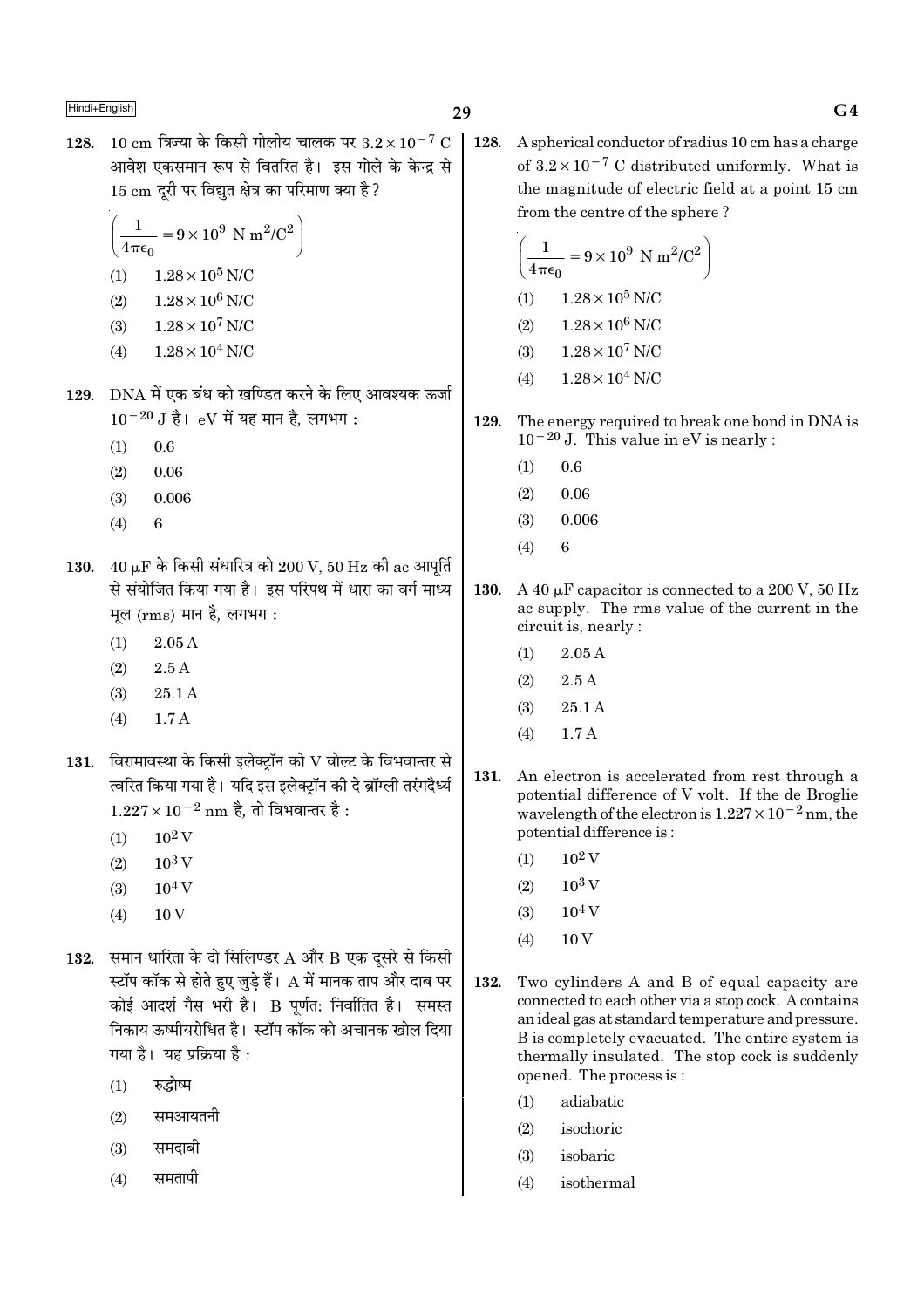$G<sub>4</sub>$ 





- केवल रोधी  $(1)$
- केवल अर्धचालक  $(2)$
- रोधी और अर्धचालक  $(3)$
- धातुएँ  $(4)$

कोई श्रेणी LCR परिपथ किसी ए.सी. वोल्टता स्रोत से संयोजित 135. है। जब L को हटा लिया जाता है, तो धारा और वोल्टता के बीच $\frac{\pi}{3}$  का कलान्तर होता है। यदि इसके स्थान पर परिपथ से C को हटाते हैं, तो भी धारा और वोल्टता के बीच कलान्तर  $\frac{\pi}{3}$ ही रहता है। इस परिपथ का शक्ति गुणक है :

- $(1)$  $0.5$
- $(2)$  $1.0$
- $-1.0$  $(3)$
- $(4)$ शून्य

133. For the logic circuit shown, the truth table is:



- 134. The solids which have the negative temperature coefficient of resistance are:
	- $(1)$ insulators only
	- $(2)$ semiconductors only
	- insulators and semiconductors  $(3)$
	- $(4)$ metals

135. A series LCR circuit is connected to an ac voltage source. When L is removed from the circuit, the phase difference between current and voltage is  $\frac{\pi}{3}$ . If instead C is removed from the circuit, the phase difference is again  $\frac{\pi}{3}$  between current and voltage. The power factor of the circuit is:

- $0.5$  $(1)$
- $(2)$  $1.0$
- $(3)$  $-1.0$
- $(4)$ zero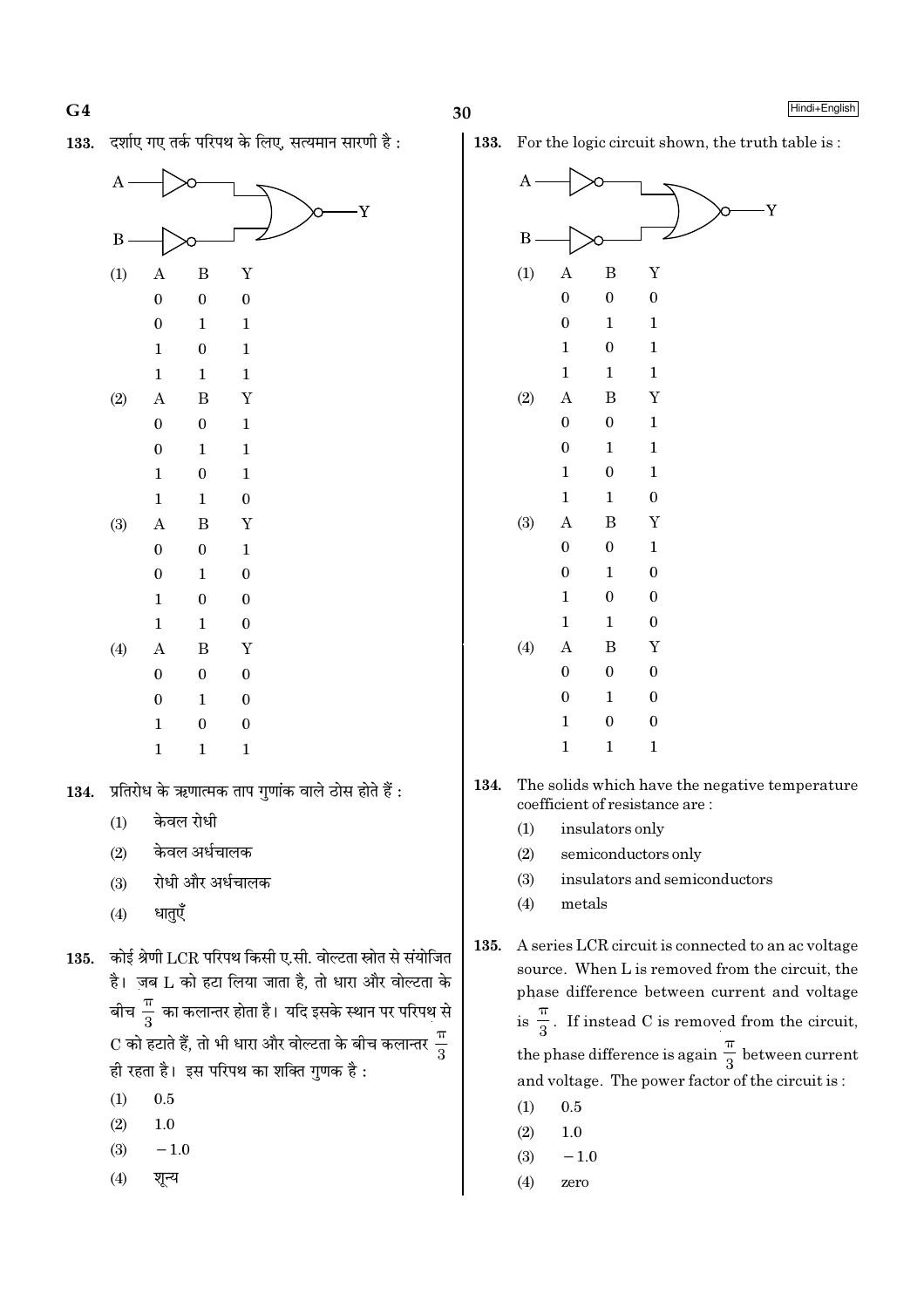सुक्रोस+ $H_2O \rightleftharpoons H_2O$ स्येस यदि 300 K पर साम्य स्थिरांक (K)  $2 \times 10^{13}$  हो, तो उसी ताप पर  $\Delta_r G^{\ominus}$  का मान होगा :

- 8.314 J mol<sup>-1</sup>K<sup>-1</sup> × 300 K × ln(2 × 10<sup>13</sup>)  $(1)$
- 8.314 J mol<sup>-1</sup>K<sup>-1</sup> × 300 K × ln(3 × 10<sup>13</sup>)  $(2)$
- $-8.314 \,\mathrm{J} \,\mathrm{mol}^{-1} \mathrm{K}^{-1} \times 300 \,\mathrm{K} \times \ln(4 \times 10^{13})$  $(3)$
- $-8.314 \,\mathrm{J}$  mol<sup>-1</sup>K<sup>-1</sup>×300 K×ln(2×10<sup>13</sup>)  $(4)$
- 137. निम्नलिखित में से किसमें परमाणओं की संख्या अधिकतम होगी ?
	- $(1)$  $Mg(s)$  का 1 g [Mg का परमाणु द्रव्यमान=24]
	- $(2)$  $O<sub>2</sub>(g)$  का 1 g [O का परमाणु द्रव्यमान = 16]
	- $Li(s)$  का 1 g [Li का परमाण द्रव्यमान = 7]  $(3)$
	- $Ag(s)$  का 1 g [Ag का परमाणु द्रव्यमान=108]  $(4)$
- 138. निम्नलिखित में से कौन-सा कार्बन मोनोक्साइड के लिए सही नहीं है  $>$ 
	- यह रक्त की ऑक्सीजन वहन योग्यता को घटा देती है।  $(1)$
	- कार्बोक्सीहीमोग्लोबिन (CO से बंधित हीमोग्लोबिन),  $(2)$ ऑक्सीहीमोग्लोबिन से अस्थायी होता है।
	- यह अपर्ण दहन के कारण उत्पन्न होती है।  $(3)$
	- यह कार्बोक्सीहीमोग्लोबिन बनाती है।  $(4)$
- 139.  $Cr^{2+}$  के लिए, केवल प्रचक्रण चुंबकीय आघुर्ण का परिकलित मान है :
	- $(1)$ 4.90 BM
	- 5.92 BM  $(2)$
	- 2.84 BM  $(3)$
	- 3.87 BM  $(4)$
- 140. निम्नलिखित में से कौन-सा एक प्राकतिक बहलक है ?
	- पॉलि (ब्यूटाडाईन-स्टाइरीन)  $(1)$
	- पॉलिब्युटाडाईन  $(2)$
	- पॉलि (ब्युटाडाईन-ऐक्रिलोनाइटाइल)  $(3)$
	- सिस 1.4-पॉलिआइसोप्रीन  $(4)$
- 141. निम्नलिखित में से कौन-सा एक क्षारीय ऐमीनो अम्ल है ?
	- ऐलानिन  $(1)$
	- टाइरोसीन  $(2)$
	- लाइसीन  $(3)$
	- सेरीन  $(4)$

136. Hydrolysis of sucrose is given by the following reaction.

Sucrose +  $H_2O \rightleftharpoons Glucose + Fructose$ 

If the equilibrium constant  $(K_c)$  is  $2 \times 10^{13}$  at 300 K, the value of  $\Delta_{n}G^{\ominus}$  at the same temperature will be:

- 8.314 J mol<sup>-1</sup>K<sup>-1</sup> × 300 K × ln(2 × 10<sup>13</sup>)  $(1)$
- $8.314\,\mathrm{J} \, \mathrm{mol}^{-1} \mathrm{K}^{-1} \times 300\,\mathrm{K} \! \times \ln(3\!\times\!10^{13})$  $(2)$
- $\, 8.314 \, \mathrm{J} \, \mathrm{mol}^{-\, 1} \mathrm{K}^{-\, 1} \times 300 \, \mathrm{K} \! \times \! \ln (4 \times 10^{13})$  $(3)$
- $-8.314 \,\mathrm{J}$  mol<sup>-1</sup>K<sup>-1</sup>×300 K×ln(2×10<sup>13</sup>)  $(4)$
- 137. Which one of the followings has maximum number of atoms?
	- $1 g$  of Mg(s) [Atomic mass of Mg = 24]  $(1)$
	- $(2)$ 1 g of  $O_2(g)$  [Atomic mass of  $O = 16$ ]
	- $1 g$  of Li(s) [Atomic mass of Li = 7]  $(3)$
	- 1 g of Ag(s) [Atomic mass of Ag =  $108$ ]  $(4)$
- 138. Which of the following is **not** correct about carbon monoxide?
	- It reduces oxygen carrying ability of blood.  $(1)$
	- The carboxyhaemoglobin (haemoglobin  $(2)$ bound to CO) is less stable than oxyhaemoglobin.
	- It is produced due to incomplete combustion.  $(3)$
	- $(4)$ It forms carboxyhaemoglobin.
- 139. The calculated spin only magnetic moment of  $Cr^{2+}$  $ion is:$ 
	- $(1)$ 4.90 BM
	- $(2)$ 5.92 BM
	- 2.84 BM  $(3)$
	- 3.87 BM  $(4)$
- 140. Which of the following is a natural polymer?
	- poly (Butadiene-styrene)  $(1)$
	- $(2)$ polybutadiene
	- $(3)$ poly (Butadiene-acrylonitrile)
	- $cis-1,4$ -polyisoprene  $(4)$
- 141. Which of the following is a basic amino acid?
	- Alanine  $(1)$
	- $(2)$ Tyrosine
	- Lysine  $(3)$
	- Serine  $(4)$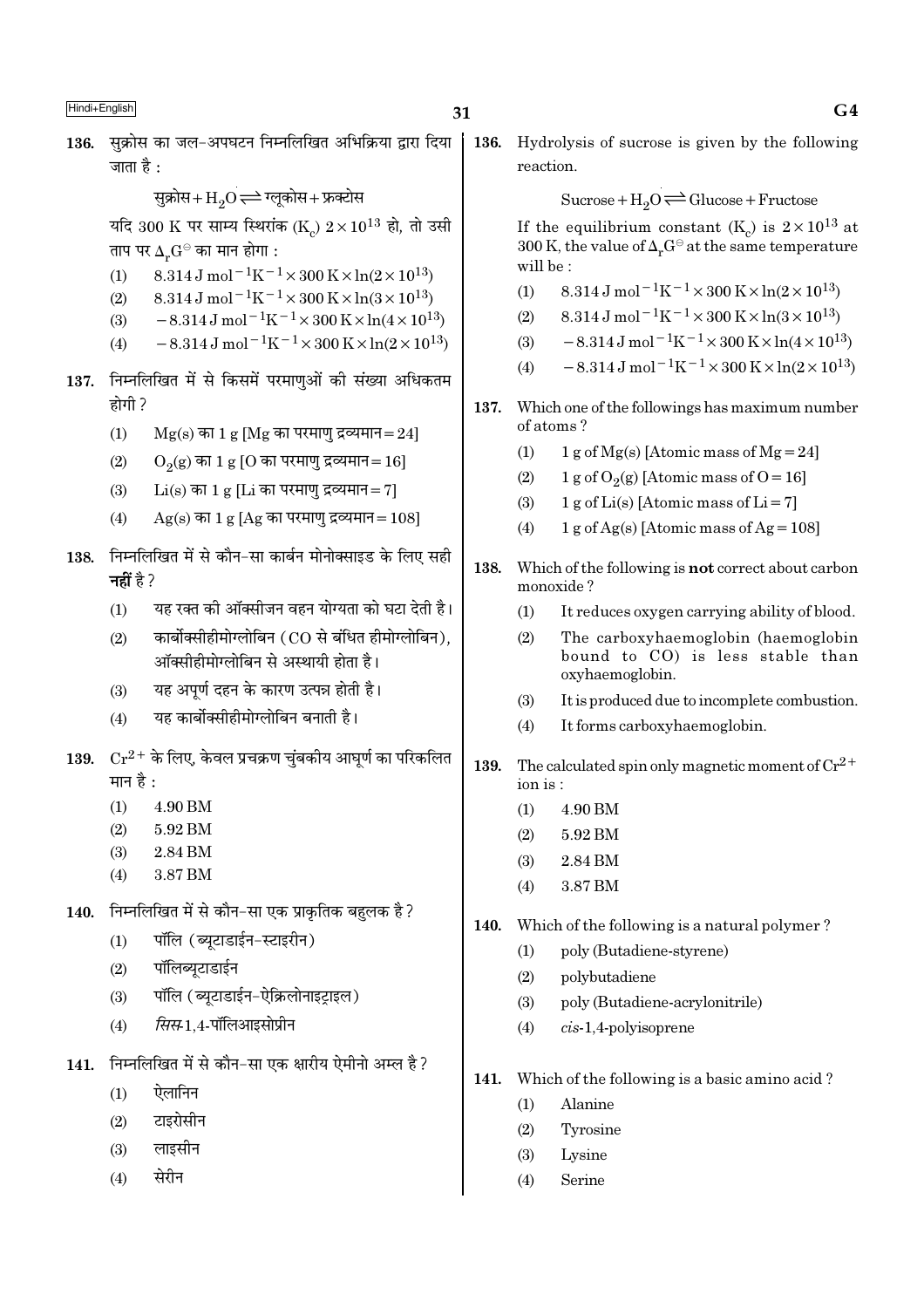| G <sub>4</sub> |                                                                                                                                                                                                                                                                                        | 32   | Hindi+English                                                                                                                                                                                                                     |  |
|----------------|----------------------------------------------------------------------------------------------------------------------------------------------------------------------------------------------------------------------------------------------------------------------------------------|------|-----------------------------------------------------------------------------------------------------------------------------------------------------------------------------------------------------------------------------------|--|
| 142.           | एक सिलिंडर में $N_2$ और $Ar$ गैसों के एक मिश्रण में $N_2$ के<br>$7 g$ और $Ar$ के 8 $g$ हैं। यदि सिलिंडर में गैसों के मिश्रण का<br>कुल दाब 27 bar हो, तो $\mathrm{N}_2$ का आंशिक दाब है,<br>[परमाणु द्रव्यमानों (g mol <sup>-1</sup> में) : N = 14, Ar = 40 उपयोग<br>कीजिए              |      | A mixture of $N_2$ and Ar gases in a cylinder contains<br>$7 g$ of $N_2$ and 8 g of Ar. If the total pressure of the<br>mixture of the gases in the cylinder is 27 bar, the<br>partial pressure of $N_2$ is:                      |  |
|                |                                                                                                                                                                                                                                                                                        |      | [Use atomic masses (in $g$ mol <sup>-1</sup> ) : $N = 14$ , $Ar = 40$ ]                                                                                                                                                           |  |
|                | 12 <sub>bar</sub><br>(1)                                                                                                                                                                                                                                                               |      | (1)<br>12 bar                                                                                                                                                                                                                     |  |
|                | 15 bar<br>(2)                                                                                                                                                                                                                                                                          |      | 15 <sub>bar</sub><br>(2)                                                                                                                                                                                                          |  |
|                | 18 bar<br>(3)                                                                                                                                                                                                                                                                          |      | 18 bar<br>(3)                                                                                                                                                                                                                     |  |
|                | (4)<br>9 bar                                                                                                                                                                                                                                                                           |      | (4)<br>9 bar                                                                                                                                                                                                                      |  |
| 143.           | कागज़ वर्णलेखिकी, उदाहरण है :                                                                                                                                                                                                                                                          | 143. | Paper chromatography is an example of:                                                                                                                                                                                            |  |
|                | विपाटन वर्णलेखिकी का<br>(1)                                                                                                                                                                                                                                                            |      | (1)<br>Partition chromatography                                                                                                                                                                                                   |  |
|                | पतली परत वर्णलेखिकी का<br>(2)                                                                                                                                                                                                                                                          |      | (2)<br>Thin layer chromatography                                                                                                                                                                                                  |  |
|                | स्तंभ वर्णलेखिकी का<br>(3)                                                                                                                                                                                                                                                             |      | Column chromatography<br>(3)                                                                                                                                                                                                      |  |
|                | अधिशोषण वर्णलेखिकी का<br>(4)                                                                                                                                                                                                                                                           |      | (4)<br>Adsorption chromatography                                                                                                                                                                                                  |  |
| 144.           | अभिक्रिया, $2Cl(g) \rightarrow Cl_2(g)$ , के लिए <b>उचित</b> विकल्प है :                                                                                                                                                                                                               |      | For the reaction, $2Cl(g) \rightarrow Cl_2(g)$ , the <b>correct</b><br>option is:                                                                                                                                                 |  |
|                | $\Delta_r H > 0$ और $\Delta_r S < 0$<br>(1)                                                                                                                                                                                                                                            |      | $\Delta_r H > 0$ and $\Delta_r S < 0$<br>(1)                                                                                                                                                                                      |  |
|                | $\Delta_r H < 0$ और $\Delta_r S > 0$<br>(2)                                                                                                                                                                                                                                            |      | $\Delta_r H < 0$ and $\Delta_r S > 0$<br>(2)                                                                                                                                                                                      |  |
|                | $\Delta_r H < 0$ और $\Delta_r S < 0$<br>(3)                                                                                                                                                                                                                                            |      | $\Delta_r H < 0$ and $\Delta_r S < 0$<br>(3)                                                                                                                                                                                      |  |
|                | $\Delta_r H > 0$ और $\Delta_r S > 0$<br>(4)                                                                                                                                                                                                                                            |      | $\Delta_r H > 0$ and $\Delta_r S > 0$<br>(4)                                                                                                                                                                                      |  |
|                | 145. यूरिया जल के साथ अभिक्रिया द्वारा A बनाता है जो विघटित<br>होकर B बनता है। जब B को $Cu^{2+}$ (जलीय) से गुज़ारा<br>जाता है, तब C का गहरे नीले रंग का विलयन प्राप्त होता है।<br>निम्नलिखित में से $C$ का सूत्र क्या है ?<br>$[Cu(NH_3)_4]^{2+}$<br>(1)<br>Cu(OH) <sub>2</sub><br>(2) |      | Urea reacts with water to form A which will<br>decompose to form B. B when passed through<br>$Cu^{2+}$ (aq), deep blue colour solution C is formed.<br>What is the formula of C from the following?<br>$[Cu(NH_3)_4]^{2+}$<br>(1) |  |
|                |                                                                                                                                                                                                                                                                                        |      | Cu(OH) <sub>2</sub><br>(2)                                                                                                                                                                                                        |  |
|                | CuCO <sub>3</sub> ·Cu(OH) <sub>2</sub><br>(3)                                                                                                                                                                                                                                          |      | CuCO <sub>3</sub> ·Cu(OH) <sub>2</sub><br>(3)                                                                                                                                                                                     |  |
|                | CuSO <sub>4</sub><br>(4)                                                                                                                                                                                                                                                               |      | CuSO <sub>4</sub><br>(4)                                                                                                                                                                                                          |  |
| 146.           | प्लैटिनम (Pt) इलेक्ट्रोड का उपयोग करते हुए तनु सल्फ्यूरिक<br>अम्ल के वैद्युत अपघटन पर, ऐनोड पर प्राप्त उत्पाद होगा :                                                                                                                                                                   | 146. | On electrolysis of dil.sulphuric acid using<br>Platinum (Pt) electrode, the product obtained at<br>anode will be:                                                                                                                 |  |

Oxygen gas

 $\rm H_2S$ gas

 $\mathrm{SO}_2\mathrm{gas}$ 

Hydrogen gas

 $(1)$ 

 $(2)$ 

 $(3)$ 

 $\left( 4\right)$ 

- ऑक्सीजन गैस  $(1)$
- $\rm H_2S$ गैस  $(2)$
- $\mathrm{SO}_2$ गैस  $(3)$
- हाइड्रोजन गैस  $(4)$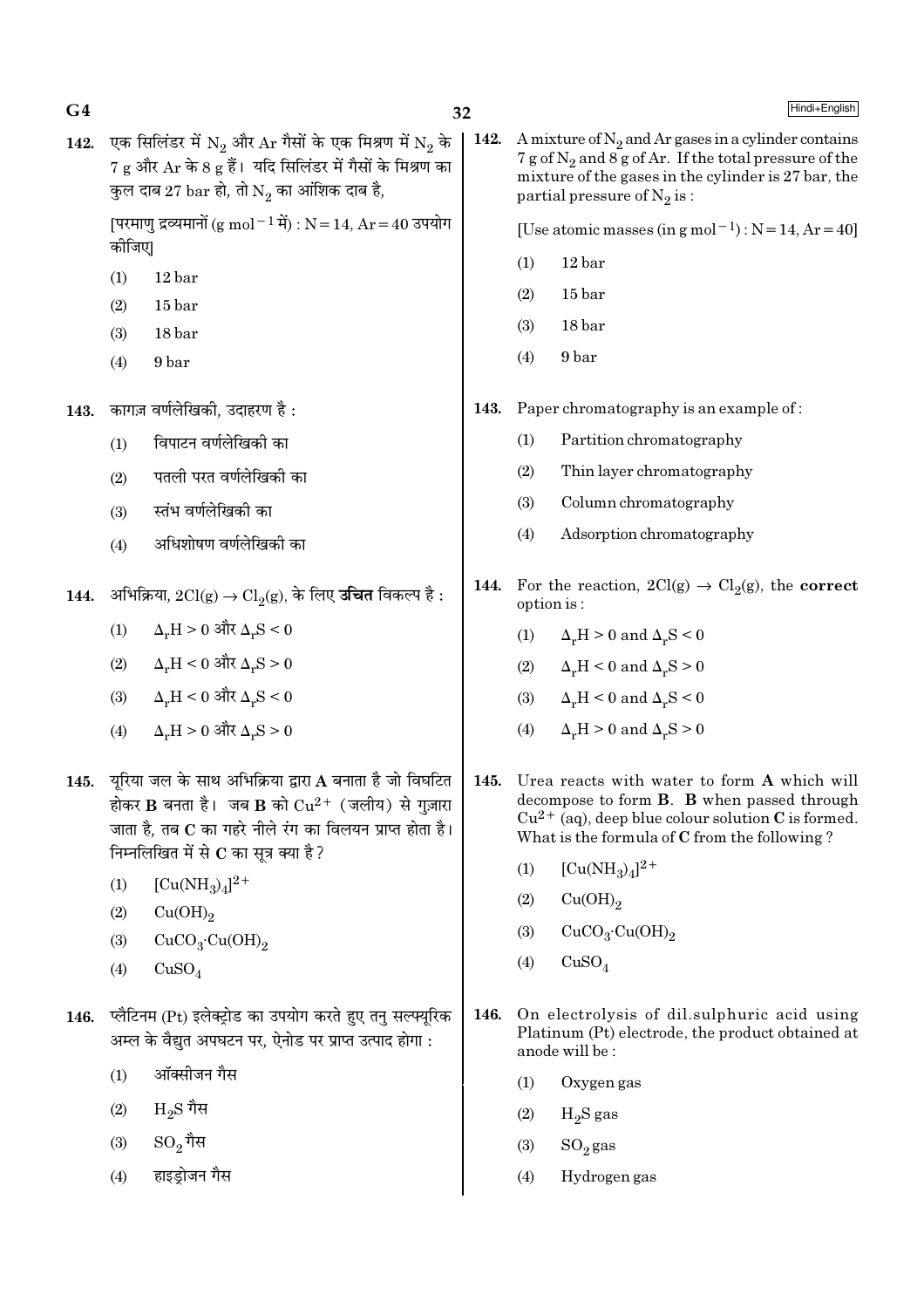147. एक तत्व की 288 pm सेल कोर वाली काय केन्द्रित घनीय संरचना है. परमाण त्रिज्या है :

(1) 
$$
\frac{\sqrt{2}}{4} \times 288 \text{ pm}
$$
  
(2) 
$$
\frac{4}{\sqrt{3}} \times 288 \text{ pm}
$$
  
(3) 
$$
\frac{4}{\sqrt{2}} \times 288 \text{ pm}
$$
  
(4) 
$$
\frac{\sqrt{3}}{4} \times 288 \text{ pm}
$$

- 148. किसी अभिक्रिया के अभिकारकों की सांद्रता में वृद्धि से परिवर्तन होगा :
	- अभिक्रिया को ऊष्मा में  $(1)$
	- देहली ऊर्जा में  $(2)$
	- संघट्ट आवृत्ति में  $(3)$
	- सक्रियण ऊर्जा में  $(4)$
- 149. निम्नलिखित में से कौन-सी ऐल्केन वुर्ट्ज़ अभिक्रिया द्वारा अच्छी लब्धि में नहीं बनाई जा सकती ?
	- 2,3-डाइमेथिलब्यूटेन  $(1)$
	- n-हेप्टेन  $(2)$
	- n-ब्यूटेन  $(3)$
	- n-हैक्सेन  $(4)$
- **गलत** कथन को पहचानिए।  $150.$ 
	- संक्रमण धातएँ और उनके यौगिक उनकी बहु ऑक्सीकरण  $(1)$ अवस्थाओं को ग्रहण करने की क्षमता के कारण उत्प्रेरकी सक्रियता और संकुल निर्माण के लिए जाने जाते हैं।
	- अंतराकाशी यौगिक वे होते हैं जो धातुओं के क्रिस्टल  $(2)$ जालकों के भीतर छोटे आकार वाले परमाणुओं जैसे H, C या N के फंसने (टैप) पर बनते हैं।
	- क्रोमियम की,  $CrO_4^{2-}$  और  $Cr_2O_7^{2-}$  में उपचयन  $(3)$ अवस्थाएँ समान नहीं हैं।
	- जल में,  $Cr^{2+}(d^4)$ ,  $Fe^{2+}(d^6)$  से अधिक प्रबल  $(4)$ अपचायक है।
- 151. निम्नलिखित में से कौन-सा धनायनी अपमार्जक है ?
	- सोडियम स्टिएरेट  $(1)$
	- सेटिलटाइमेथिल अमोनियम ब्रोमाइड  $(2)$
	- सोडियम डोडेसिलबेन्ज़ीन सल्फोनेट  $(3)$
	- सोडियम लॉराइल सल्फेट  $(4)$

147. An element has a body centered cubic (bcc) structure with a cell edge of 288 pm. The atomic radius is:

(1) 
$$
\frac{\sqrt{2}}{4} \times 288 \text{ pm}
$$
  
(2) 
$$
\frac{4}{\sqrt{3}} \times 288 \text{ pm}
$$
  
(3) 
$$
\frac{4}{\sqrt{2}} \times 288 \text{ pm}
$$
  
(4) 
$$
\frac{\sqrt{3}}{2} \times 288 \text{ nm}
$$

- 148. An increase in the concentration of the reactants of a reaction leads to change in:
	- $(1)$ heat of reaction
	- $(2)$ threshold energy
	- $(3)$ collision frequency
	- activation energy  $(4)$
- 149. Which of the following alkane cannot be made in good yield by Wurtz reaction?
	- 2.3-Dimethylbutane  $(1)$
	- n-Heptane  $(2)$
	- $(3)$ n-Butane
	- n-Hexane  $(4)$
- Identify the **incorrect** statement. 150.
	- $(1)$ The transition metals and their compounds are known for their catalytic activity due to their ability to adopt multiple oxidation states and to form complexes.
	- $(2)$ Interstitial compounds are those that are formed when small atoms like H. C or N are trapped inside the crystal lattices of metals.
	- The oxidation states of chromium in  $CrO_4^{2-}$  $(3)$

and  $Cr_2O_7^{2-}$  are not the same.

- $Cr^{2+}(d^4)$  is a stronger reducing agent than  $(4)$  $Fe<sup>2+</sup>(d<sup>6</sup>)$  in water.
- 151. Which of the following is a cationic detergent?
	- $(1)$ Sodium stearate
	- $(2)$ Cetyltrimethyl ammonium bromide
	- $(3)$ Sodium dodecylbenzene sulphonate
	- $(4)$ Sodium lauryl sulphate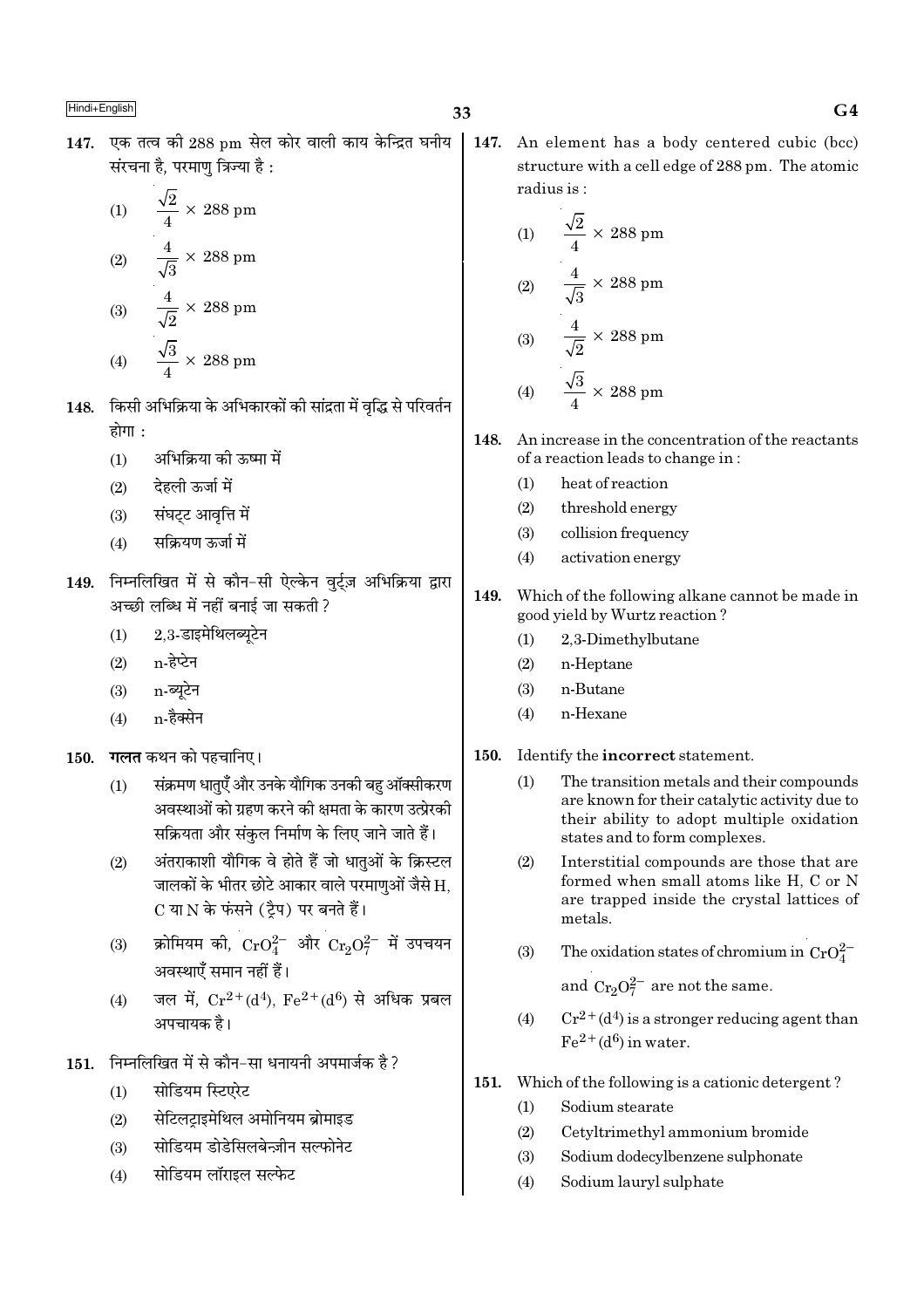- 152. निम्नलिखित में से किसके कारण एक ततीयक ब्यटिल ्कार्बोधनायन एक द्वितीयक ब्यटिल कार्बोधनायन से अधिक स्थायी होता है ?
	- (1)  $-CH_3$  समूहों के +R प्रभाव के कारण
	- (2)  $-CH_3$  समूहों के −R प्रभाव के कारण
	- $(3)$  अंतिसंयग्मन
	- $(4)$  −  $CH<sub>3</sub>$  समूहों के − I प्रभाव के कारण
- 153. निम्नलिखित में से, समन्वय यौगिकों को बनाने के लिए संलग्नियों \_<br>को बढती क्षेत्र प्रबलता का कौन−सा **सही** क्रम है ?
	- (1)  $\text{SCN}^- \leq F^- \leq \text{CN}^- \leq C_2 O_4^{2-}$
	- (2)  $F^-$  < SCN<sup>-</sup> < C<sub>2</sub>O<sup>2</sup><sup>-</sup> < CN<sup>-</sup>
	- (3)  $CN^- < C_2O_4^{2-} < SCN^- < F^-$
	- (4)  $\text{SCN}^-$  < F<sup>-</sup> < C<sub>2</sub>O<sub>4</sub><sup>2</sup><sup>-</sup> < CN<sup>-</sup>
- 154. निम्नलिखित में से सही कथन पहचानिए :
	- $\left( 1\right)$   $\equiv$  फफोलेदार तांबा,  $\overline{\text{CO}_{2}}$  के निकास के कारण फफोलेदार लगता है।
	- (2) निकैल के लिए वाष्प प्रावस्था शोधन वैन आर्केल विधि द्वारा किया जाता है।
	- (3) ∑ कच्चे लोहे को विभिन्न आकारों में ढाला जा सकता है।
	- $(4)$  पिटवाँ लोहा 4% कार्बन वाला अशुद्ध लोहा होता है।
- 155. निम्नलिखित में से अणुओं के किस समुच्चय का शून्य द्विध्नुव आघूर्ण होता है ?
	- (1) बोरॉन ट्राइफ्लुओराइड, हाइड़ोजन फ्लूओराइड, कार्बन डाइऑक्साइड, 1,3-डाइक्लोरोबेन्ज़ीन
	- (2) नाइट्रोजन ट्राइफ्लुओराइड, बेरिलियम डाइफ्लुओराइड, जल. 1.3-डाइक्लोरोबेन्ज़ीन
	- (3) बोरॉन ट्राइफ्लूओराइड, बेरिलियम डाइफ्लूओराइड, कार्बन डाइऑक्साइड, 1,4-डाइक्लोरोबेन्ज़ीन
	- (4) अमोनिया, बेरिलियम डाइफ्लुओराइड, जल, 1.4-डाइक्लोरोबेन्ज़ीन
- 156. निम्नलिखित को सुमेलित कीजिए और **उचित** विकल्प पहचानिए।

| (a)                       |          | $CO(g) + H2(g)$ |      | (i)   | $Mg(HCO3)2 +$                      |
|---------------------------|----------|-----------------|------|-------|------------------------------------|
|                           |          |                 |      |       | Ca(HCO <sub>3</sub> ) <sub>2</sub> |
| (b)                       |          | जल की अस्थायी   |      | (ii)  | एक इलेक्ट्रॉन न्यून                |
|                           | कठोरता   |                 |      |       | हाइड्राइड                          |
| $\left( \text{c} \right)$ | $B_2H_6$ |                 |      | (iii) | संश्लेषण गैस                       |
| (d)                       | $H_2O_2$ |                 |      | (iv)  | असमतली संरचना                      |
|                           | (a)      | (b)             | (c)  | (d)   |                                    |
| (1)                       | (iii)    | (ii)            | (i)  | (iv)  |                                    |
| (2)                       | (iii)    | (iv)            | (ii) | (i)   |                                    |
| (3)                       | (i)      | (iii)           | (ii) | (iv)  |                                    |
| (4)                       | (iii)    | (i)             | (ii) | (iv)  |                                    |

- 152. A tertiary butyl carbocation is more stable than a secondary butyl carbocation because of which of the following ?
	- (1) + R effect of  $-CH_3$  groups
	- (2)  $-$  R effect of  $-$  CH<sub>3</sub> groups
	- (3) Hyperconjugation
	- (4)  $-I$  effect of  $-CH_3$  groups
- 153. Which of the following is the correct order of increasing field strength of ligands to form coordination compounds ?
	- (1)  $\text{SCN}^-$  < F<sup>-</sup> < CN<sup>-</sup> < C<sub>2</sub>O<sub>4</sub><sup>2</sup>-
	- (2)  $F^- < \text{SCN}^- < C_2 O_4^{2-} < \text{CN}^-$
	- (3)  $CN^- < C_2O_4^{2-} < SCN^- < F^-$
	- (4)  $\text{SCN}^-$  < F<sup>-</sup> < C<sub>2</sub>O<sup>2-</sup> < CN<sup>-</sup>
- 154. Identify the correct statement from the following :
	- (1) Blister copper has blistered appearance due to evolution of  $\mathrm{CO}_2$ .
	- (2) Vapour phase refining is carried out for Nickel by Van Arkel method.
	- (3) Pig iron can be moulded into a variety of shapes.
	- (4) Wrought iron is impure iron with 4% carbon.
- 155. Which of the following set of molecules will have zero dipole moment ?
	- (1) Boron trifluoride, hydrogen fluoride, carbon dioxide, 1,3-dichlorobenzene
	- (2) Nitrogen trifluoride, beryllium difluoride, water, 1,3-dichlorobenzene
	- (3) Boron trifluoride, beryllium difluoride, carbon dioxide, 1,4-dichlorobenzene
	- (4) Ammonia, beryllium difluoride, water, 1,4-dichlorobenzene
- 156. Match the following and identify the correct option.

 $(\alpha)$   $CO(\alpha)$   $H_2(\alpha)$ 

| (a)                      | $CO(g) + H2(g)$          |                        |            | $\rm(i)$ | $Mg(HCO3)2 +$                      |
|--------------------------|--------------------------|------------------------|------------|----------|------------------------------------|
|                          |                          |                        |            |          | Ca(HCO <sub>3</sub> ) <sub>2</sub> |
| (b)                      | Temporary<br>hardness of |                        |            | (ii)     | An electron                        |
|                          | water                    |                        |            |          | deficient hydride                  |
| $\left( \text{c}\right)$ | $B_2H_6$                 |                        |            | (iii)    | Synthesis gas                      |
| (d)                      | $H_2O_2$                 |                        |            | (iv)     | Non-planar<br>structure            |
|                          | (a)                      | (b)                    | (c)        | (d)      |                                    |
| $\left(1\right)$         | (iii)                    | (ii)                   | (i)        | (iv)     |                                    |
| (2)                      | (iii)                    | (iv)                   | (ii)       | (i)      |                                    |
| (3)                      | (i)                      | (iii)                  | (ii)       | (iv)     |                                    |
| (4)                      | (iii)                    | $\rm \scriptstyle (i)$ | $\rm (ii)$ | (iv)     |                                    |
|                          |                          |                        |            |          |                                    |

 $G4$  Hindi+English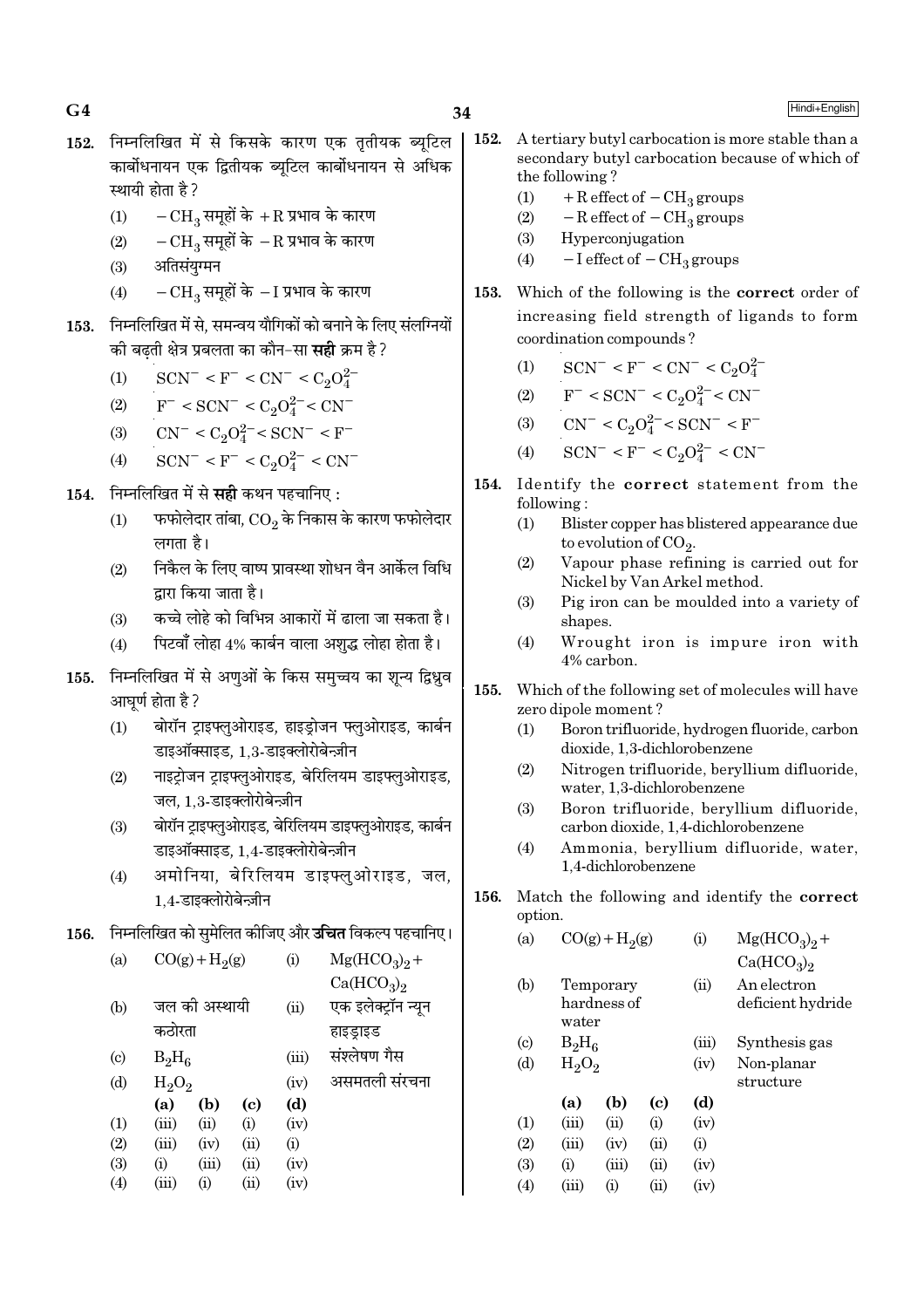$G4$ 

| 157.<br>158. | $^{175}_{71}$ Lu में प्रोटॉनों, न्यूट्रॉनों और इलेक्ट्रॉनों की संख्याएँ, क्रमश:<br>हैं :<br>$104, 71$ और $71$<br>(1)<br>$71, 71$ और $104$<br>(2)<br>$175, 104$ और $71$<br>(3)<br>$71, 104$ और $71$<br>(4)<br>गलित $CaCl2$ से 20 g कैल्शियम प्राप्त करने के लिए आवश्यक<br>फैराडे(F) की संख्या है,<br>$(Ca$ का परमाणु द्रव्यमान = 40 ग्राम/मोल)<br>(1)<br>$\sqrt{2}$<br>$\sqrt{3}$<br>(2)<br>$\boldsymbol{4}$<br>(3)<br>$\mathbf{1}$<br>(4)                                                                        | 157.<br>158. | The number of protons, neutrons and electrons in<br>$\frac{175}{71}$ Lu, respectively, are:<br>104, 71 and 71<br>(1)<br>71, 71 and 104<br>(2)<br>175, 104 and 71<br>(3)<br>71, 104 and 71<br>(4)<br>The number of Faradays(F) required to produce<br>20 g of calcium from molten $CaCl2$ (Atomic mass<br>of $Ca = 40 g$ mol <sup>-1</sup> ) is :<br>(1)<br>$\boldsymbol{2}$<br>$\boldsymbol{3}$<br>(2)<br>$\overline{\mathbf{4}}$<br>(3)<br>$\mathbf{1}$<br>(4)                                                        |
|--------------|------------------------------------------------------------------------------------------------------------------------------------------------------------------------------------------------------------------------------------------------------------------------------------------------------------------------------------------------------------------------------------------------------------------------------------------------------------------------------------------------------------------|--------------|------------------------------------------------------------------------------------------------------------------------------------------------------------------------------------------------------------------------------------------------------------------------------------------------------------------------------------------------------------------------------------------------------------------------------------------------------------------------------------------------------------------------|
| 159.<br>160. | 2-ब्रोमो-पेन्टेन से पेन्ट-2-ईन बनने की विलोपन अभिक्रिया :<br>β-विलोपन अभिक्रिया है<br>(a)<br>जेटसैफ नियम का पालन करती है<br>(b)<br>विहाइड्रोहैलोजनीकरण अभिक्रिया है<br>$\left( \mathrm{c} \right)$<br>निर्जलीकरण अभिक्रिया है<br>(d)<br>(1)<br>(a), (c), (d)<br>(2)<br>(b), (c), (d)<br>(3)<br>(a), (b), (d)<br>(a), (b), (c)<br>(4)<br>निम्नलिखित में से <b>उचित</b> कथन पहचानिए :                                                                                                                              | 159.         | Elimination reaction of 2-Bromo-pentane to form<br>pent-2-ene is:<br>$\beta$ -Elimination reaction<br>(a)<br>Follows Zaitsev rule<br>(b)<br>Dehydrohalogenation reaction<br>$\left( \circ \right)$<br>Dehydration reaction<br>(d)<br>(a), (c), (d)<br>(1)<br>(b), (c), (d)<br>(2)<br>(3)<br>(a), (b), (d)<br>(a), (b), (c)<br>(4)                                                                                                                                                                                      |
|              | $\mathrm{CO}_2(\mathrm{g})$ को आइसक्रीम और हिमशीतित खाद्य के लिए<br>(a)<br>प्रशीतक के रूप में उपयोग किया जाता है।<br>$C_{60}$ की संरचना में, बारह छ: कार्बन वलय और बीस<br>(b)<br>पाँच कार्बन वलय होते हैं।<br>ZSM-5, एक प्रकार का जिओलाइट है जो ऐल्कोहॉल<br>$\left( \mathrm{c}\right)$<br>को गैसोलीन में रूपांतरित करने में उपयोग किया जाता<br>है।<br>CO रंगहीन और गंधहीन गैस है।<br>(d)<br>केवल $(a)$ और $(c)$<br>(1)<br>केवल (b) और (c)<br>(2)<br>केवल (c) और (d)<br>(3)<br>केवल $(a)$ , $(b)$ और $(c)$<br>(4) | <b>160.</b>  | Identify the correct statements from the<br>following:<br>$CO2(g)$ is used as refrigerant for ice-cream<br>(a)<br>and frozen food.<br>The structure of $C_{60}$ contains twelve six<br>(b)<br>carbon rings and twenty five carbon rings.<br>ZSM-5, a type of zeolite, is used to convert<br>$\left( \circ \right)$<br>alcohols into gasoline.<br>CO is colorless and odourless gas.<br>(d)<br>(a) and (c) only<br>(1)<br>(b) and (c) only<br>(2)<br>$(c)$ and $(d)$ only<br>(3)<br>$(a)$ , $(b)$ and $(c)$ only<br>(4) |
| 161.         | <b>अनुचित</b> सुमेल को पहचानिए।<br>आई.यू.पी.ए.सी. अधिकृत नाम<br>नाम<br>मैंडलीवियम<br>अननिलउनियम<br>(i)<br>(a)<br>लारेंसियम<br>अननिलट्राइयम<br>(b)<br>(ii)<br>अननिलहेक्सियम<br>सीबोर्गियम<br>(iii)<br>$\left( \mathrm{c}\right)$<br>अनअनयुनियम<br>डर्मस्टेडुटियम<br>(iv)<br>(d)<br>$(b)$ , $(ii)$<br>(1)<br>$(c)$ , $(iii)$<br>(2)<br>$(d)$ , $(iv)$<br>(3)<br>(a), (i)<br>(4)                                                                                                                                    | 161.         | Identify the incorrect match.<br>Name<br><b>IUPAC Official Name</b><br>Unnilunium<br>Mendelevium<br>(a)<br>(i)<br>Unniltrium<br>Lawrencium<br>(b)<br>(ii)<br>Unnilhexium<br>Seaborgium<br>$\left( \mathrm{c}\right)$<br>(iii)<br>Darmstadtium<br>Unununnium<br>(d)<br>(iv)<br>$(b)$ , $(ii)$<br>(1)<br>(2)<br>$(c)$ , $(iii)$<br>$(d)$ , $(iv)$<br>(3)<br>(a), (i)<br>(4)                                                                                                                                              |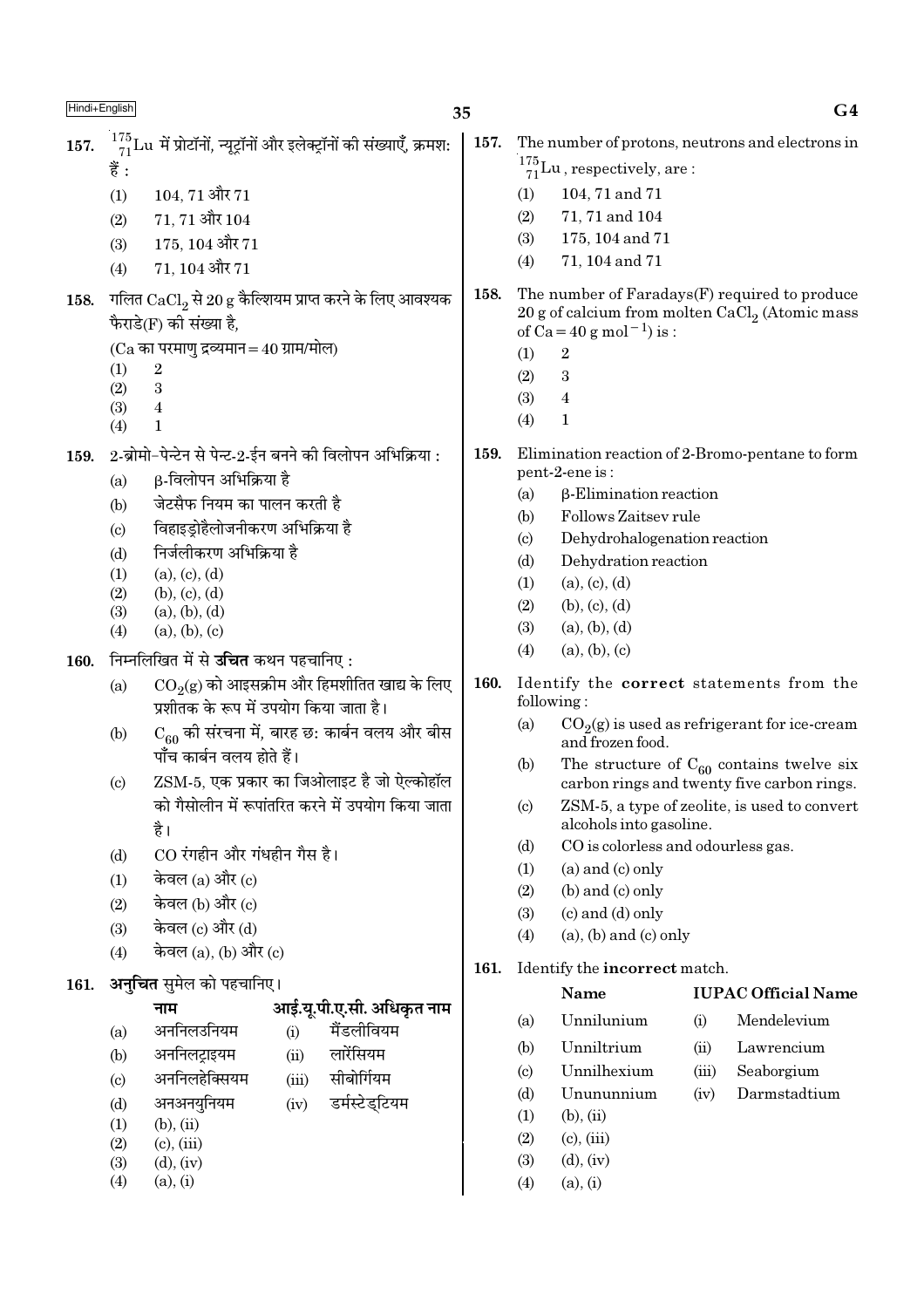$G<sub>4</sub>$ 

Hindi+English

- 162. बेन्ज़ीन का हिमांक अवनमन स्थिरांक (Ke) 5.12 K kg mol<sup>-1</sup> है। बेन्ज़ीन में एक विद्यत-अनपघटय विलेय वाले  $0.078 \text{ m}$ मोललता वाले विलयन का हिमांक अवनमन (दो दशमलव स्थानों तक निकटित), है :
	- $0.80K$  $(1)$  $(2)$  $0.40K$
	- $0.60K$  $(3)$
	- $(4)$  $0.20K$
- 163. निम्नलिखित अभिक्रिया में कार्बन की ऑक्सीकरण संख्या में क्या परिवर्तन होता है ?
	- $CH<sub>4</sub>(g) + 4Cl<sub>2</sub>(g) \rightarrow CCl<sub>4</sub>(l) + 4HCl(g)$
	- 0 से +4  $(1)$
	- $-4\overrightarrow{R}+4$  $(2)$
	- (3) 0 से  $-4$
	- $+4 \vec{R} + 4$  $(4)$
- 164. प्रथम कोटि की एक अभिक्रिया के लिए वेग स्थिरांक  $4.606 \times 10^{-3}$  s<sup>-1</sup> है। अभिकारक के 2.0 g को 0.2 g तक घटने में आवश्यक समय है:
	- $200 s$  $(1)$
	- $(2)$  $500 s$
	- $1000 s$  $(3)$
	- $(4)$  $100 s$
- वह मिश्रण जो राउल्ट नियम से धनात्मक विचलन प्रदर्शित 165. करता है. है :
	- बेन्ज़ीन+टालईन  $(1)$
	- ऐसीटोन+क्लोरोफ़ॉर्म  $(2)$
	- क्लोरोएथेन+ब्रोमोएथेन  $(3)$
	- एथानॉल+ ऐसीटोन  $(4)$
- 166. निम्नलिखित में से सल्फर के किस ऑक्सोअम्ल में  $-0-0-$ बंधन है ?
	- $H_2SO_4$ , सल्फ़्यूरिक अम्ल  $(1)$
	- $\rm H_2S_2O_8$ , परऑक्सोडाइसल्फ़्यूरिक अम्ल  $(2)$
	- $\mathrm{H}_{2}\mathrm{S}_{2}\mathrm{O}_{7}$ , पाइरोसल्फ़्यूरिक अम्ल  $(3)$
	- $H_2SO_3$ , सल्फ़्यूरस अम्ल  $(4)$
- ज़ीटा विभव का मापन कोलॉइडी विलयन के किस गणधर्म के 167. निर्धारण में उपयोगी होता है?
	- विलेयता  $(1)$
	- कोलॉइडी कणों की विलेयता  $(2)$
	- कोलॉइडी कणों का आमाप  $(3)$
	- श्यानता  $(4)$

सक्रोस जल-अपघटन पर देता है: 168.

- $\alpha$ -D-ग्लूकोस+ $\beta$ -D-ग्लूकोस  $(1)$
- $\alpha$ -D-ग्लुकोस+  $\beta$ -D-फ्रक्टोस  $(2)$
- $\alpha$ -D-फ्रक्टोस+ $\beta$ -D-फ्रक्टोस  $(3)$
- $B-D$ -ग्लकोस+ $\alpha$ -D-फ्रक्टोस  $(4)$
- 162. The freezing point depression constant  $(K_f)$  of benzene is 5.12 K kg mol<sup>-1</sup>. The freezing point depression for the solution of molality 0.078 m containing a non-electrolyte solute in benzene is (rounded off up to two decimal places):
	- $0.80K$  $(1)$
	- $(2)$  $0.40K$
	- $0.60K$  $(3)$
	- $0.20K$  $(4)$
- 163. What is the change in oxidation number of carbon in the following reaction?

 $\mathrm{CH}_4(g) + 4\mathrm{Cl}_2(g) \rightarrow \mathrm{CCl}_4(l) + 4\mathrm{HCl}(g)$ 

- $0 \text{ to } +4$  $(1)$
- $(2)$  $-4$  to  $+4$
- $0 \text{ to } -4$  $(3)$
- $+4$  to  $+4$  $(4)$
- 164. The rate constant for a first order reaction is  $4.606 \times 10^{-3}$  s<sup>-1</sup>. The time required to reduce 2.0 g of the reactant to  $0.2$  g is:
	- $(1)$  $200 s$
	- $500 s$  $(2)$
	- $(3)$  $1000 s$
	- $(4)$  $100 s$
- 165. The mixture which shows positive deviation from Raoult's law is:
	- Benzene + Toluene  $(1)$
	- $A$ cetone + Chloroform  $(2)$
	- $(3)$ Chloroethane + Bromoethane
	- $(4)$  $Ethanol + Acetone$
- Which of the following oxoacid of sulphur has 166.  $-0-0$  – linkage?
	- $(1)$  $H_2SO_4$ , sulphuric acid
	- $(2)$  $H_2S_2O_8$ , peroxodisulphuric acid
	- $(3)$  $H_2S_2O_7$ , pyrosulphuric acid
	- $H_2SO_3$ , sulphurous acid  $(4)$
- 167. Measuring Zeta potential is useful in determining which property of colloidal solution?
	- Solubility  $(1)$
	- $(2)$ Stability of the colloidal particles
	- Size of the colloidal particles  $(3)$
	- $(4)$ Viscosity
- Sucrose on hydrolysis gives: 168.
	- $\alpha$ -D-Glucose +  $\beta$ -D-Glucose  $(1)$
	- $\alpha$ -D-Glucose +  $\beta$ -D-Fructose  $(2)$
	- $(3)$  $\alpha$ -D-Fructose + B-D-Fructose
	- $(4)$  $\beta$ -D-Glucose +  $\alpha$ -D-Fructose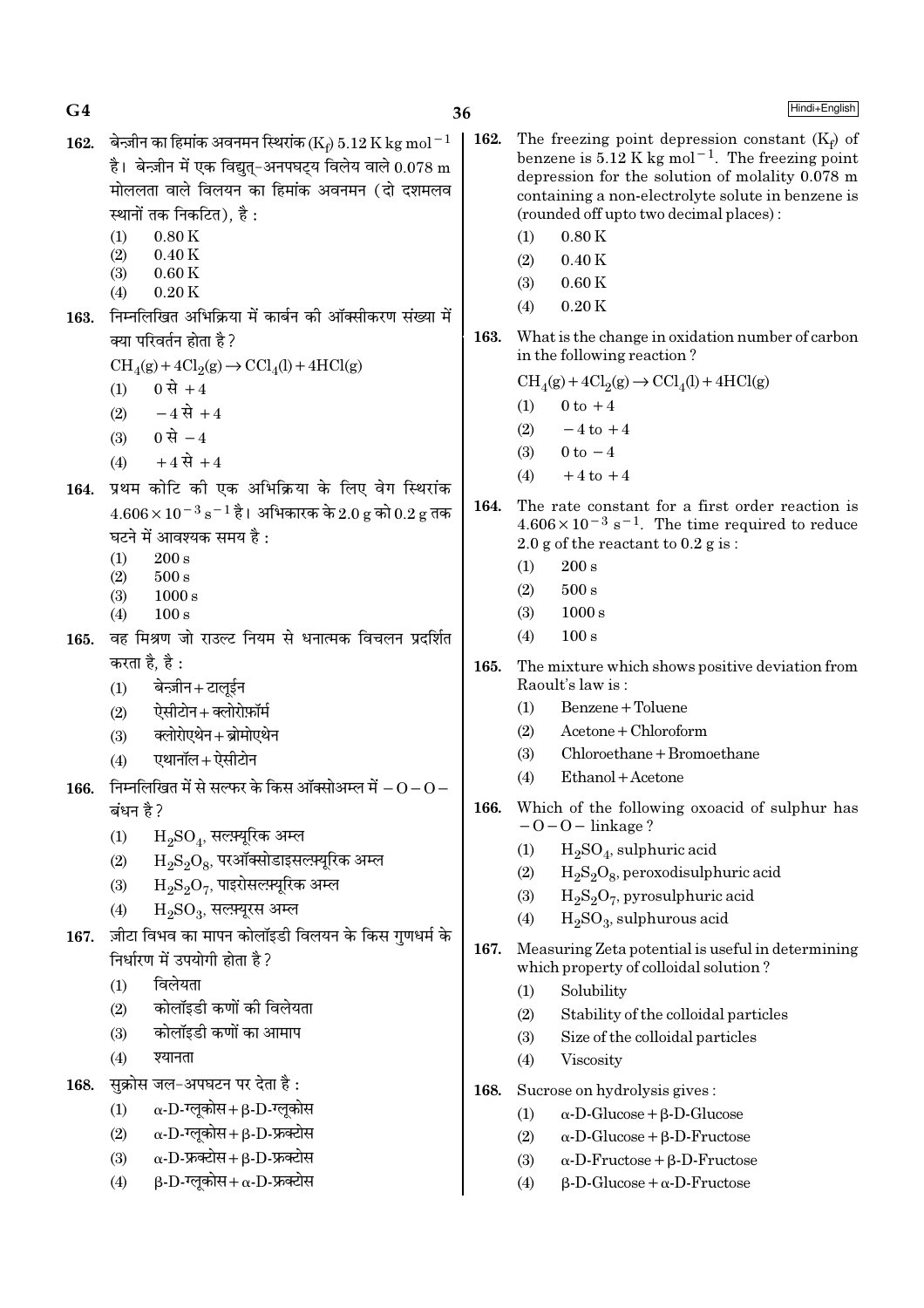- 169.  $Ni(OH)_{2}$  की 0.1 M NaOH में विलेयता ज्ञात कीजिए। दिया है कि  $\rm{Ni(OH)_2}$  का आयनी गुणनफल  $2\times10^{-15}$  है।
	- $2 \times 10^{-8}$  M  $(1)$
	- $1 \times 10^{-13}$  M  $(2)$
	- $1 \times 10^8$  M  $(3)$
	- $2 \times 10^{-13}$  M  $(4)$
- 170. किसी आदर्श गैस के रुद्धोष्म परिस्थिति में मुक्त प्रसरण के लिए उचित विकल्प है:
	- $q = 0$ ,  $\Delta T < 0$  और  $w > 0$  $(1)$
	- $(2)$  $q \le 0$ ,  $\Delta T = 0$  और  $w = 0$
	- $(3)$  $q > 0$ ,  $\Delta T > 0$  और  $w > 0$
	- $q = 0$ ,  $\Delta T = 0$  और  $w = 0$  $(4)$
- 171. निम्नलिखित में से कौन-सी ऐमीन कार्बिलऐमीन परीक्षण देगी ?









- $\vert$  169. Find out the solubility of  $Ni(OH)_2$  in 0.1 M NaOH. Given that the ionic product of  $Ni(OH)_2$  is  $2 \times 10^{-15}$ .
	- $2\times10^{-8}\,\mathrm{M}$  $(1)$
	- $1 \times 10^{-13}$  M  $(2)$
	- $1 \times 10^8$  M  $(3)$
	- $2\times10^{-13}\,\mathrm{M}$  $(4)$
- 170. The correct option for free expansion of an ideal gas under adiabatic condition is:
	- $(1)$  $q = 0$ ,  $\Delta T < 0$  and  $w > 0$
	- $q < 0$ ,  $\Delta T = 0$  and  $w = 0$  $(2)$
	- $q > 0$ ,  $\Delta T > 0$  and  $w > 0$  $(3)$
	- $(4)$  $q = 0$ ,  $\Delta T = 0$  and  $w = 0$
- 171. Which of the following amine will give the carbylamine test?

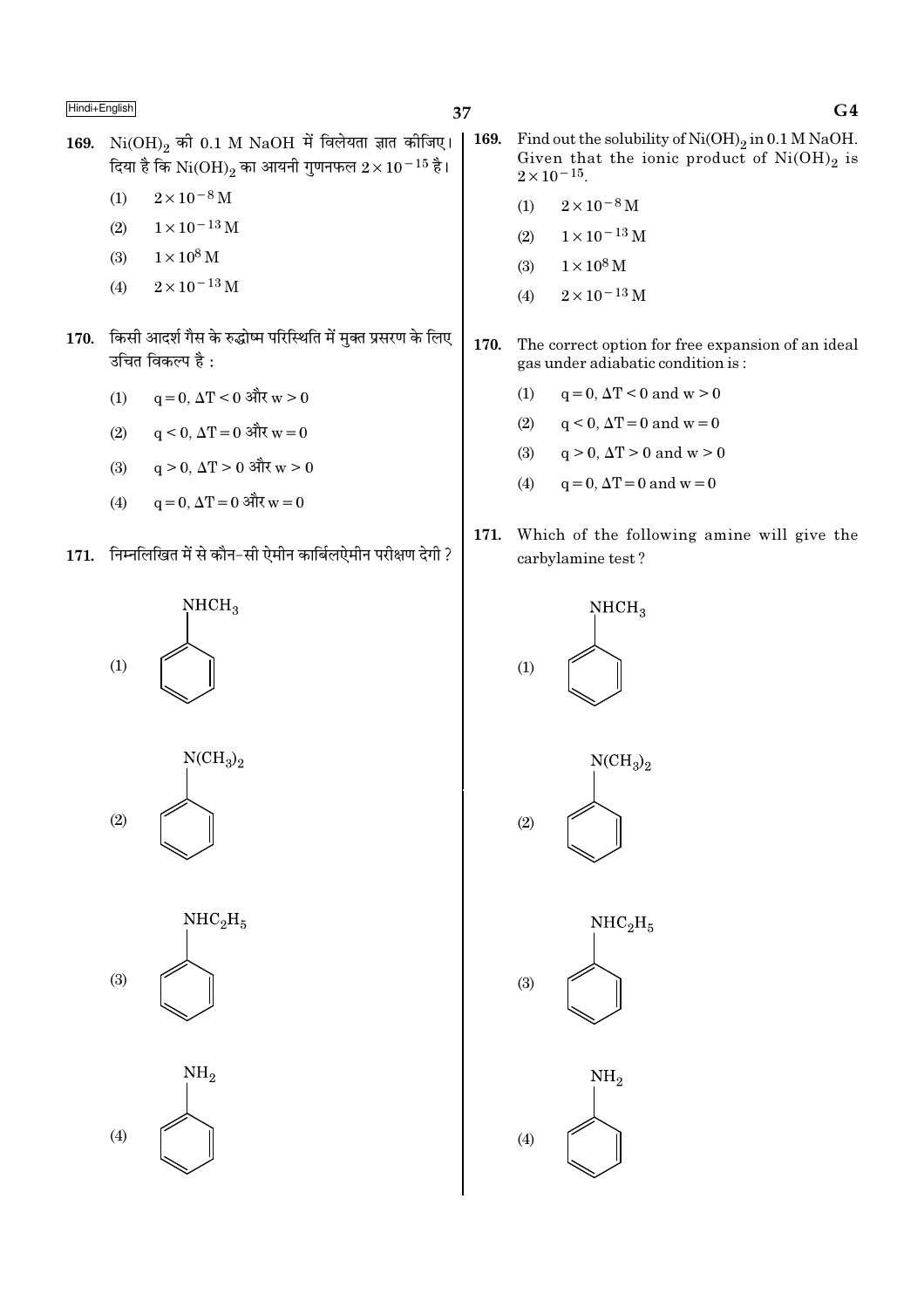- 
- $172.$  अभिक्रियाओं के निम्नलिखित क्रम में X यौगिक को पहचानिए :











- $173.$  बेन्ज़ैल्डिहाइड और ऐसीटोफ़ीनोन की तनु $\rm NaOH$  की उपस्थिति में अभिक्रिया इस प्रकार जानी जाती है :
	- $(1)$  कैनिज़ारो अभिक्रिया
	- (2) क्रॉस कैनिज़ारो अभिक्रिया
	- (3) क्रॉस ऐल्डॉल संघनन
	- (4) ऐल्डॉल संघनन
- 1**74.** पहचानिए कि कौन−से अणु का अस्तित्व **नहीं** है।
	- $(1)$   $Li<sub>2</sub>$
	- $(2)$   $C_2$
	- (3)  $O_2$
	- $(4)$  He<sub>2</sub>

172. Identify compound X in the following sequence of reactions :



- 173. Reaction between benzaldehyde and acetophenone in presence of dilute NaOH is known as :
	- (1) Cannizzaro's reaction
	- (2) Cross Cannizzaro's reaction
	- (3) Cross Aldol condensation
	- (4) Aldol condensation
- 174. Identify a molecule which does not exist.
	- $(1)$   $Li<sub>2</sub>$
	- $(2)$   $C_2$
	- (3)  $O_2$
	- $(4)$  He<sub>2</sub>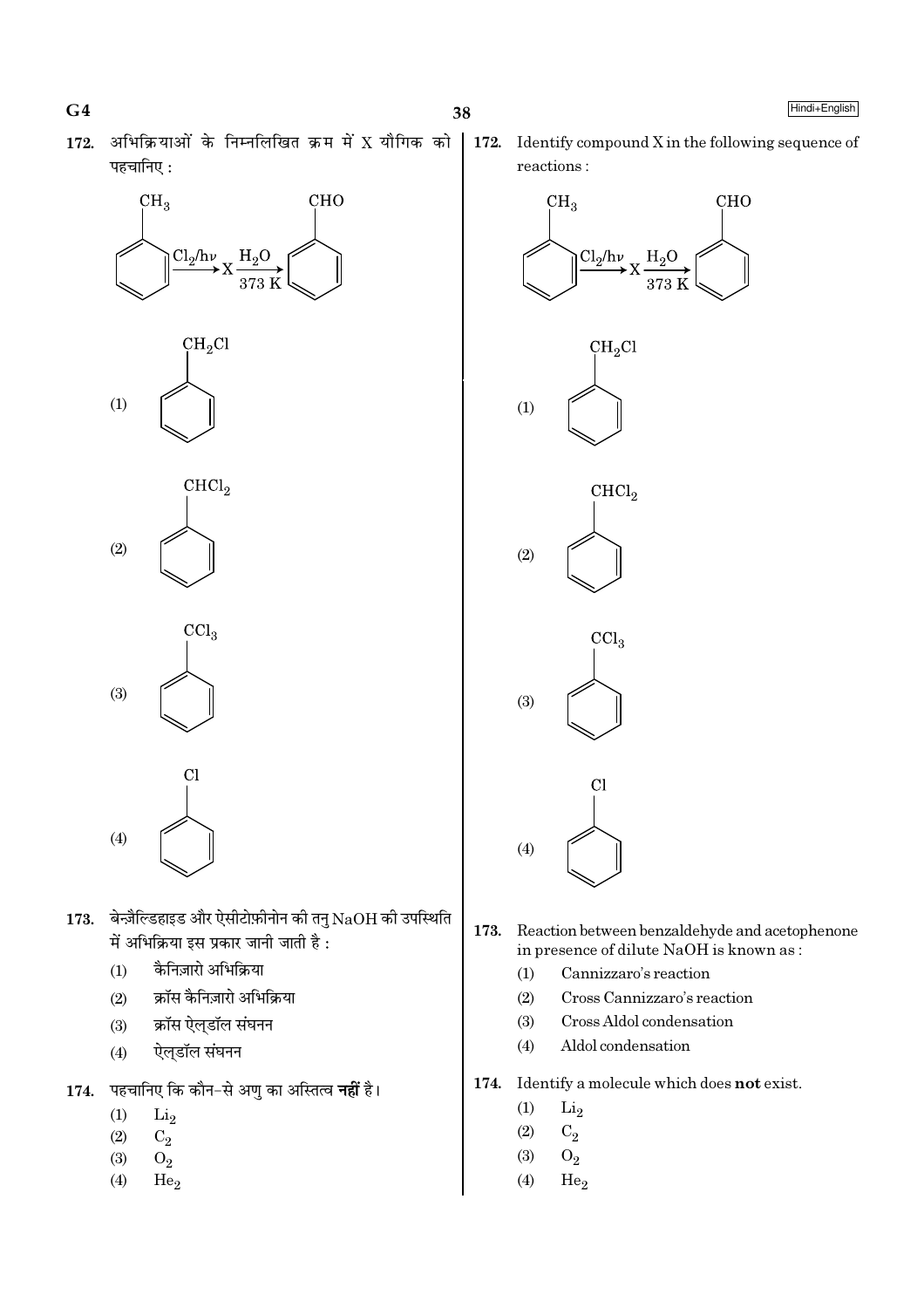175. एक ऐल्कीन ओज़ोनोलिसिस द्वारा एक उत्पाद के रूप में मेथैनैल देती है। इसकी संरचना है:







$$
CH = CH - CH3
$$
\n
$$
(4)
$$

- 176. निम्नलिखित धातु आयन अनेक एंज़ाइमों को सक्रियित करता है, ग्लूकोस के ऑक्सीकरण से ATP के उत्पादन में और Na के साथ शिरा संकेतों के संचरण के लिए उत्तरदायी है:
	- तांबा (कॉपर)  $(1)$
	- $(2)$ कैल्शियम
	- पोटैशियम  $(3)$

 $(4)$ आयरन 175. An alkene on ozonolysis gives methanal as one of the product. Its structure is:



- 176. The following metal ion activates many enzymes, participates in the oxidation of glucose to produce ATP and with Na, is responsible for the transmission of nerve signals.
	- $(1)$ Copper
	- $(2)$ Calcium
	- $(3)$ Potassium
	- $(4)$ Iron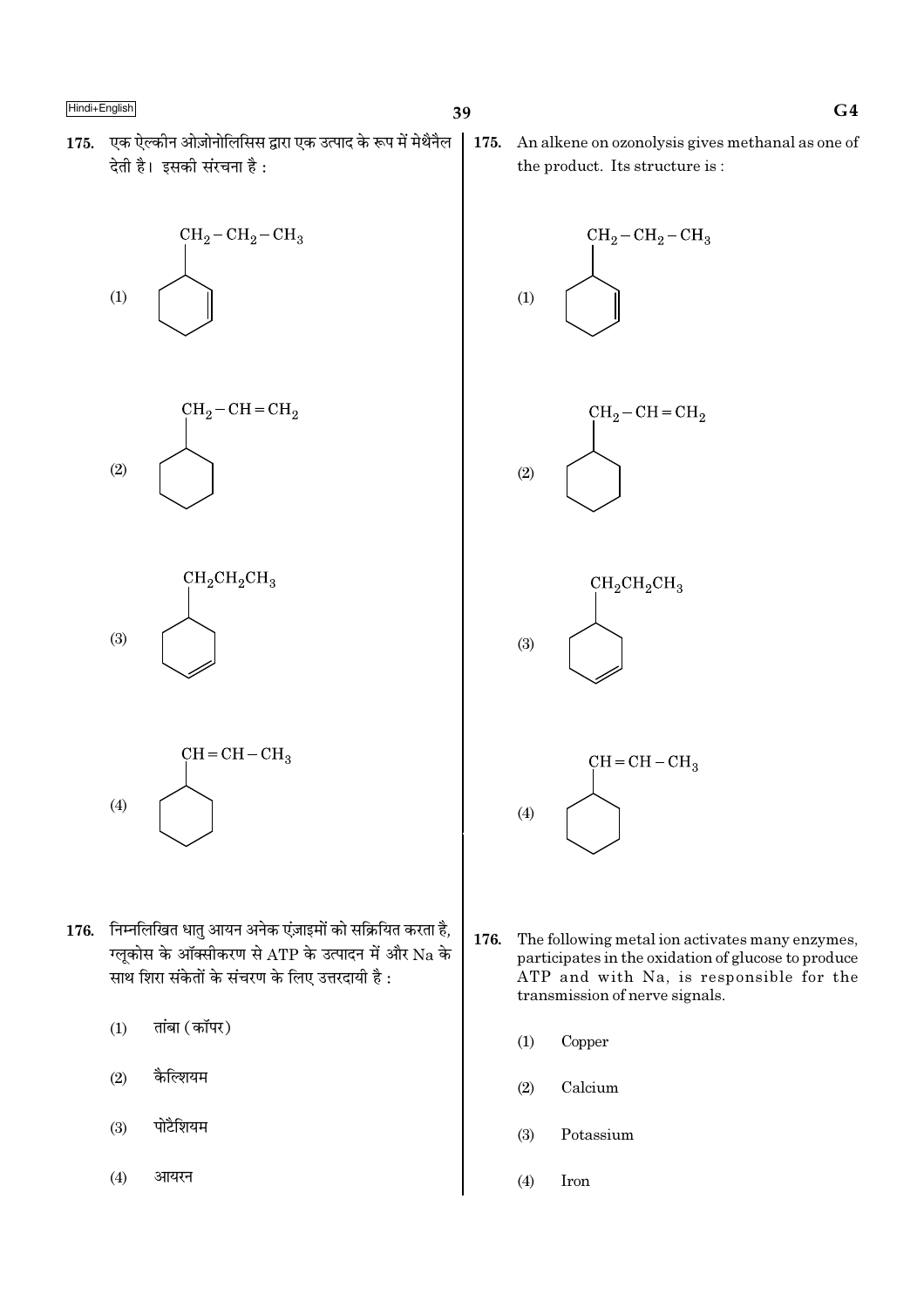177. ऐनिसॉल HI के साथ विदलन द्वारा देता है:









178. निम्नलिखित को सुमेलित कीजिए:

|                                                 | ऑक्साइड                 |       |                            | प्रकृति  |  |  |
|-------------------------------------------------|-------------------------|-------|----------------------------|----------|--|--|
| (a)                                             | CO                      |       | (i)                        | क्षारीय  |  |  |
| (b)                                             | BaO                     |       | (ii)                       | उदासीन   |  |  |
| $\left( \mathrm{c}\right)$                      | $\text{Al}_2\text{O}_3$ |       | (iii)                      | अम्लीय   |  |  |
| (d)                                             | $Cl_2O_7$               |       | (iv)                       | उभयधर्मी |  |  |
| निम्नलिखित में से कौन-सा <b>सही</b> विकल्प है ? |                         |       |                            |          |  |  |
|                                                 | (a)                     | (b)   | $\left( \mathrm{e}\right)$ | (d)      |  |  |
| (1)                                             |                         |       |                            |          |  |  |
|                                                 | (ii)                    | (i)   | (iv)                       | (iii)    |  |  |
| (2)                                             | (iii)                   | (iv)  | (i)                        | (ii)     |  |  |
| (3)                                             | (iv)                    | (iii) | (ii)                       | (i)      |  |  |











178. Match the following:

|                                                  |                            | Oxide                          |            |       | Nature       |
|--------------------------------------------------|----------------------------|--------------------------------|------------|-------|--------------|
|                                                  | (a)                        | $_{\rm CO}$                    |            | (i)   | <b>Basic</b> |
|                                                  | (b)                        | BaO                            |            | (ii)  | Neutral      |
|                                                  | $\left( \mathrm{c}\right)$ | $\text{Al}_2\text{O}_3$        |            | (iii) | Acidic       |
|                                                  | (d)                        | Cl <sub>2</sub> O <sub>7</sub> |            | (iv)  | Amphoteric   |
| Which of the following is <b>correct</b> option? |                            |                                |            |       |              |
|                                                  |                            | (a)                            | (b)        | (c)   | (d)          |
|                                                  | (1)                        | (ii)                           | (i)        | (iv)  | (iii)        |
|                                                  | (2)                        | (iii)                          | (iv)       | (i)   | (ii)         |
|                                                  | (3)                        | (iv)                           | (iii)      | (ii)  | (i)          |
|                                                  | (4)                        | (i)                            | $\rm (ii)$ | (iii) | (iv)         |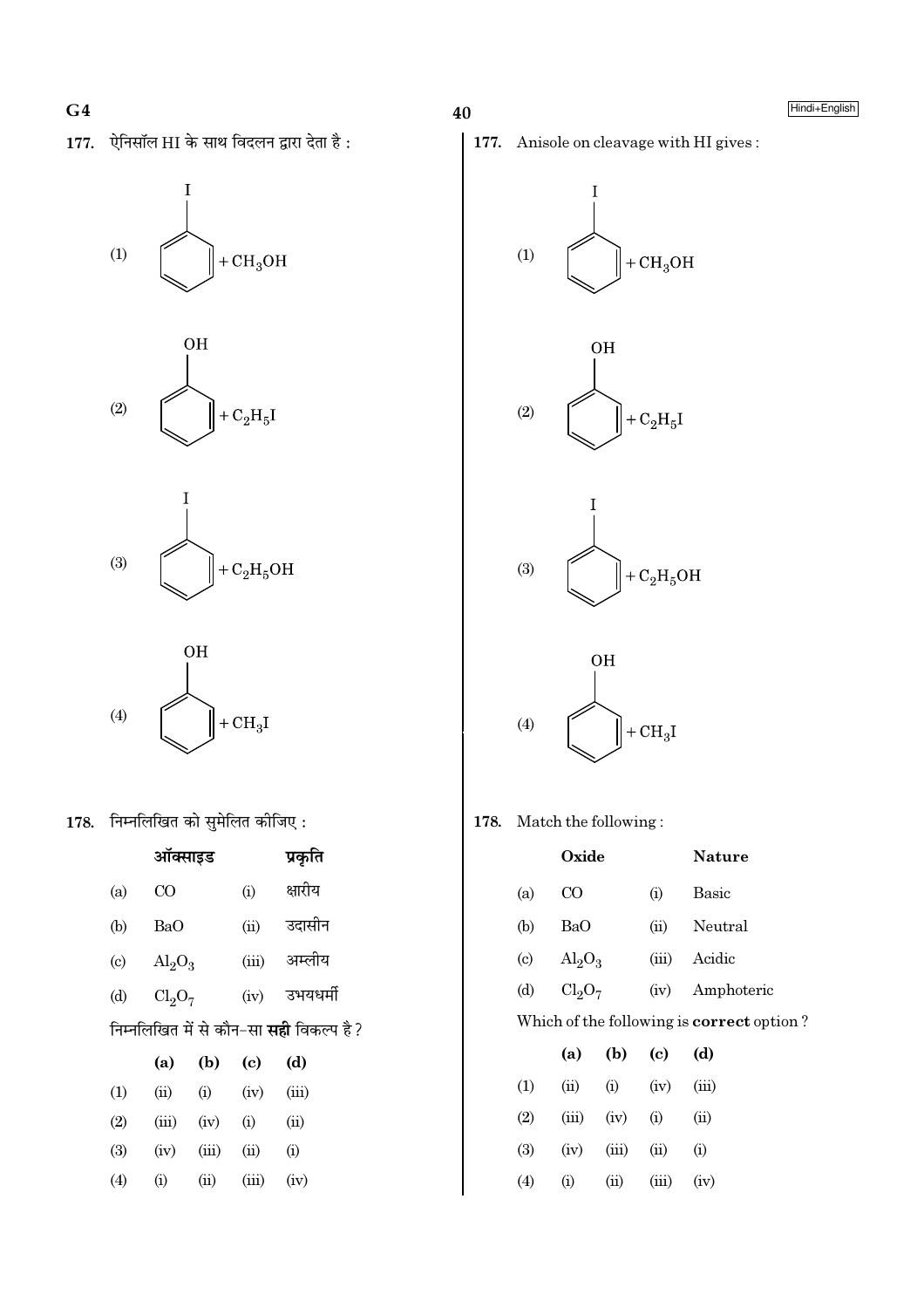- 41
- 179. HCl को  $CaCl<sub>2</sub>$ ,  $MgCl<sub>2</sub>$  और NaCl के विलयन से गुज़ारा गया। निम्नलिखित में से कौन-सा/कौन-से यौगिक क्रिस्टलित हुआ/हुए ?
	- केवल NaCl  $(1)$
	- केवल $_{\rm MgCl_2}$  $(2)$
	- NaCl, MgCl<sub>2</sub> और CaCl<sub>2</sub>  $(3)$
	- ${ {\rm MgCl}_2}$  और  ${ {\rm CaCl}_2}$  दोनों  $(4)$
- 180. ऐसीटोन और मेथिलमैग्नीशियम क्लोराइड की अभिक्रिया और तत्पश्चात् जल-अपघटन से प्राप्त होगा:
	- द्वितीयक ब्यूटिल ऐल्कोहॉल  $(1)$
	- तृतीयक ब्यूटिल ऐल्कोहॉल  $(2)$
	- आइसोब्यूटिल ऐल्कोहॉल  $(3)$
	- आइसोप्रोपिल ऐल्कोहॉल  $(4)$

 $-000 -$ 

- $|179.$ HCl was passed through a solution of  $\mathrm{CaCl}_2$ ,  $\mathrm{MgCl}_2$ and NaCl. Which of the following compound(s) crystallise(s)?
	- $(1)$ Only NaCl
	- $(2)$ Only  $MgCl<sub>2</sub>$
	- $(3)$ NaCl,  $MgCl<sub>2</sub>$  and  $CaCl<sub>2</sub>$
	- $(4)$ Both  $MgCl<sub>2</sub>$  and  $CaCl<sub>2</sub>$
	- 180. Reaction between acetone and methylmagnesium chloride followed by hydrolysis will give:
		- $(1)$ Sec. butyl alcohol
		- $(2)$ Tert. butyl alcohol
		- $(3)$ Isobutyl alcohol
		- $(4)$ Isopropyl alcohol

 $-000 -$ 

 $G<sub>4</sub>$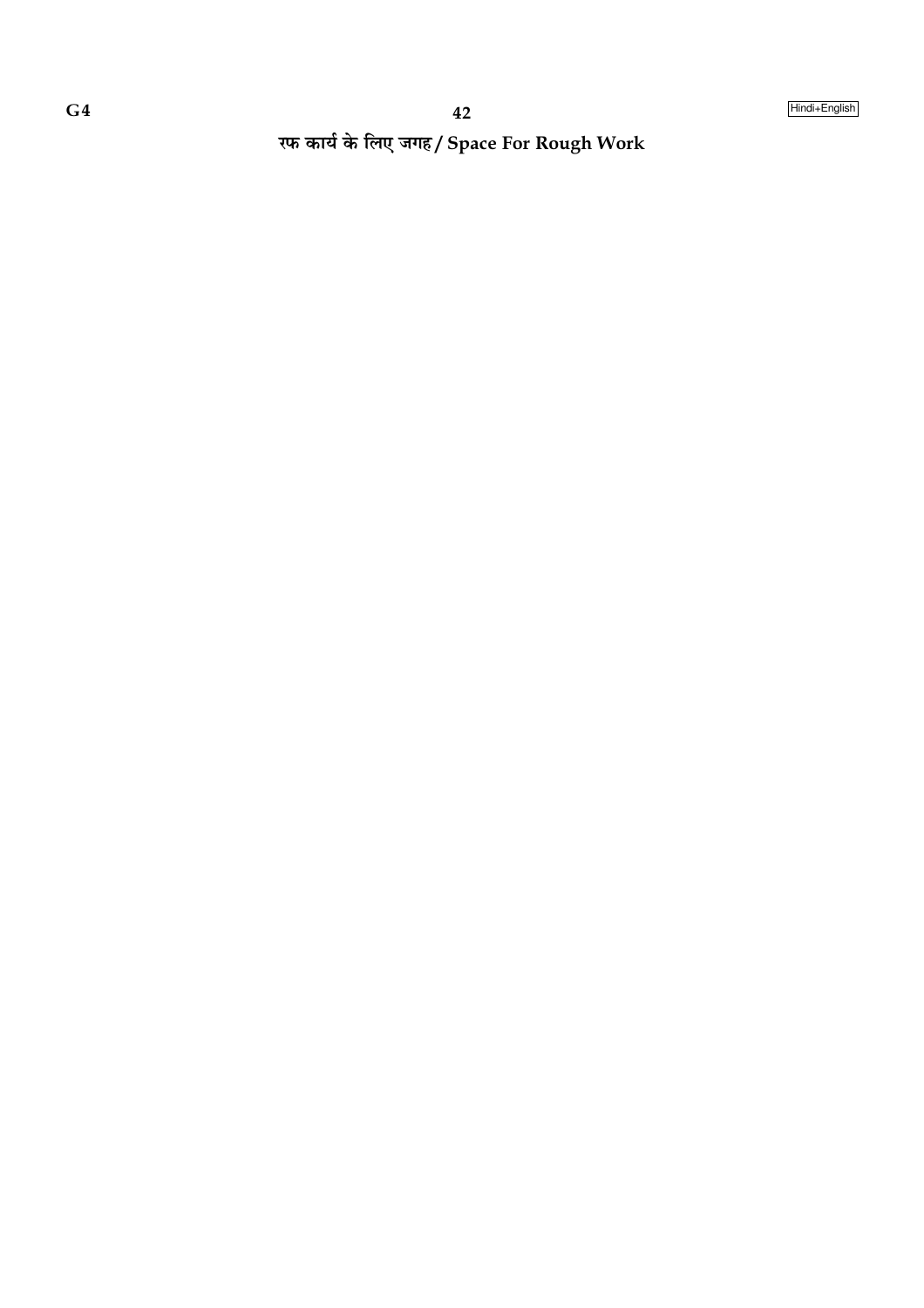रफ कार्य के लिए जगह/ Space For Rough Work